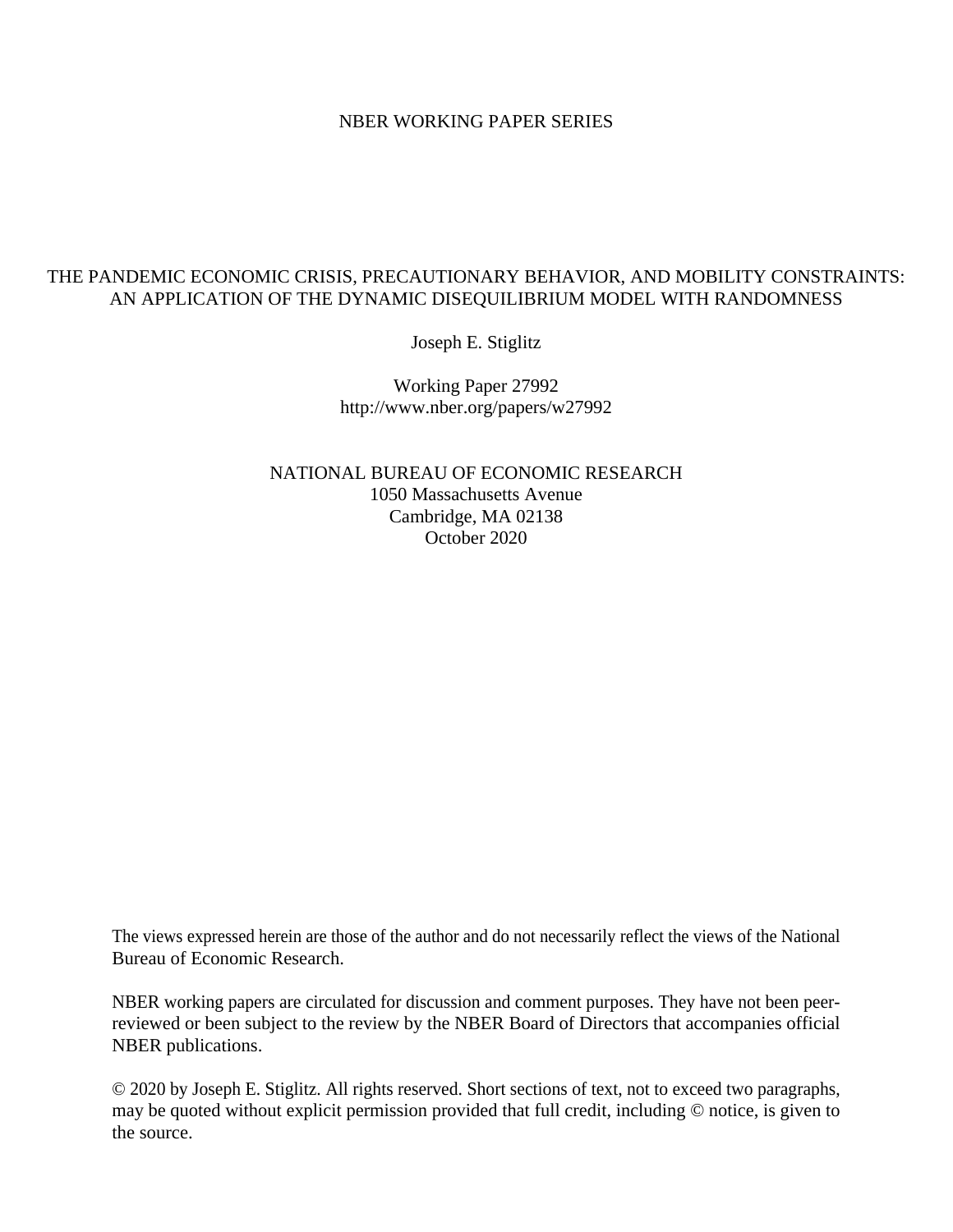The Pandemic Economic Crisis, Precautionary Behavior, and Mobility Constraints: An Application of the Dynamic Disequilibrium Model with Randomness Joseph E. Stiglitz NBER Working Paper No. 27992 October 2020 JEL No. B22,E21,E23,E24,E61,E63,G28,J21,J23

### **ABSTRACT**

This paper analyzes the economic impact of the pandemic, providing insights into the consequences of alternative policies. Our framework focuses on three key features: (a) Covid-19 is a sectoral shock of unknown depth and duration affecting some sectors and technologies more than others; (b) there are constraints in shifting resources across sectors; and (c) there is a high level of uncertainty about the disease and its economic aftermath, inducing a high level of precautionary behavior by some agents and leading to others facing more severe credit constraints. Because of macroeconomic externalities, precautionary behavior exacerbates the downturn, and even sectors where Covid-19 does not directly affect consumption or production may face unemployment. Multipliers associated with different government expenditure programs differ markedly. The paper describes policies that can mitigate precautionary behavior, leading to reduced unemployment. Greater wage flexibility may lead to increased unemployment.

The precautionary behavior is the antithesis of equilibrium behavior, suggesting that standard equilibrium approaches may not provide the appropriate framework for analyzing the pandemic: individuals know that they don't know the future, that existing and newly made contracts and plans may be broken, and that they need to be able to respond to these unknowable contingencies.

Joseph E. Stiglitz Uris Hall, Columbia University 3022 Broadway, Room 212 New York, NY 10027 and NBER jes322@columbia.edu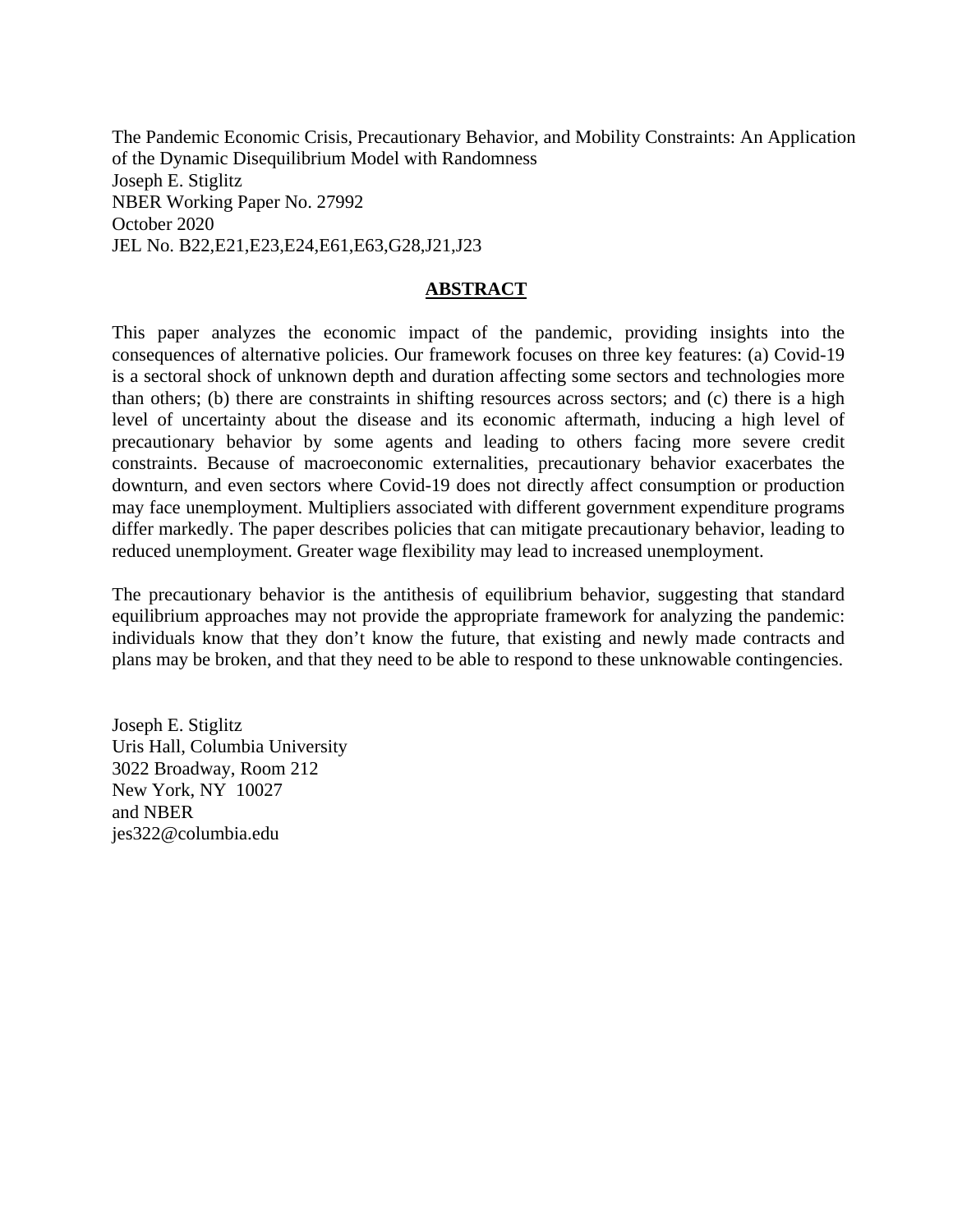### **The Pandemic Economic Crisis, Precautionary Behavior, and Mobility Constraints:**

## **An Application of the Dynamic Disequilibrium Model with Randomness[1](#page-2-0)**

Joseph E. Stiglitz

Columbia University, October 8, 2020

Covid-19 is the largest shock to hit the global economy in living memory—certainly since the Great Depression. It is a complex shock. It affects demand and supply. It affects different sectors, different technologies, and different people differently. It has come on with the suddenness associated with crises, but with few of the warnings associated with an impending crisis.

It is natural that different economists have turned to the tools at hand to understand what is happening and to manage things better. Standard models emphasize intertemporal substitution, and clearly Covid-19 induces intertemporal changes in production and consumption. But there is clearly much more going on.

As we've noted, Covid-19 affects some sectors and some technologies more than others. It can be viewed as a sectoral shock of unknown depth and duration. Such shocks can, of course, have macroeconomic consequences, but to study them we need a model with at least two sectors. Inter-sectoral substitution will, of course, play an important role in determining the nature and magnitude of the macroeconomic impact. (Guerrieri, Lorenzoni, Straub,and Werning 2020)

In practice, such substitution is limited, particularly because intertemporal substitution is a substitute for cross-product substitution: individuals who are discouraged from going to restaurants today are (especially if they believe the pandemic is of limited duration) less likely to buy, say, a larger car than to increase consumption of restaurant meals in the post-pandemic era. Moreover, the substitution that does occur today will take the form of less (market) labor intensive goods—home meals (with purchases occurring in grocery stores) for restaurant meals. Thus, at current wages and prices, the demand for labor is likely to decrease.

The same argument suggests that the contention that we need not be worried much about the effect of short term loss in income on effective demand this period—simply because the pandemic is short lived and therefore permanent incomes will be little changed, and so intertemporal smoothing will ensure that today's effective demand will be little affected (at

<span id="page-2-0"></span> $1$  This paper is based on joint work with Martin Guzman, and represents an application of ideas developed in Guzman and Stiglitz (2020). The analysis of macroeconomics with limitations on intersectoral mobility is based on joint work with Bruce Greenwald, Domenico Delli Gatti, Mauro Gallegati, and Alberto Russo. I wish to acknowledge the helpful comments of Haaris Manteen, Alberto Russo, Mauro Gallegati, Giovanni Dosi, Juan Herreno, Jamie Galbraith, Anton Korinek, Jacob Robbins and other members of the INET/Columbia seminar at which an earlier draft of this paper was presented, and especially David Vines for his detailed comments. Research assistance from Parijat Lall and financial support from INET are gratefully acknowledged.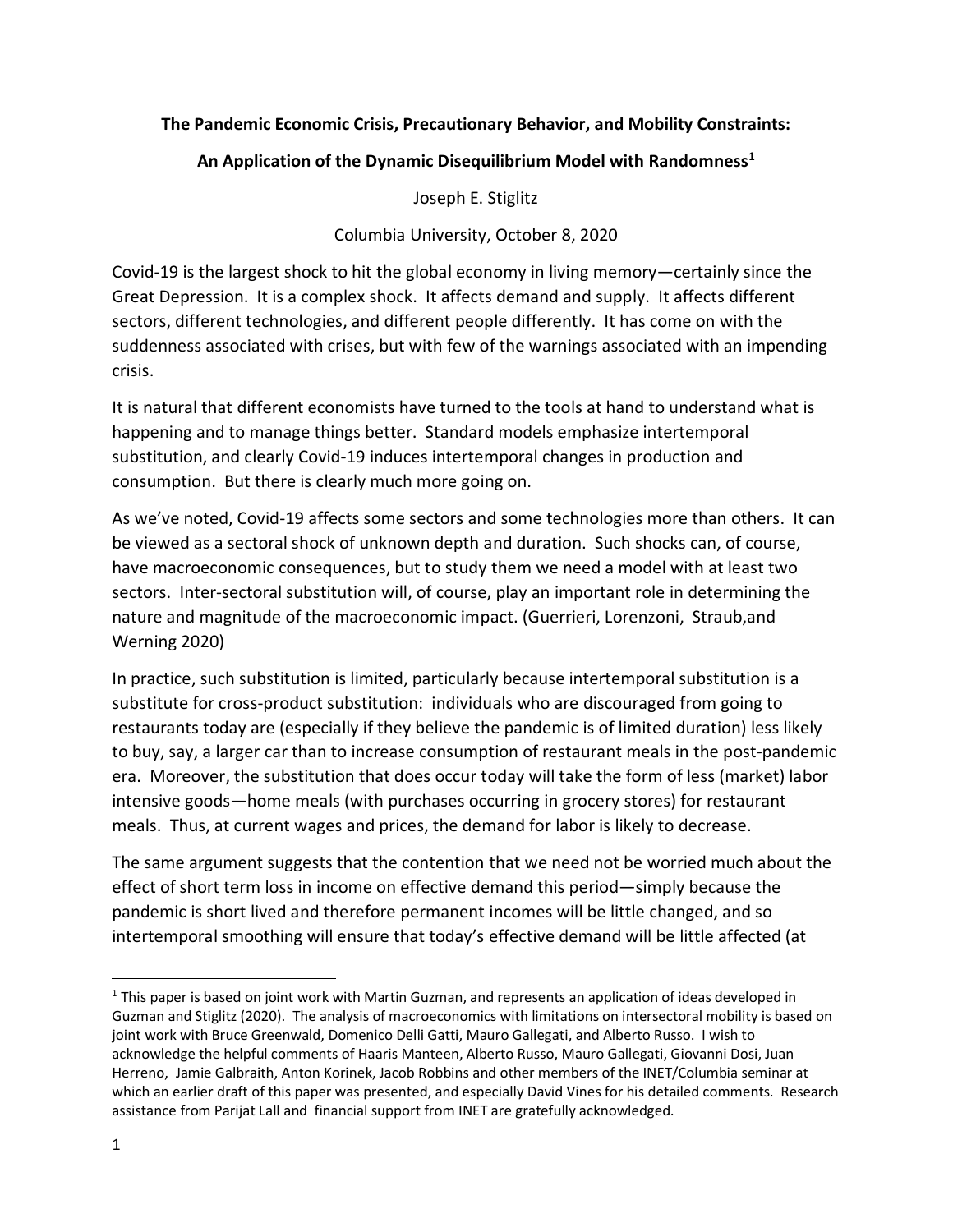fixed interest rates) is unpersuasive. With a "pandemic tax" on the consumption of certain goods and services during the pandemic, the intertemporal relative price for goods and services affected by the pandemic will have changed dramatically, discouraging the consumption of these goods today. Today's effective demand will be reduced, and even more so if consumption of "pandemic affected goods and services" are complements of goods and services not directly affected, so the reduced consumption of the former leads to reduced demand for the latter. While there might be adjustments in the nominal interest rate that could offset these effects, those adjustments may not occur, especially if the economy is already near or at the zero-lower bound. $2$ 

While Guerrieri *et al.* stress the *demand* side, equally or more important in the short run are supply side constraints. In this paper, we stress the difficulties of sectoral reallocation of resources, the movement of labor and capital across sectors, from those adversely affected by Covid-19 to those that might be positively affected.<sup>[3](#page-3-1)</sup> The evidence of supply constraints abounds, in the inability to get masks, tests, swabs, ventilators, protective gear, as well as shortages of bicycles and other commodities for which demand has increased. It is these constraints, as much or more than the nominal wage and price rigidities, which play a central role in inhibiting the adjustment of the economy to a new full employment equilibrium. Underlying these constraints is the lack of mobility of labor and the lack of malleability of capital, for which there is ample evidence.<sup>[4](#page-3-2)</sup>

Indeed, we show that making nominal wages more flexible may make matters worse—and interestingly, in this crisis (as in others), there is some evidence that wages are in fact downwardly flexible. (Chetty *et al* 2020).

Thus, one of the objectives of this paper is to analyze the short run equilibrium of the economy in the presence of mobility constraints, using the modelling techniques developed earlier in Delli Gatti *et al.* (2012a,b)—in particular, to enhance our understanding of why the Covid-19 shock is giving rise to Keynesian unemployment, and that Keynesian policies can increase

<span id="page-3-0"></span> <sup>2</sup> Although as Fahri *et al.* point out, there are tax policies that could achieve the same adjustment in intertemporal prices as an adjustment in nominal interest rates, the political process for making those changes is slow (and in fact has seldom happened.) As I've written elsewhere (Stiglitz 2016), there may be other, more important impediments to the economy's being restored to full employment than the zero-lower bound. For our purposes, all that matters is that intertemporal smoothing does not suffice to restore the economy to full employment in the presence of the pandemic shock.

<span id="page-3-1"></span><sup>&</sup>lt;sup>3</sup> Earlier macroeconomic literature emphasized another aspect of supply side constraints: the unwillingness of firms at existing wages and prices to supply beyond a certain amount. Modern macroeconomics, employing monopolistic competitive model (a la Dixit-Stiglitz), have prices set sufficiently above marginal costs that firms are willing to supply whatever is demanded. But that assumes that they have sufficient production capabilities to do so.

<span id="page-3-2"></span><sup>4</sup> On the former, see Yagan 2019 and Autor *et al.* (2013, 2016). The former shows that the unemployment impact of the 2008 recession would have been much smaller if labor were more mobile, the latter that the impact of the "China shock" would have been much smaller if labor were more mobile. If capital were malleable and mobile, it would still be easy to accommodate the shift in the structure of demand resulting from the pandemic without unemployment. The limitations on the malleability of capital are discussed further in the next footnote.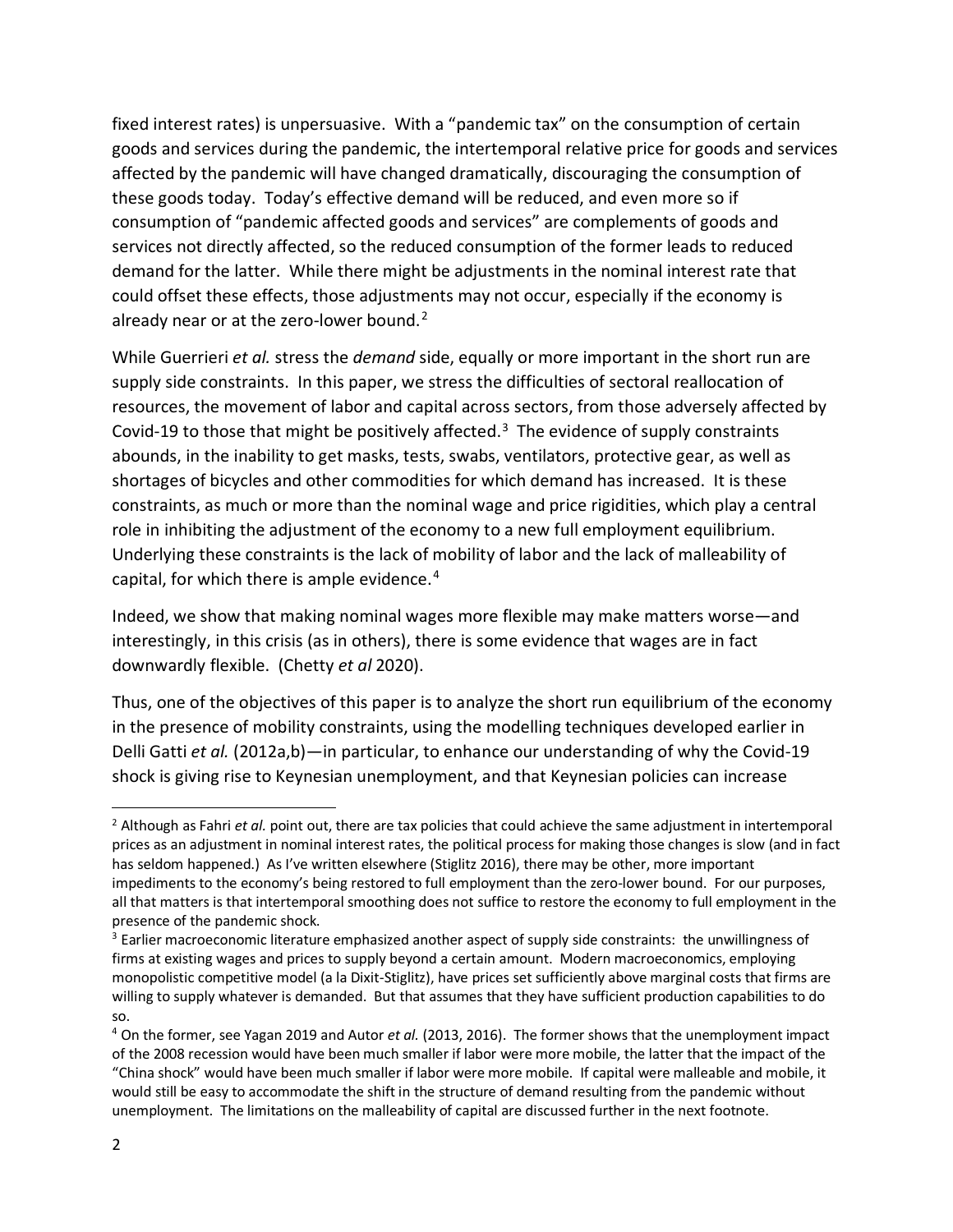employment and societal welfare, and especially so for Keynesian *structural* policies, entailing active labor market and industrial policies.

A second defining aspect of the response to Covid-19 is *uncertainty*—an event which has not happened, at least in living memory, has occurred; and this induces a high level of *precautionary behavior*. There is uncertainty not just about the depth and duration of the pandemic, but also about the economic impacts and the size, design, and effectiveness of the policy measures intended to control the pandemic and its economic aftermath. There is also uncertainty about the long-term consequences: to what extent will the pandemic induce changes in behavior or technology.<sup>5</sup> To some extent, the answer to these questions is not only unknown, but unknowable, and there is no basis on meaningful (subjective) probability distributions of the impacts can be formed, and, even if individuals formed such distributions, little likelihood that there were be general agreement about the distributions.

Precautionary behavior increases the demand not for produced commodities—investment goods enabling enhanced production tomorrow—but for non-produced assets (e.g. "money" or other stores of value like land). Once again, Say's Law doesn't work: supply does not create its own demand. There is an obvious reason for this: investment goods have to take on a very specific form, which is not true for the other stores of value like land money, and in that sense these other stores of value have greater option value. In the midst of the uncertainty marking Covid-19, no one knows precisely the shape that the future will take, and a commitment to a particular asset-form is costly.<sup>[6](#page-4-1)</sup> This is important (as we shall see), because the increase in precautionary behavior plays an important role in exacerbating fluctuations—and in this case increasing the unemployment resulting from the pandemic. This is in marked contrast to the intertemporal substitution which is the focus of the standard model. By and large, that (at least in the absence of non-produced assets and wage and price rigidities and in the context of farsighted markets satisfying all transversality conditions) results in the stabilization of aggregate demand.[7](#page-4-2)

<span id="page-4-0"></span><sup>&</sup>lt;sup>5</sup> The theory of induced innovation combined with the theory of localized technological change (Atkinson and Stiglitz (1969)) implies that history matters: events like a pandemic, or the black plague in the Middle Ages, have permanent effects on the evolution of technology.

<span id="page-4-1"></span><sup>&</sup>lt;sup>6</sup> Thus, while much of DSGE modelling entails perfectly malleable capital, in practice, capital goods are better described as "putty-clay," where there is a range of choices of technology *before* a machine is constructed, but not afterwards. The dynamics of putty-clay models is, of course, markedly different from those of putty-putty models (see Cass and Stiglitz (1969)), another important critique of the standard DSGE models. For a discussion of option value under irreversibility, see Dixit and Pindyck (1994).

<span id="page-4-2"></span> $^7$  This is, of course, almost a matter of definition. As we note below, in general there is a market equilibrium with full employment, but the standard models provide no explanation of how that is attained. Thus, for instance, an increase in planned consumption in the future as opposed to today leads to an increase in investment, to enable the economy to provide those consumption goods. See the discussion below.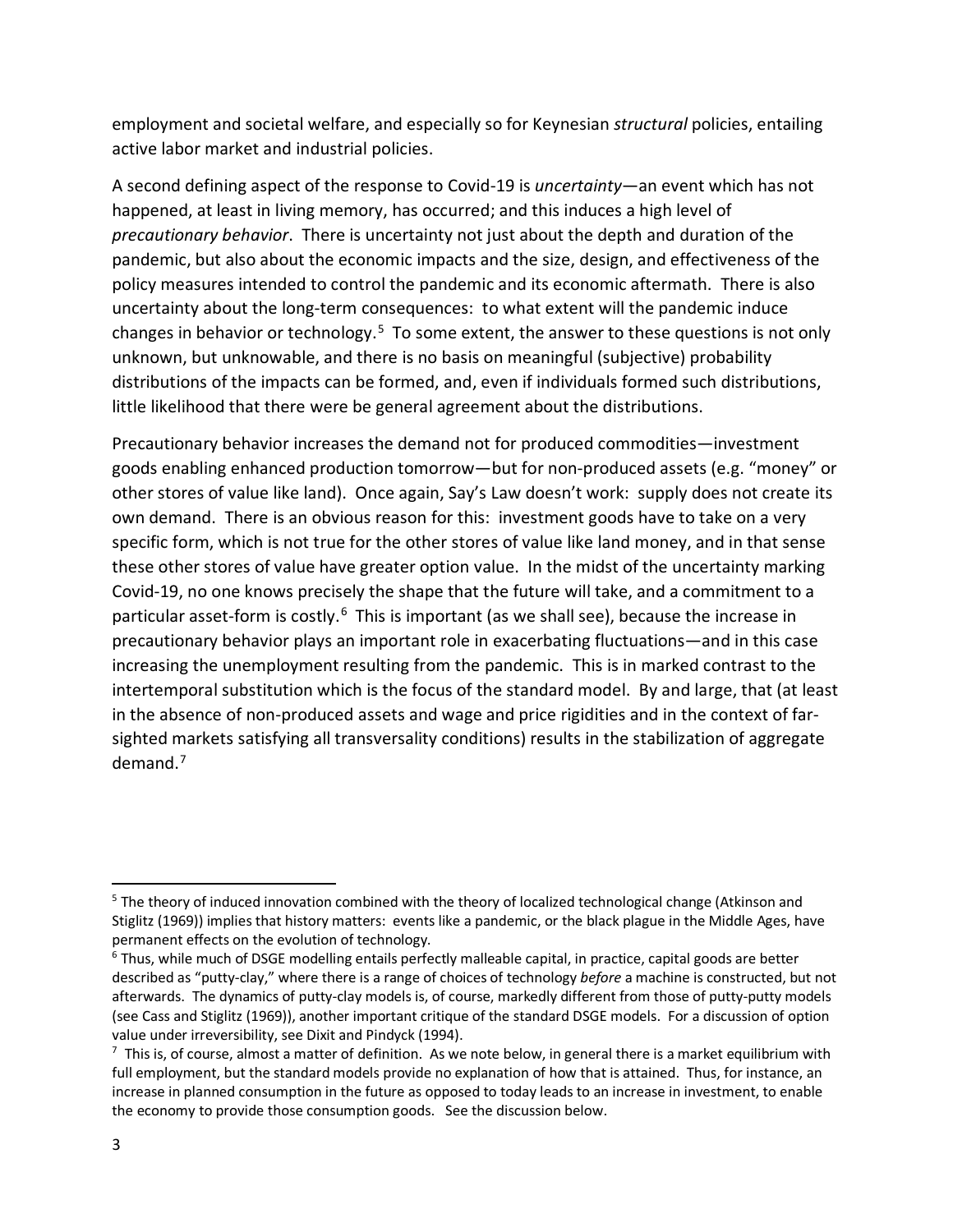The significance of this is illustrated by data from the US for the second quarter of 2020. Personal consumption expenditure fell by 34.6% but personal disposable income increased by 44.9%**,** leading to a sharp increase in the savings rate (25.7% of Q2 disposable income).

The precautionary behavior is, in a sense, the antithesis of equilibrium behavior: precisely because individuals know that they don't know the future, they know existing and newly made plans and contracts (e.g. employment contracts and leases) may be broken, and they know they need to be able to respond to these unknowable contingencies.

One aspect of these contingencies of which they are aware is that they may not have access to finance and jobs—there may be credit rationing and unemployment. Indeed, the uncertainties about the future increase the extent of credit rationing at the moment of the pandemic. These (uninsurable) uncertainties and constraints on access to credit may play an important role in shaping effective responses. Targeting money to those who are credit constrained may have large multiplier effects; money going to those who are building up precautionary balances against future risks may have low multipliers—akin to Keynes' liquidity trap.<sup>[8](#page-5-0)</sup> We show that government expenditures, even in the sector unaffected directly by the pandemic, may reduce unemployment. And we note that there may be ways of providing assistance which reduces the demand for precautionary balances and accordingly may have large multipliers.

### *Outline of paper*

The next section presents the basic model, in which the savings rate is fixed, showing how the Covid-19 shock leads to a short-run equilibrium with unemployment. While the analysis begins with fixed wages, we show that wage flexibility may lead to increased unemployment. By contrast, increased government expenditure increases employment.

Section 3 extends the analysis to endogenize savings—showing how the problems described in section 2 are exacerbated if there is an increase in precautionary savings, and shows that this may well be the case even if a fraction of the population is credit constrained. The section considers the appropriate policy responses. Section 4 considers various intermediate and longer-term equilibria, where resources might be mobile, or at least more mobile. We explain how policy interventions in the short run may have consequences that persist: hysteresis effects are pervasive. Section 5 explains why an approach focusing on dynamic disequilibria with randomness may be more appropriate for analyzing the economic consequences of the pandemic than the standard DSGE model.

<span id="page-5-0"></span><sup>&</sup>lt;sup>8</sup> The disparities in spending changes between higher and lower income individuals in the pandemic have been marked: "High-income households were spending 17 percent less on August 15 than they were in January, while low-income households, living on the edge, had only reduced their spending by 5 percent. When the federal stimulus payments reached families in April, low-income families' spending immediately rose by nearly 20 percentage points, while upper-income families' spending only rose by 9 percentage points." Stiglitz (2020) based on Chetty et al 2020.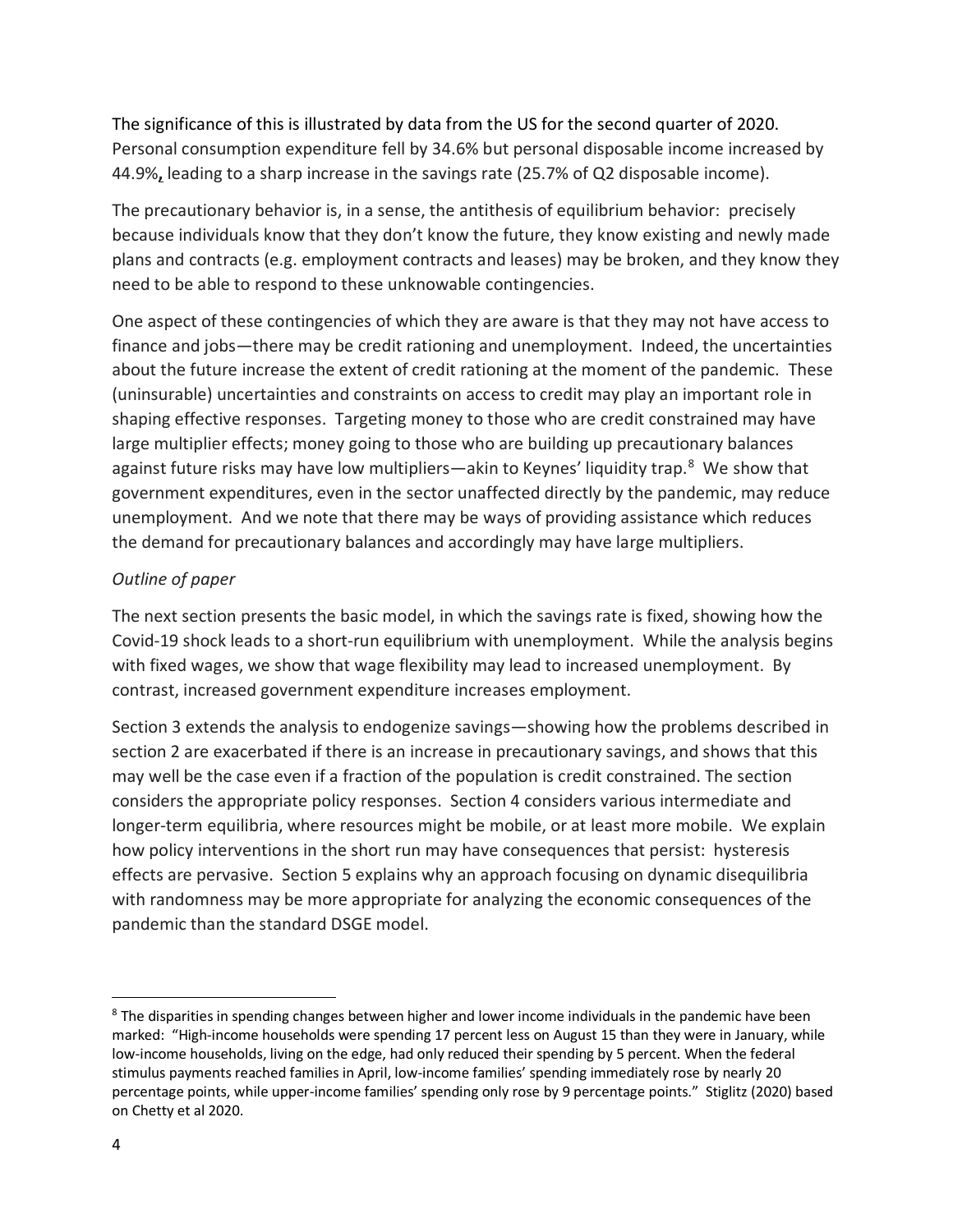### **2. A simple model of Covid-19 with real labor market rigidities**

Covid-19 has introduced an additional cost into certain types of consumption and production activities: the risk of contracting a potentially costly disease. This acts as a (dissipative) tax on, say, labor intensive production activities (robots don't get Covid-19, though they do get other kinds of viruses) and on certain kinds of service sector activities. Of course, with the perturbation, there is, within the standard Arrow-Debreu paradigm, a new general equilibrium with full employment. Because of the "tax" the welfare of at least some individuals will be lower; the utility possibilities frontier has moved inwards. And almost surely, the competitive equilibrium without further government intervention will entail a marked decrease in the equilibrium wages and well-being of the unskilled laborers who are most affected by the disease. Covid-19 will result in an increase in the level of inequality, from its already high level.

We focus here, however, not on this long run general equilibrium, but on the short run dynamics. That long run entails labor and capital moving out of sectors like hospitality and airlines into "zooming" and activities entailing less contacts. In the short run, we assume that labor is immobile—that the real costs of moving are simply too great or that capital market imperfections are sufficiently large that those in the sectors adversely affected cannot get the resources to make the investments required to make them productive in the expanding sectors.<sup>9</sup> We will show that similar results obtain so long as there are costs associated with mobility.

For simplicity, for much of the analysis we assume that Covid-19 is a "permanent" shock. But as we will show, the short-term perturbations may be even greater if it is a shock of intermediate duration—short enough that it doesn't make sense to pay the high costs of reallocating resources but long enough that the losses associated with Covid-19 are (in terms of PDV of welfare) significant. (See section 4 below.)

The structural transformation induced by Covid-19 is at the heart of our analysis, and one can only study such transformations in a disaggregated model: there must be at least two sectors. We take the simplest specification, where there are only two sectors, that affected by the disease (the hospitality sector), and that which is not (zooming). We ignore the additional complexity resulting from the fact that Covid-19 may also affect the choice of production technology<sup>10</sup>; it should be clear how this can easily be introduced into our framework.

We build up our analysis through a series of steps. In the first, we assume wages and prices in each sector are fixed, labor can be employed up to the level prior to the shock (where, for simplicity, it was assumed there was full employment), but not beyond that level (i.e. in the short-short run, labor cannot be redeployed.) Initially, we assume too that the savings rate is

<span id="page-6-1"></span><span id="page-6-0"></span><sup>&</sup>lt;sup>9</sup> Similarly, those in the potentially expanding sectors can't get the resources to make the requisite investments and/or can't appropriate the returns to those investments (e.g. when they entail investments in human capital).  $10$  As we noted earlier, because machines don't come down with covid-19 they may be more reliable, and thus covid-19 tilts the balance towards more capital-intensive technologies.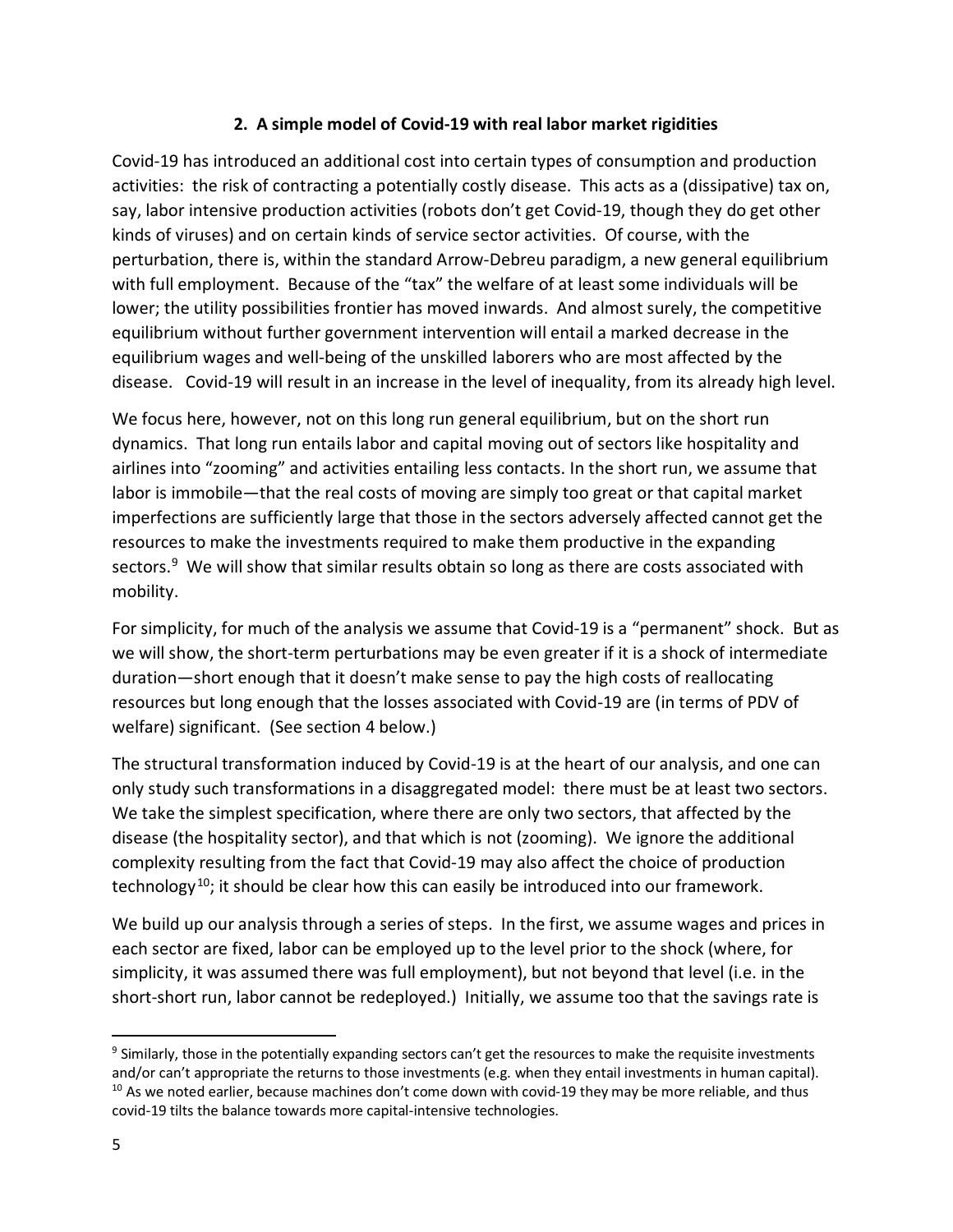fixed—there is no precautionary response to the pandemic shock. We subsequently relax each of these assumptions.

Sector 1 will denote the sector adversely affected by the pandemic; sector 2 is not directly affected. The (short run) production functions of the two sectors are given by  $H^1(E_1)$  and  $H^2(E_2)$  respectively, where  $E_i$  is employment in sector  $i$ . Demand for sector  $i$  is given by  $D^i$ , and before the pandemic shock is a function of the relative price of the two goods and employment income in the two sectors:

$$
D^i(p,w_1E_1,w_2E_2).^{\rm 11}
$$

We use units so that the price of goods in the second sector is unity and  $p$  is the (fixed) nominal price in the first sector, and allow workers working in the two sectors to have different preferences.[12](#page-7-1)

The pandemic acts, as we have said, as a tax on sector  $1^{13}$ :  $D^1(p + \tau, w_1E_1, w_2E_2)$ , where  $\tau$ measures the strength of the downward pressure of the pandemic on the demand for goods in sector 1.

$$
\frac{\partial D^1}{\partial \tau}<0
$$

The substitution effect means that there is, at any given levels of income, an encouragement of consumption of the output of sector 2, i.e. the demand function for sector 2 is given by

 $D^2(p + \tau, w_1 E_1, w_2 E_2)$ , and it is plausible that

$$
\frac{\partial D^2}{\partial \tau} > 0
$$

We denote the initial level of employment as  $L_1$  and  $L_2$ , and the no-redeployment constraint implies that

$$
(1) \qquad E_{1} \leq L_{1}; E_{2} \leq L_{2}.
$$

As in standard models with rigid wages and prices, actual output,  $Y_i$ , in the two sectors is the minimum of demand and supply $14$ :

$$
(2) \qquad Y_i=\min\{Y^{is},D^i\}
$$

<span id="page-7-0"></span> $11$  In a still more general version of this model, demand depends separately on wages and employment, not just the product of the two.

<span id="page-7-1"></span> $12$  This model is a "real" model, one where it is assumed that the classical dichotomy holds. It is straightforward to extent the analysis to a more conventional model where wages and prices are expressed in nominal terms.<br><sup>13</sup> Later, we consider the case where the pandemic is viewed as a tax on work in sector 1.<br><sup>14</sup> See Solow and Stiglit

<span id="page-7-2"></span>

<span id="page-7-3"></span>complexities that arise in these models because individuals may not be able to sell all the labor they wish to sell or buy all the goods they wish to buy at the given set of wages and prices. We discuss the implications below.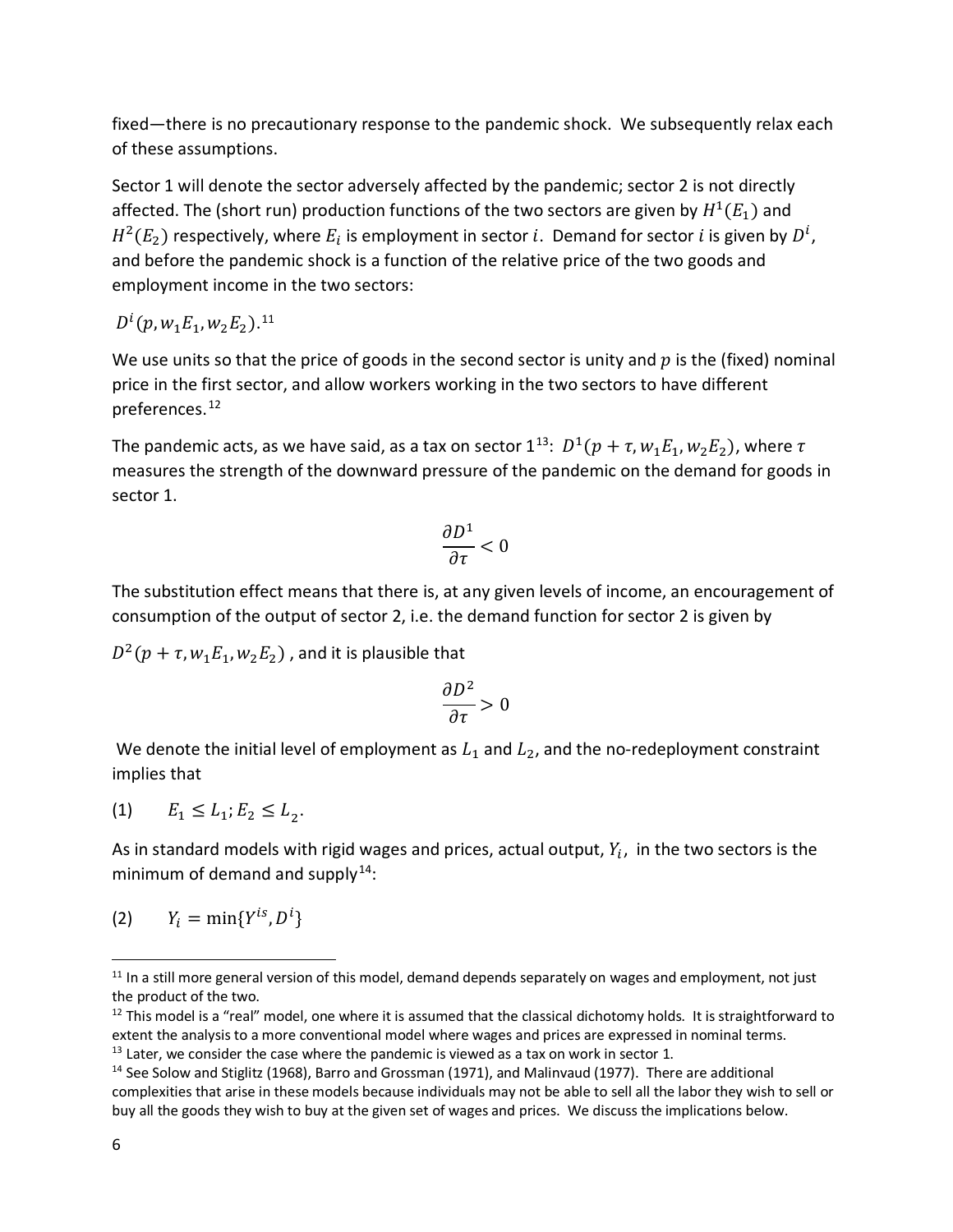where  $Y^{1s}(p, w_1)$  is the amount of good 1 that firms are *willing and able* to supply at price p, given the wage  $w_1$  and  $Y^{2s}(w_2)$  is the amount of good 2 firms are willing and able to supply at the wage  $w_2$  (all denominated in terms of the numeraire price of sector 2 good). The quantity that firms are *willing* to supply of good  $i$  is given by

$$
(3) \qquad Y^{iw}=H^i(E^{iw})
$$

where

(4) 
$$
H^{1'}(E^{1w}) = \frac{w_1}{p}
$$

and

(5) 
$$
H^{2'}(E^{2w}) = w_2.
$$

Then

$$
(6) \qquad Y^{is} = \min\{H(L^i), Y^{iw}\}
$$

The standard "demand equals supply" equilibrium is given by  $15$  :

(7) 
$$
H^1(E_1) = D^1(p + \tau, w_1 E_1, w_2 E_2)
$$

(8) 
$$
H^2(E_2) = D^1(p + \tau, w_1 E_1, w_2 E_2)
$$

For a given  $p$ , (7) and (8) define equations giving the level of employment in one sector as a function of that in the second sector. An increase in employment in one sector gives rise to an increase in employment in the other sector, so that (7) and (8) both define upward sloping curves. Of course, (1), (2) and (6) provide supply and resource reallocation constraints. Since we have assumed that the economy was initially (before the pandemic) in equilibrium, the constraint associated with (1) and that associated with the willingness to supply coincide ((2) and (6)) coincide, so we can focus just on the former constraint. And since the pandemic increases the demand for good 2 and decreases that for good 1, it is only the constraint  $E_2 \leq$  $L<sub>2</sub>$  which can be binding.

In our short run analysis, we initially assume that  $w_i$  and  $p$  are fixed. There are two possible situations, depending on whether labor in sector 2 is fully employed.

### *2.1 Constrained production of sector 2*

<span id="page-8-0"></span><sup>&</sup>lt;sup>15</sup> For the moment, we abstract from government expenditures, investment, and net exports. We will introduce these sequentially in the analysis below.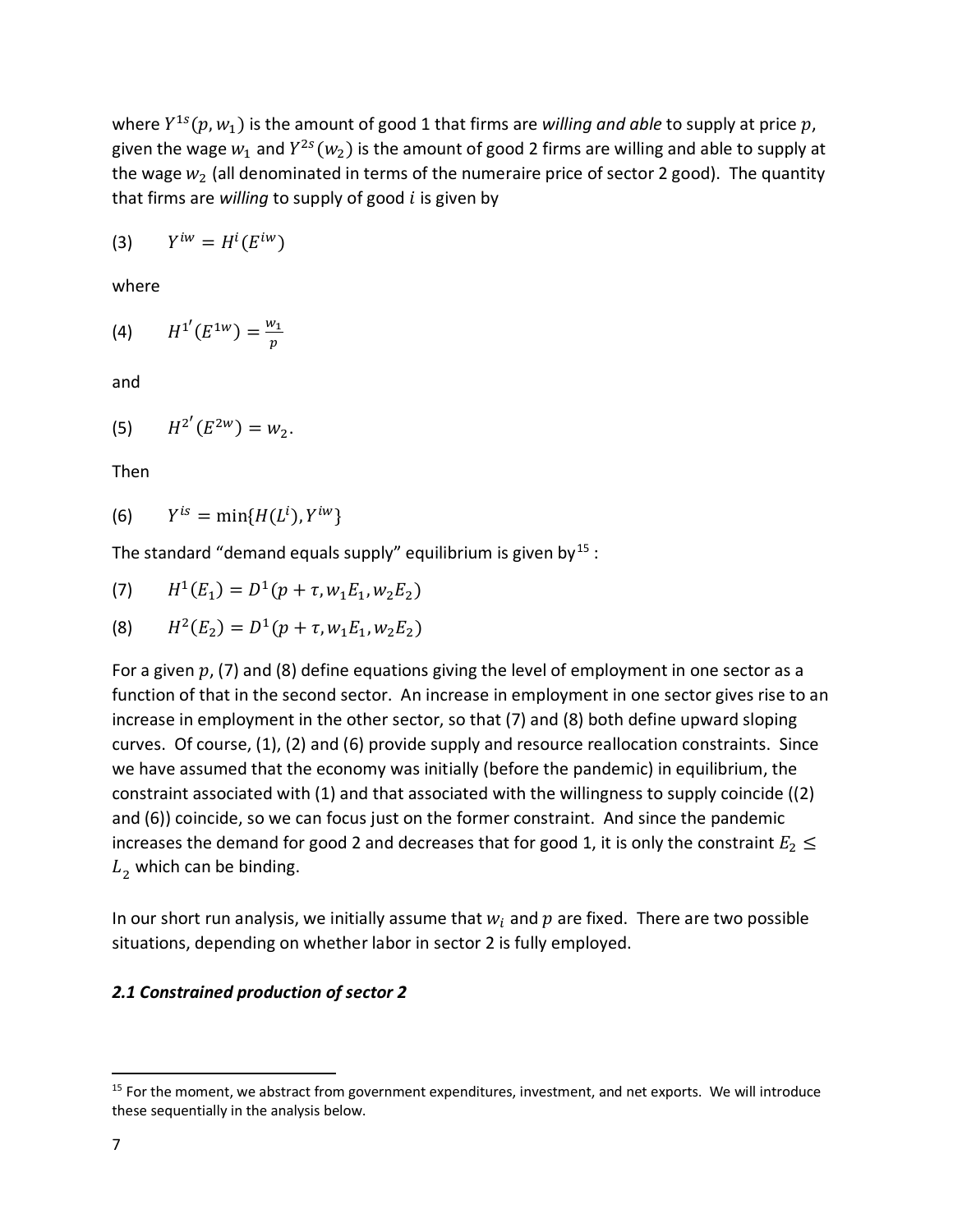The simplest is where the restriction on the ability to redeploy labor is binding, i.e. those in sector 2 would like to hire more labor but can't, and there is excess supply of labor in sector 1. Then we can describe the new equilibrium by the equation:

(9) 
$$
H^1(E_1) = D^1(p + \tau, w_1 E_1, w_2 L_2; H^2(E_2))
$$

where we have amended the standard demand equation by adding a term " $H^2(E_2)$ ". The standard demand curve is formulated on the assumption that the individual can purchase at market prices as much as he wishes of any commodity. But here, we have assumed that supply constraints are binding for good 2, and if that is the case, *some* of this demand will shift back to good 1. How much depends on individuals' willingness to substitute across goods vs. over time. If individuals are relatively indifferent between consuming good 1 or 2, the lack of availability of good 2 will lead to an offsetting increase in expenditure on good 1, limiting the increase in unemployment in sector 1. Alternatively, the lack of availability of good 2 may lead individuals to want to consume even less of good 1; the two goods, in this sense, are complements—and vice versa. The fact that the effective price of good 1 has temporarily increased means that individuals not only don't want to consume good 1 now, but also good 2. If intertemporal substitution is easy, individuals may decide to postpone their consumption of good 2 until next period. Thus, the *constrained* derivative of demand for good one with respect to  $\tau$  is more negative than the unconstrained demand, and the pandemic tax may even lead to a decrease in the demand for good 2 ( $\frac{\partial D^2}{\partial \tau}$  < 0).

In this section, we assume that the savings rate is fixed<sup>16</sup>, taking up the implications of a change in the savings rate in the next. (As we will argue in the next two sections, there are even reasons to suspect that the demand for good 1 will fall even more than equation (9), which takes the level of savings as fixed, would suggest.)

It is obvious that given that constraint (1) is binding, there will be unemployment, with the greater the "pandemic" tax, the greater the level of unemployment.

(10)  $\frac{d \ln E_1}{d\tau} = \frac{D_p^1}{\varepsilon - i}$  $\frac{P}{\varepsilon - \eta'}$ 

where  $\eta$  is the elasticity of demand with respect to the income of workers in sector  $1^{17}$  $1^{17}$  $1^{17}$ :

<span id="page-9-0"></span><sup>&</sup>lt;sup>16</sup> Implying that  $pD^1 + D^2 = (1 - s_1)w_1E_1 + (1 - s_2)w_2E_2$ . (Implicitly, in this formulation, we assume that all of profits are saved. It is easy to consider the more general case. We also implicitly assume that there may be "balance of payments" deficits/surpluses across sectors, i.e. that sector 1 may be spending more on sector 2 than sector 2 spends on sector 1, generating cross-sector debts.)<br><sup>17</sup> We can derive a more precise expression for  $\eta$ . Demand for good 1 can be decomposed into the demand from

<span id="page-9-1"></span>workers in sector 1 and workers in sector 2 (assume for the moment that none of profits is spent on good 1):  $D^1 =$  $D_1^1 + D_2^1$ . Then  $\eta = \alpha \eta^1 + (1 - \alpha)\eta^2$ , where  $\alpha$  is the share of total demand coming from workers in sector 1.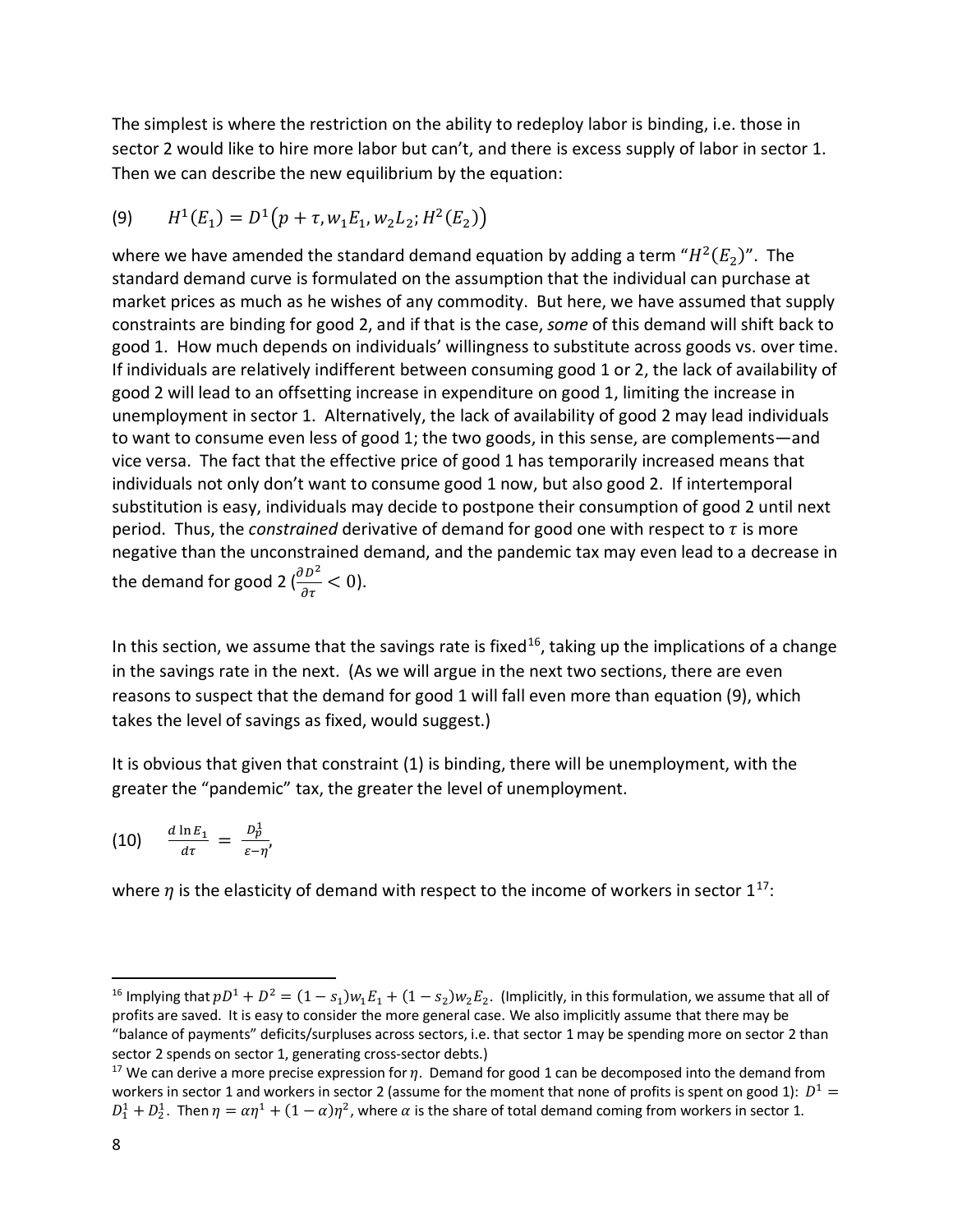$$
(11) \quad \eta = \frac{d \ln D^1}{d \ln w_1 E_1},
$$

and where  $\varepsilon$  is the elasticity of output in sector 1 with respect to employment<sup>[18](#page-10-0)</sup>

$$
(12) \qquad \varepsilon = \frac{d \ln H^1}{d \ln E^1}
$$

We impose the natural stability condition,  $\varepsilon > \eta$ ; otherwise a perturbation resulting in an increase in employment would generate an increase in demand greater than the increase in supply, inducing further increases in employment. It follows that

$$
\frac{d\ln E_1}{d\tau}<0
$$

The pandemic tax reduces employment in sector 1. Since employment in sector 2 is constrained, this means that the pandemic tax gives rise to unemployment.

### *Diagrammatic exposition*

Figure 1A shows a standard demand and supply curve with the initial (pre-pandemic) equilibrium  $\{L_1, p\}$ . Covid-19 raises the price of the good to  $p + \tau$ . Figure 1B decomposes the demand for sector 1 into two components, an essential component (buying groceries), with a low elasticity of demand, and an inessential component (like restaurant meals), with a high elasticity of demand. Thus, the pandemic tax eliminates all inessential "services" but leaves the essential services.

The rest of the analysis traces out the consequence. In the short-short run,  $\{p, w_i\}$  are fixed, and Figure 2 shows demand and supply as a function of employment in sector 1. The supply curve (giving  $Y_1$  as a function of  $E_1$ ) is, of course, just the production function,  $H^1$ . As employment increases, the demand for good 1 increases. There is a natural stability condition that  $\varepsilon > \eta$ ; otherwise an increase in employment in sector 1 would give rise to an increase in demand for sector 1 so large that it would more than justify that increase—i.e., it would lead to an increase in *excess* demand for good 1.

The initial pre-pandemic equilibrium shows the initial equilibrium,  $\{L_1, Y_1\}$ . The pandemic tax shifts the demand curve down, resulting in an equilibrium employment at point  $C$ ,  $E_1^* < L_1$ , with the number of unemployed equaling  $L_1 - E_1^{*,19}$  $L_1 - E_1^{*,19}$  $L_1 - E_1^{*,19}$  If employment in sector 1 had remained constant, the employment effect of the decrease in demand induced by the pandemic tax

<span id="page-10-1"></span><span id="page-10-0"></span><sup>&</sup>lt;sup>18</sup> As Figure 2 below illustrates, we assume  $\varepsilon > \eta$ .<br><sup>19</sup> We've drawn the curves with E<sub>1</sub> going beyond L<sub>1</sub>, but if there are constraints on labor mobility, the part of the diagram to the right of  $L_1$  is not relevant.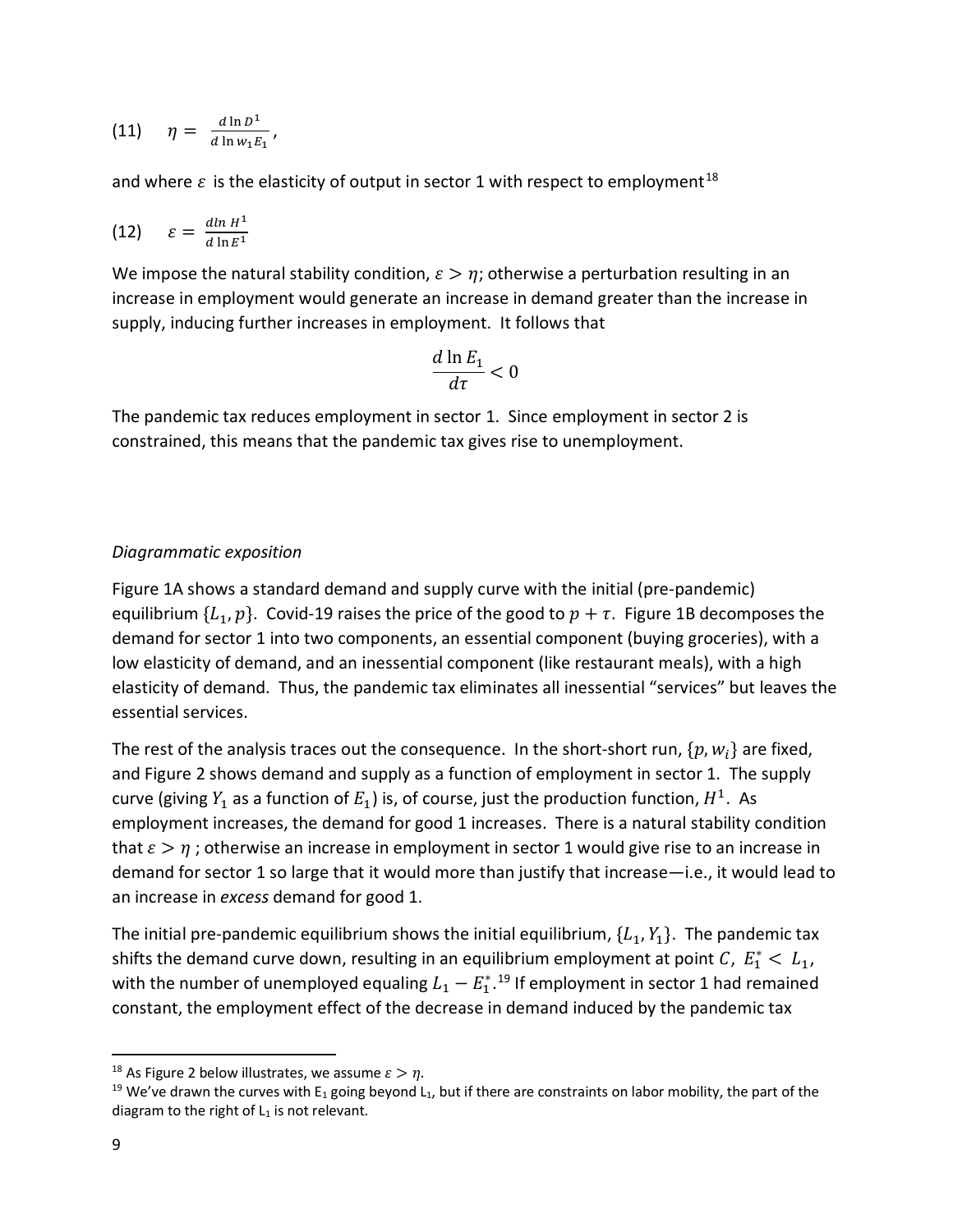would be just  $\frac{D_p^1}{\varepsilon}$ , say point  $B$  in Figure 2. But the decrease in employment amplifies the decrease in demand; there is a multiplier effect, with the total decrease in employment being potentially significantly larger.





*Figure 1A: Pre-pandemic, equilibrium output and price in sector 1 occurs at the intersection of the demand and supply curve.* The pandemic acts as a tax on the consumption of sector 1, effectively shifting the demand curve down, resulting a lower level of output (and employment) in sector 1.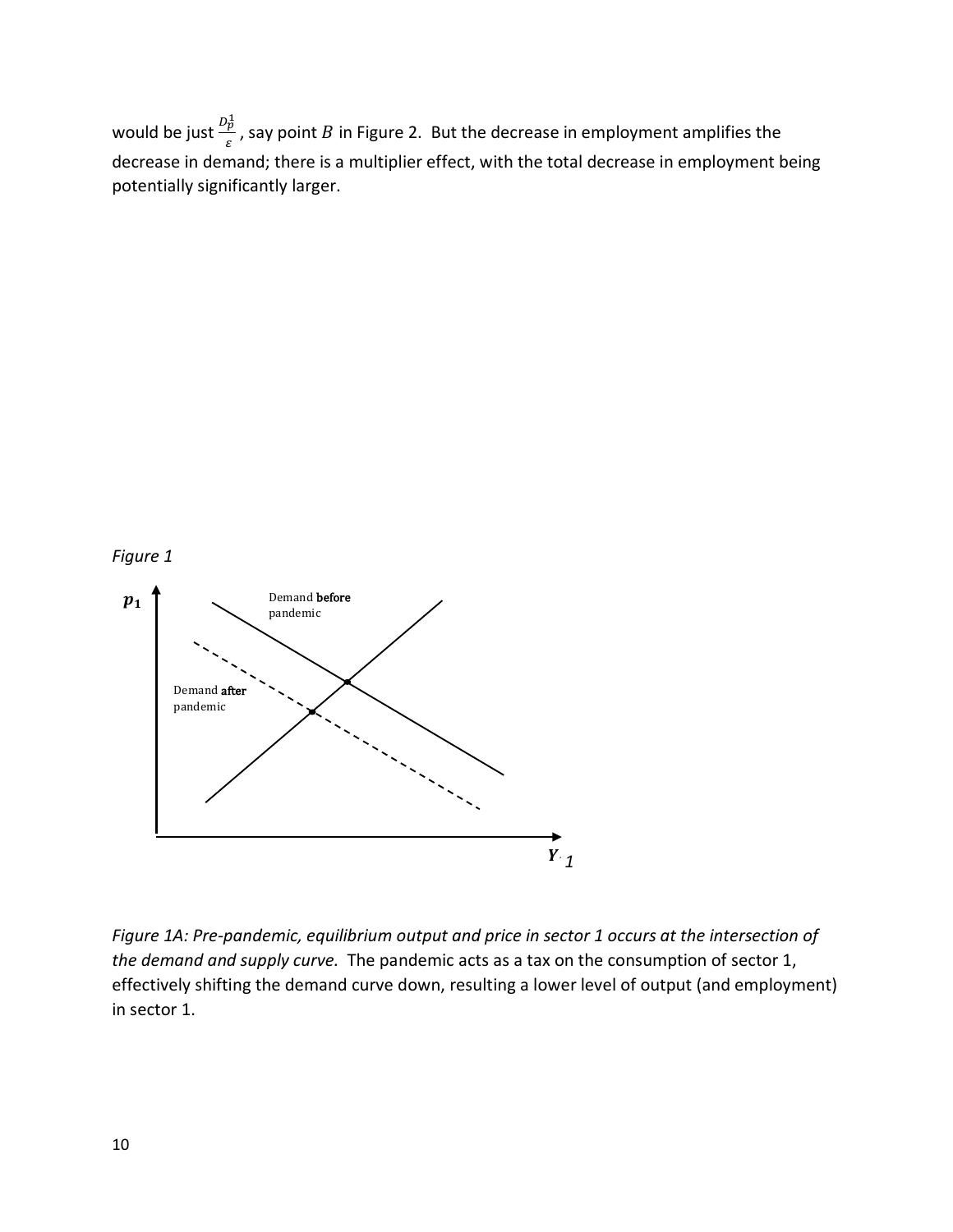

*Figure 1B: The demand curve for sector 1 consists of essential services (the vertical portion of the demand curve) and inessential services. The pandemic shifts the demand curve for the nonessential services down*

*Figure 2*



*Post-pandemic, with wages and prices fixed in the short run, the pandemic shifts down the demand for sector 1, and results in a lower level of employment and output. The inability to fulfill one's demand for good 2 will result in some shifting in demand from good 2 to good 1; but the offsetting increase in demand does not suffice to restore the economy to full employment.*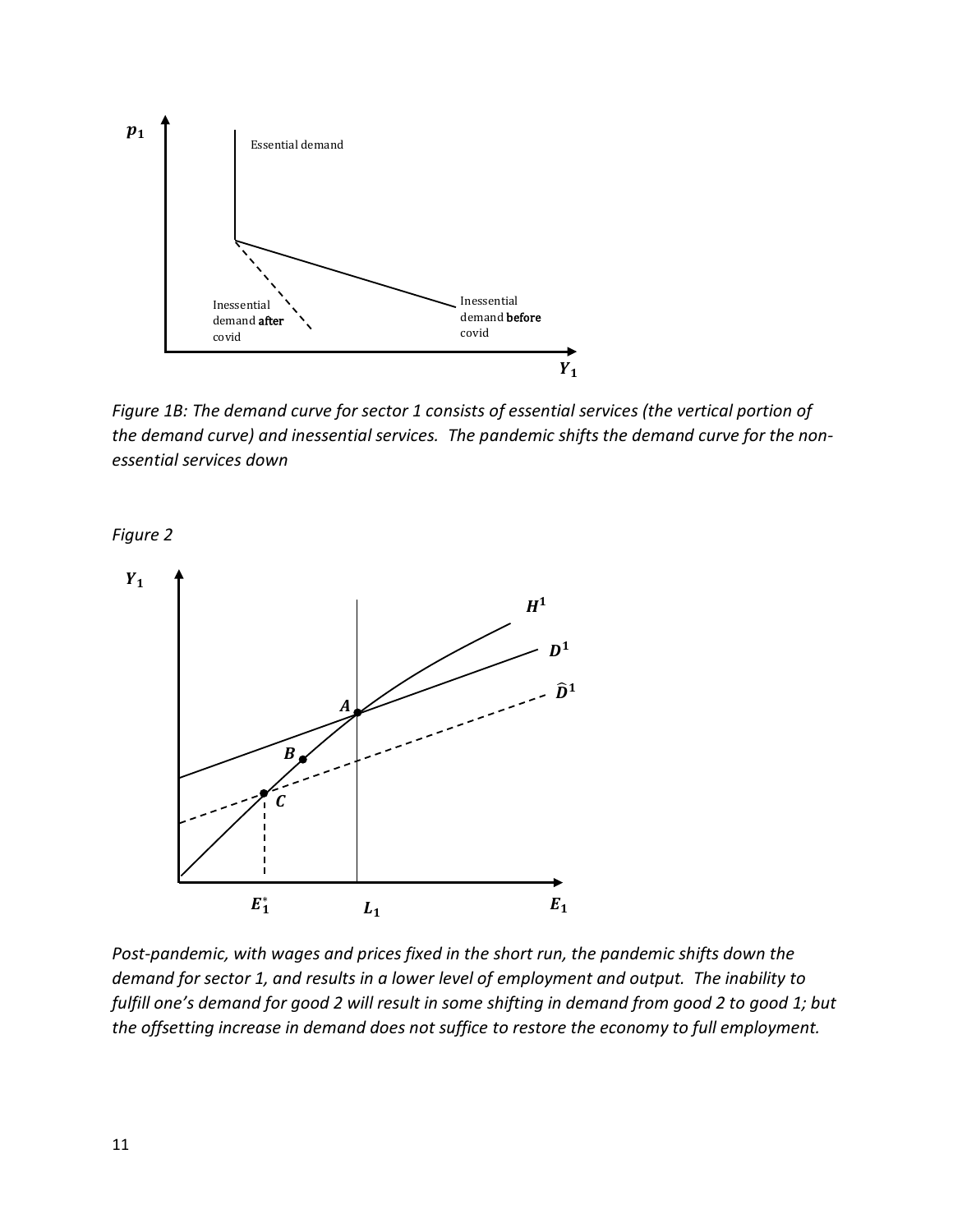### *Partial labor mobility and macroeconomic externalities*

This analysis is little changed if labor can move from sector 1 to sector 2, but at a cost, z, if wages and prices are fixed. The reason is simple: at the initial equilibrium,  $w_2 = p_2 H^{2'}(L_2)$ , so  $w_2 + z > p_2 H^{2'}(L_2)$  for all  $L_2 > L_{20}$ , the initial value of  $L_2$ . It doesn't pay firms in sector 2 to pay the mobility (training) costs.

But hiring additional workers in sector 2 gives rise to a macroeconomic externality: it generates an increase in employment in sector 1 of

(13) 
$$
\frac{d \ln E_1}{d \ln E_2} = \frac{\frac{d \ln D^1}{d \ln Y_2}}{\varepsilon - \eta},
$$

and provided z is small enough, a government subsidy to expand output in sector 2 is socially desirable.[20](#page-13-0)

Figure 3 shows how the increase in employment in sector 2 shifts the demand curve for sector 1 up, increasing employment in sector 1.

*Figure 3* 



*An increase in employment in sector 2 or in unemployment insurance increases employment in sector 1.*

<span id="page-13-0"></span> $20$  The magnitude of the increase in employment in sector 1 is likely to be smaller than given by equation (13), which does not include the indirect effect of the relaxation of the constraint on purchases of good 2 on the demand for good 1. It is straightforward to include this indirect effect in the calculus.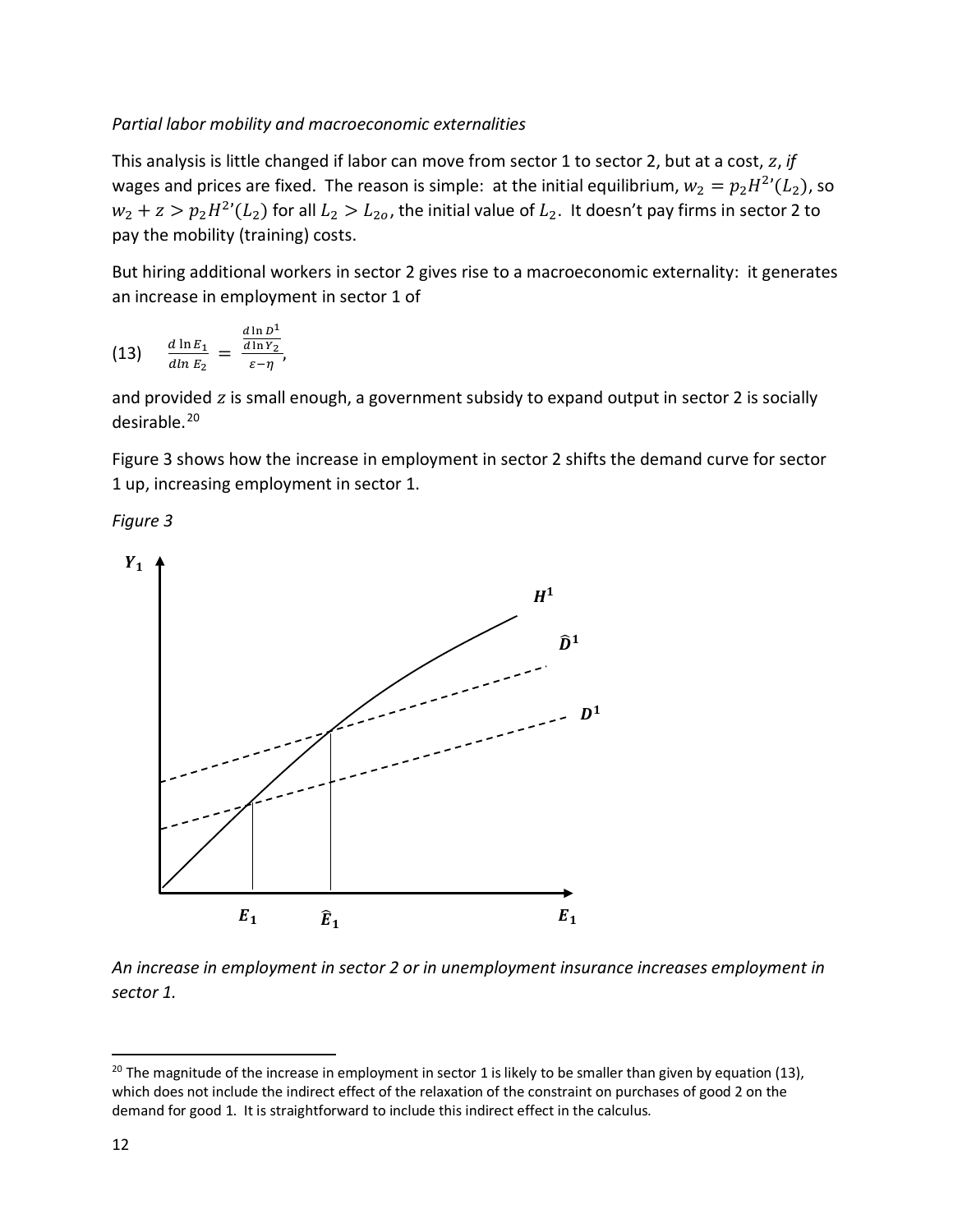### *Other Policy shifts*

It is easy to see how the provision of unemployment insurance not only ameliorates the suffering of the unemployed, but actually reduces unemployment. Let  $b$  be the unemployment benefit provided to unemployed workers. Equation (9) now reads

(14a)  $H^1(E_1) = D^1(p + \tau, w_1 E_1 + b(L_1 - E_1), w_2 L_2; H^2(E_2))$ 

and it is immediate that an increase in  $b$  increases the level of employment in sector 1.<sup>[21](#page-14-0)</sup>

*Increased government expenditures may alleviate the consequences of even a supply side perturbation*

While this economic downturn was caused by what might be viewed as a supply side perturbation, a demand side intervention—an increase in government spending—may still reduce unemployment. This is seen most clearly if the government expenditures are focused on sector 1:

(14b)  $H^1(E_1) = D^1(p + \tau, w_1 E_1, w_2 L_2; H^2(E_2)) + G_1$ 

where it is immediate that an increase in  $G_1$  increases  $E_1$ .<sup>[22](#page-14-1)</sup> It is worth noting, however, that even an increase in government demand for good 2 will normally increase employment in sector 1, because the supply of sector 2 goods available for consumers will be reduced. For instance, assuming that the government demand for good 2 gets priority, the equilibrium condition for sector 1 is now

(14c) 
$$
H^1(E_1) = D^1(p + \tau, w_1 E_1, w_2 L_2; H^2(E_2) - G_2)
$$

And so long as a decreased availability of good 2 (in the supply constrained equilibrium) results in an increased demand for good 1, an increase in  $G_2$  will result in an increase in  $E_1$ .

<span id="page-14-0"></span><sup>&</sup>lt;sup>21</sup> This analysis abstracts from the impact of the deficits used to finance the unemployment insurance (or the taxes now or in the future that might have to be levied). Ricardian equivalence would suggest that these impacts fully offset the direct effect; but both theory and empirical evidence suggest otherwise. In particular, so long as some of the individuals who receive the unemployment benefits are credit constrained, the increase in consumption of these individuals more than offsets the decrease in consumption of those who reduce their consumption as a result of the anticipation of future taxes. See Stiglitz (1988). There is evidence that many of the recipients of unemployment insurance and cash payments are credit constrained. See Chetty *et al* 2020.<br><sup>22</sup> Again, we have, of course, assumed that the savings (consumption) rate is fixed, and we have not discussed the

<span id="page-14-1"></span>implications of the increased indebtedness and/or taxes associated with the increase in  $G$ . See the discussion in the previous footnote. But even if there is some increase in the savings rate, in an economy with fixed wages and prices, an increase in government purchases of good 2 crowds in private purchases of good 1. Whether this effect is enough to offset the increase in the savings effect depends both on the strength of the Ricardian effect and the degree of substitutability between the two goods.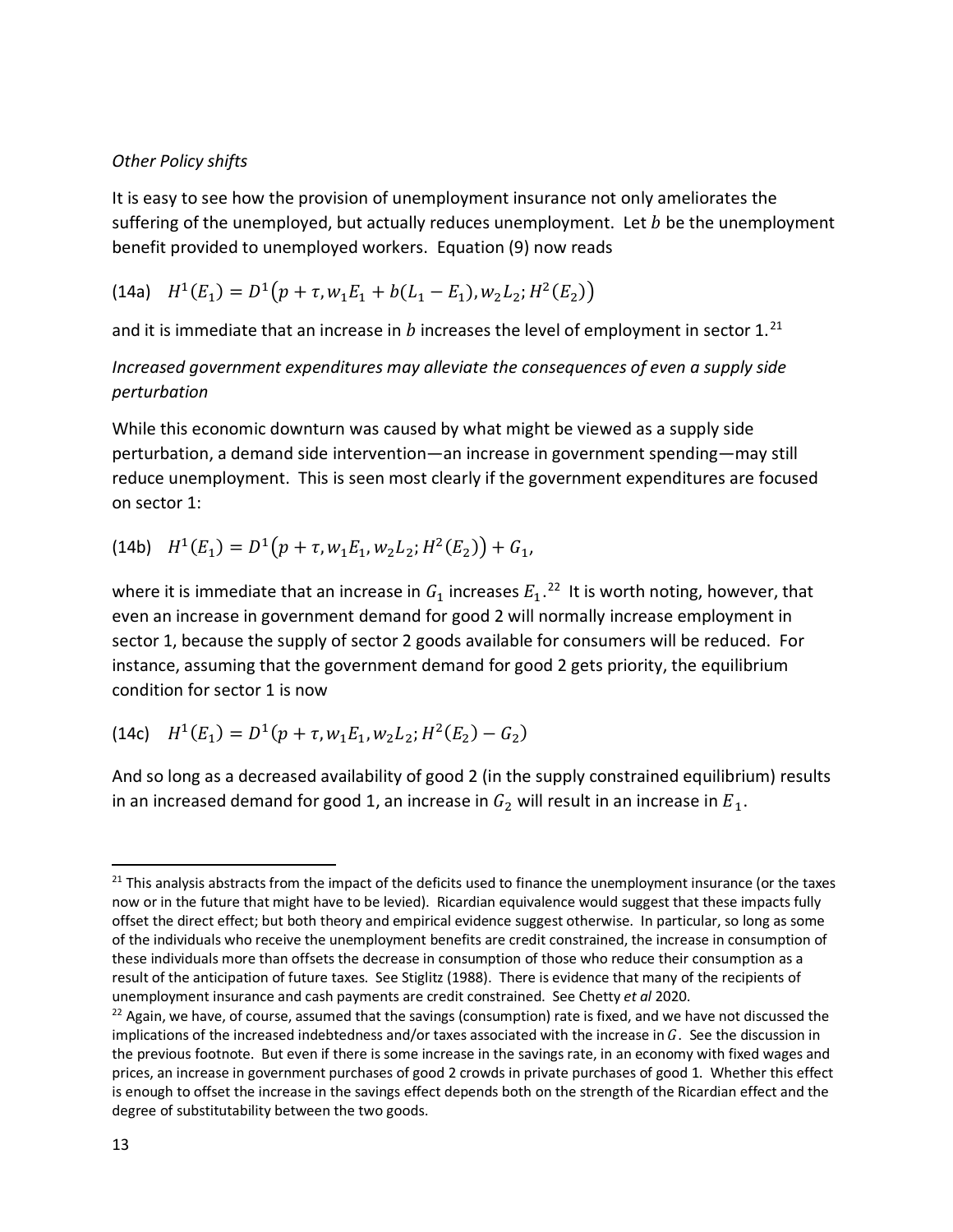### *Wage flexibility may make matters worse*

There is some evidence (Chetty *et al.* 2020) that not only incomes but wages have decreased in response to Covid-19. Standard New Keynesian DSGE blame wage rigidities for the failure of markets—the persistence of unemployment. But the Fisher-Greenwald-Stiglitz strand of New Keynesian economics (Fisher, 1933, Greenwald and Stiglitz, 1993b, 2003) has emphasized that the immediate effect of the decrease in wages is a decrease in aggregate demand, exacerbating unemployment.<sup>23</sup> This income effect outweighs any "substitution" effect encouraging greater use of labor in production. This is especially so given the "putty clay" nature of production technologies<sup>24</sup>—exploiting the full substitution possibilities of technology takes time.

In this model, these effects can be seen to play out, as the lowering of wages, in either or both sectors (keeping prices fixed), shifts down the demand curve for good 1, leading to a lower level of  $E_1$  and a higher level of unemployment.<sup>25</sup>

While there might exist a full employment equilibrium if all wages and prices were fully flexible at all dates (and presumably states of nature)<sup>26</sup>, this is another example of the theory of the second best: allowing some to be flexible (here wages this period) may make matters worse. Besides, and more importantly, decentralized adjustment processes with flexible wages and prices may not converge smoothly to the full employment equilibrium: the short run response may be disequilibrating. (Guzman and Stiglitz (2020)).

## *2. 2. Unconstrained production of sector 2*

More interesting is the case where the imposition of the pandemic tax reduces employment in sector 1, and this so reduces the demand for sector 2 goods that employment in both sectors is reduced, i.e. where as  $\tau$  increases *both*  $E_1$  and  $E_2$  fall, so that *neither* of the constraints (1) are binding. This can easily happen. Assume, for instance, that the only individuals buying sector 2 goods are workers in sector 1. Then the reduction in the demand for sector 1 goods and therefore of employment in sector 1 translates into a reduction in the demand for sector 2 goods. If this income effect exceeds the substitution effect—i.e. the willingness of individuals to substitute sector 2 goods for the now costly sector 1 goods—then the demand for sector 2

<span id="page-15-0"></span><sup>&</sup>lt;sup>23</sup> They focus on balance sheet effects, but there may also be real interest rate effects if prices move in tandem with wages, as discussed later in this paper.

<span id="page-15-1"></span><sup>&</sup>lt;sup>24</sup> See the discussion in fn. 5 above.

<span id="page-15-2"></span><sup>&</sup>lt;sup>25</sup> This can be seen in a standard demand and supply for labor diagram. At the initial value of  $W_1$ , the demand for labor falls short of the supply (noting in particular because of the assumption of no labor mobility, the supply of labor is fixed at  $L_1$ . If the demand curve were unaffected by the lowering of wages, lowering of  $w_1$  would (if prices fell in tandem, as discussed further below in section 2.4) lead to an increase in employment. But as wages fall, the demand curve for sector 1 goods falls, and if it falls enough, the level of employment can actually fall.<br><sup>26</sup> In section 4, we describe the full employment equilibrium *given* the rigidities in the reallocation of real

<span id="page-15-3"></span>resources.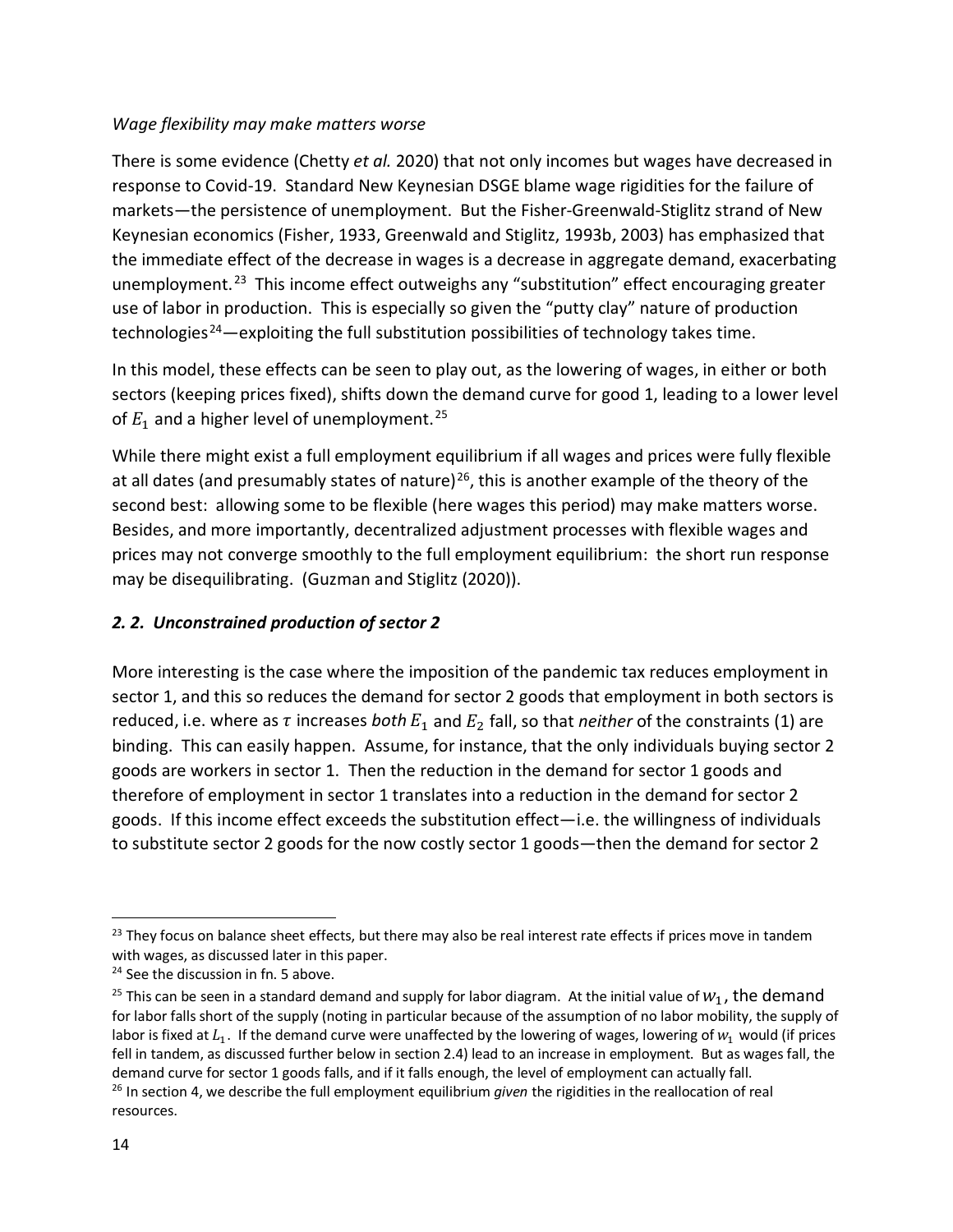goods will decrease. And this decrease in the demand for sector 2 goods amplifies the initial decrease in the demand for sector 1 goods.

Formally, (7) gives  $E_1$  as a function of  $E_2$  and (8) gives  $E_2$  as a function of  $E_1$ :

(15a) 
$$
E_1 = \theta^1(E_2; \tau, w_i, p)
$$

(15b)  $E_2 = \theta^2(E_2; \tau, w_i, p)$ .

We can then solve equations (15) and (16) simultaneously for  $E_i$  as a function of  $\tau$ , for given  $\{p, w_i\}$ :

$$
(16a) \quad E_i = \varphi^i(\tau; w_i, p)
$$

We can find conditions under which

$$
\text{(16b)} \quad \frac{d\varphi^i}{d\tau}\Big|_{\tau=0} < 0.
$$

Figure 4 illustrates such a case. The initial equilibrium entails  $\tau = 0$ ,  $E_i = L_i$ . As Figure 4 illustrates, the pandemic tax shifts the first curve ("Sector 1 equilibrium") to the left (for any  $E_2$ , the equilibrium employment in the first sector is smaller), and the second curve up (sector 2 equilibrium) (for any  $E_1$ , the equilibrium level of  $E_2$  has increased.) The magnitude of the respective shifts depends on the substitutability/complementarity between the products as well as the degree of intertemporal substitution, as we have commented on before. At the initial equilibrium, with  $\tau = 0$ , the curves intersect at the initial levels of employment in the two sectors.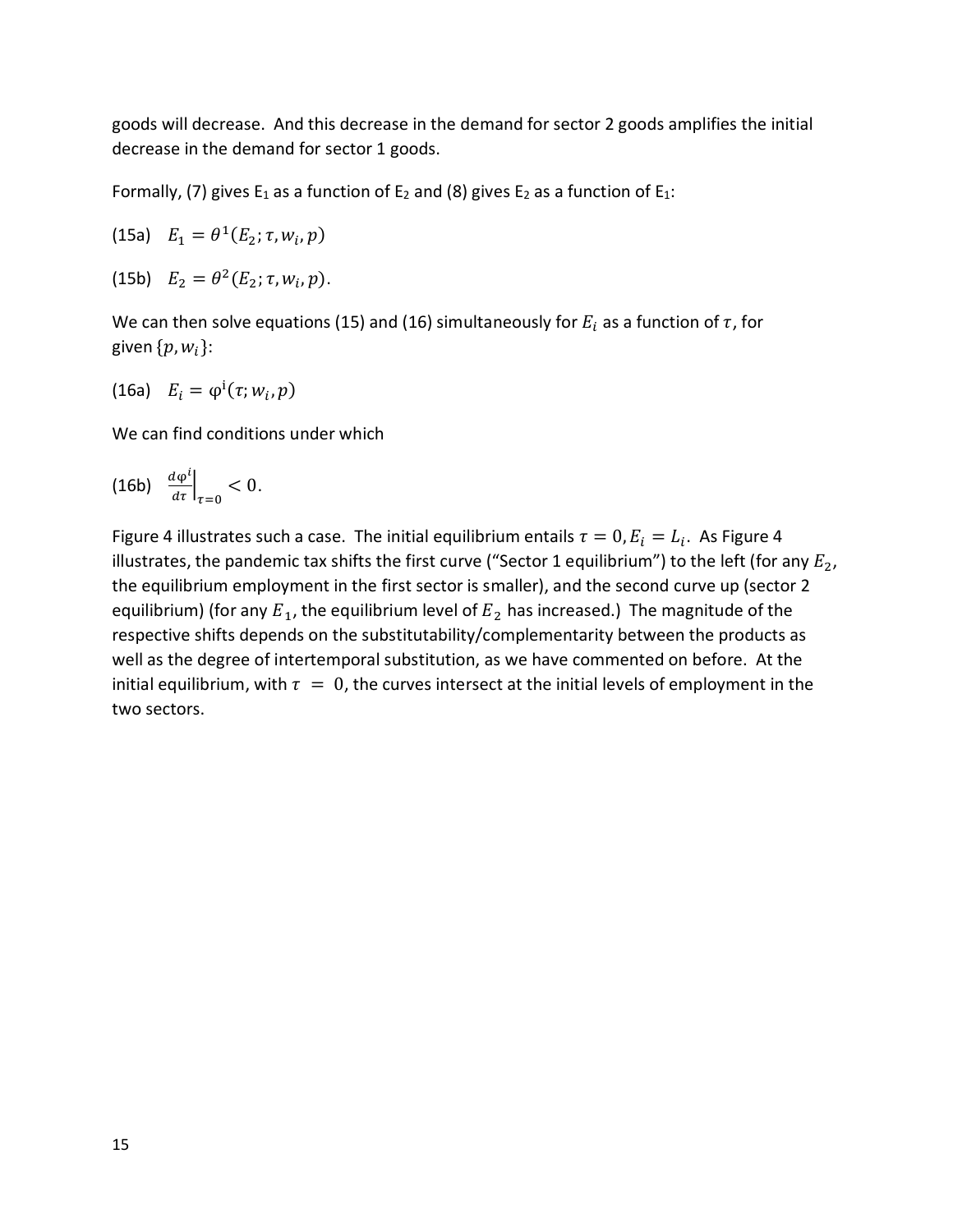

*Figure 4 The pandemic tax can result in unemployment in both sectors.*

In the case depicted, the new level of employment in both sectors is below the initial level. The decrease in employment in the first sector so depresses demand in the second sector that even though there is some substitutability, overall employment in the second sector is decreased. This is the case of true Keynesian unemployment, of the kind discussed in the earlier work of Delli Gatti *et al.* (2012a,b). In this case, the mobility constraints are, in a sense, not binding: even though unemployment may be greater in sector 1 than in sector 2, the marginal (unemployed) individual in sector 2 would have little motive to shift, because he would just join the ranks of the unemployed in sector  $1.^{27}$  $1.^{27}$  $1.^{27}$ 

# *Policy: Unemployment benefits and mobility subsidies*

Providing unemployment benefits, say to the directly affected sector, increases the equilibrium level of employment  $E_1$ , for each value of  $E_2$ ; but also increases the equilibrium level of employment  $E_2$  for each level of  $E_1$ , and results in a higher level of equilibrium employment in both sectors, with potentially large welfare gains. Of course, eventually, such policies encounter the constraints (1), in particular the constraint that  $E_2 \leq L_2$ , in which case we shift into the model discussed in the previous section.

<span id="page-17-0"></span><sup>&</sup>lt;sup>27</sup> There will, in general, exist a full employment equilibrium if labor is fully mobile. There may thus exist two (or more) possible equilibria; the "bad" equilibrium reflects a coordination failure. Alternatively, without mobility, there may not exist a full employment equilibrium, for that equilibrium might entail an increase in employment in sector 2, which is precluded by assumption. A third alternative is that there exists an equilibrium with less unemployment, e.g. where there is only unemployment in the first sector, as described earlier.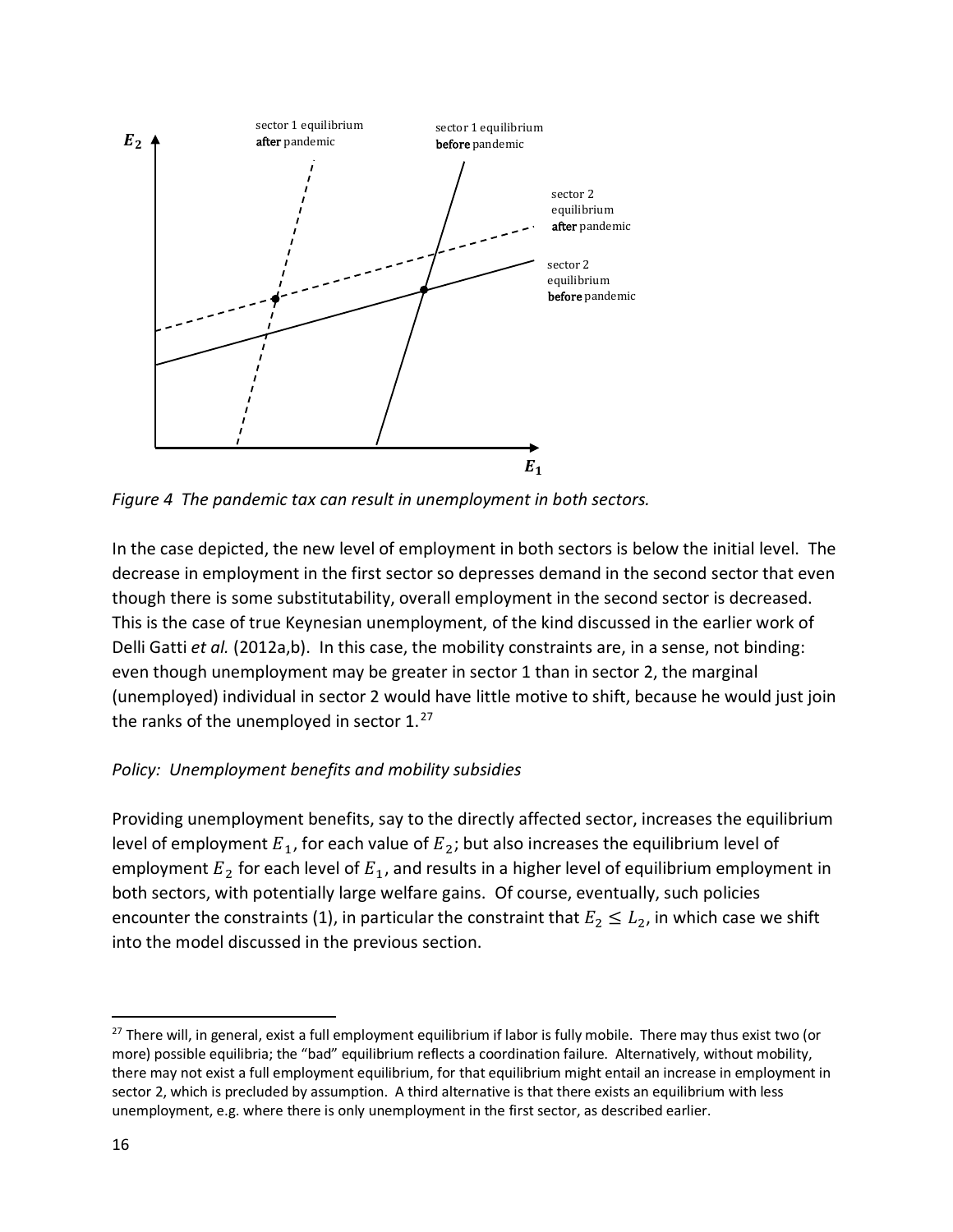At that point, the mobility constraints do become binding, and as we argued there, because of the macroeconomic externality, it pays for the government to help finance the shift of labor from sector 1 to sector 2: active labor market policies become desirable.

## *Policy: Wage flexibility and increased government expenditures*

Our earlier analysis showing that wage flexibility may matters worse applies with even greater strength: the equilibrium curves for both sectors shift "down." Each shift alone would lead to more unemployment; the two together have a compounding effect. So too, increases in government expenditures, whether in sector 1 or 2, increase employment in both sectors.

### **2.3.** *A closer look at the two regimes*

Figure 5 depicts the case where the pandemic tax leads (ignoring the mobility constraints (1)) to a higher value of  $E_2$  and a lower value of  $E_1$ , point A depicted in the figure. Because of the mobility constraint,  $E_2 = min \{\theta^2, L_2\}$ , suggesting an equilibrium at point B. But, as we have noted, the inability of individuals to fulfill their desired level of consumption of good 2 (because of the production constraints) shifts up the demand for good 1 at every level of  $E_2$ , resulting in the equilibrium being a point such as  $C$ .



*Figure 5. Pandemic Tax can result in unemployment in one or both sectors. In the case depicted here, the equilibrium, after taking account of the shift in the demand from sector 2 to sector 1 as a result of the binding supply constraint, is at , with unemployment only in sector 1 (measured by the distance along the horizontal axis between and ). But if the upward shift*  of  $E_1$  is small, the intersection between  $\widehat{E_1}$  and  $\widehat{E_2}$  (between the two dashed lines)—the new *equilibrium—entails unemployment in both sectors.*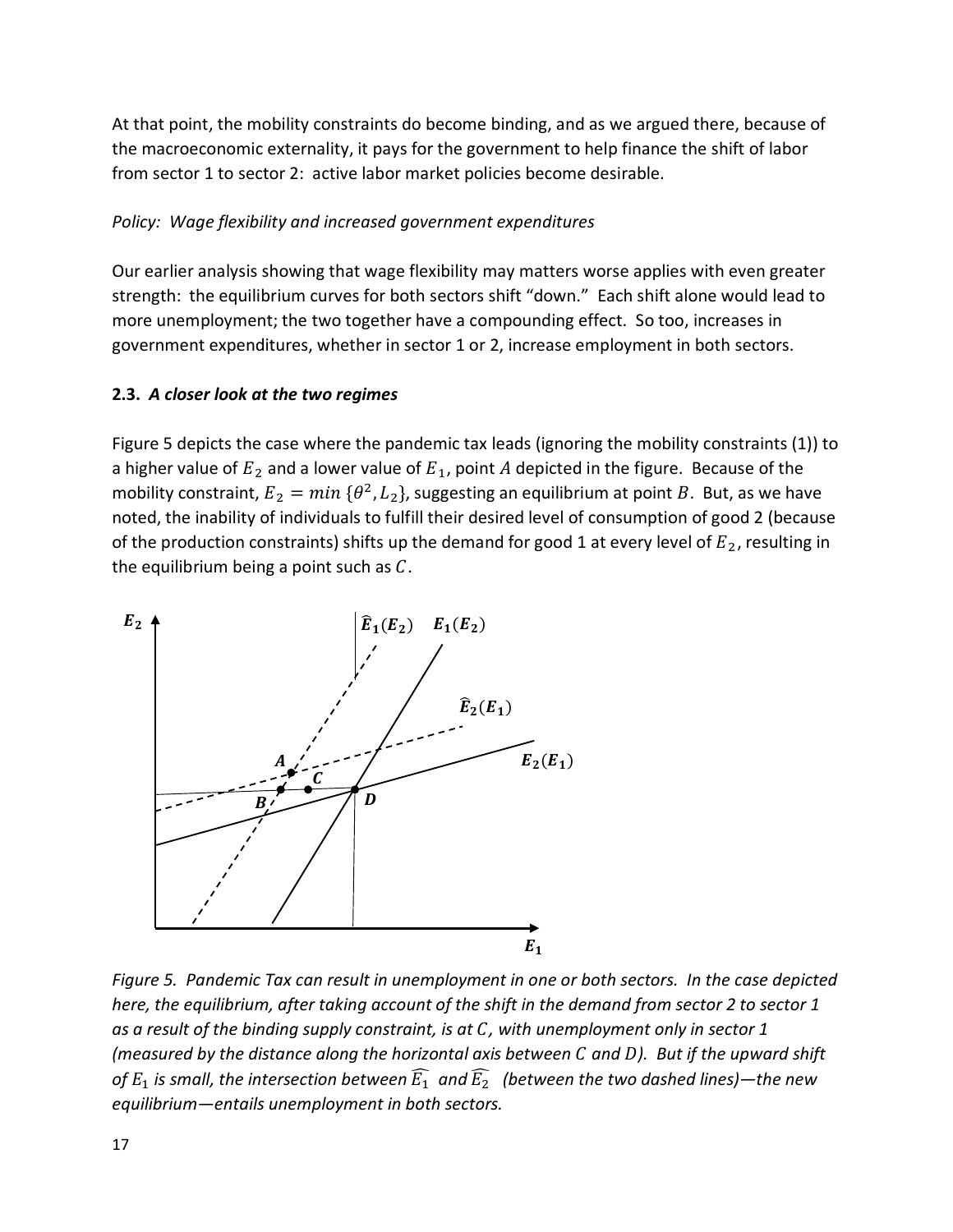It is apparent from Figure 5 that if the shift *up* of the curve giving employment in sector 2 as a function of  $E_1$ , is small relative to the shift to the left (effectively down) of the curve giving employment in sector 1 at each level of  $E_2$ , then the pandemic equilibrium will entail a lower level of  $E_2$  than  $L_2$ , i.e. *neither* employment constraint will be binding; there will be unemployment in both sectors.

### *2.4. Flexible prices*

The analysis so far has assumed fixed wages and prices. Assume now that the pandemic sector is highly competitive and so prices are set so prices are on the firms' supply curve, so long as the labor constraint is not binding. Then we replace equation (7) and (8) with

(17a) 
$$
Y^1(p, w_1) = D^1(p + \tau, w_1 E_1, w_2 L_2; H^2(E_2))
$$

(17b) 
$$
H^2(E_2) = D^2 (p + \tau, w_1 E_1, w_2 E_2; H^2(E_2))
$$

where

(17c) 
$$
E_1(p) = H^{-1}[Y^1(p, w_1)]
$$

The equilibrium is now described by two equations in the two unknowns  $\{p, E_2\}$ , as illustrated in Figure 6. The analysis proceeds much as before.<sup>[28](#page-19-0)</sup>



Figure 6 *Equilibrium with flexible prices but rigid wages*

<span id="page-19-0"></span> $28$  A natural stability condition ensures that the sector 1 equilibrium locus is flatter than the sector 2 equilibrium locus.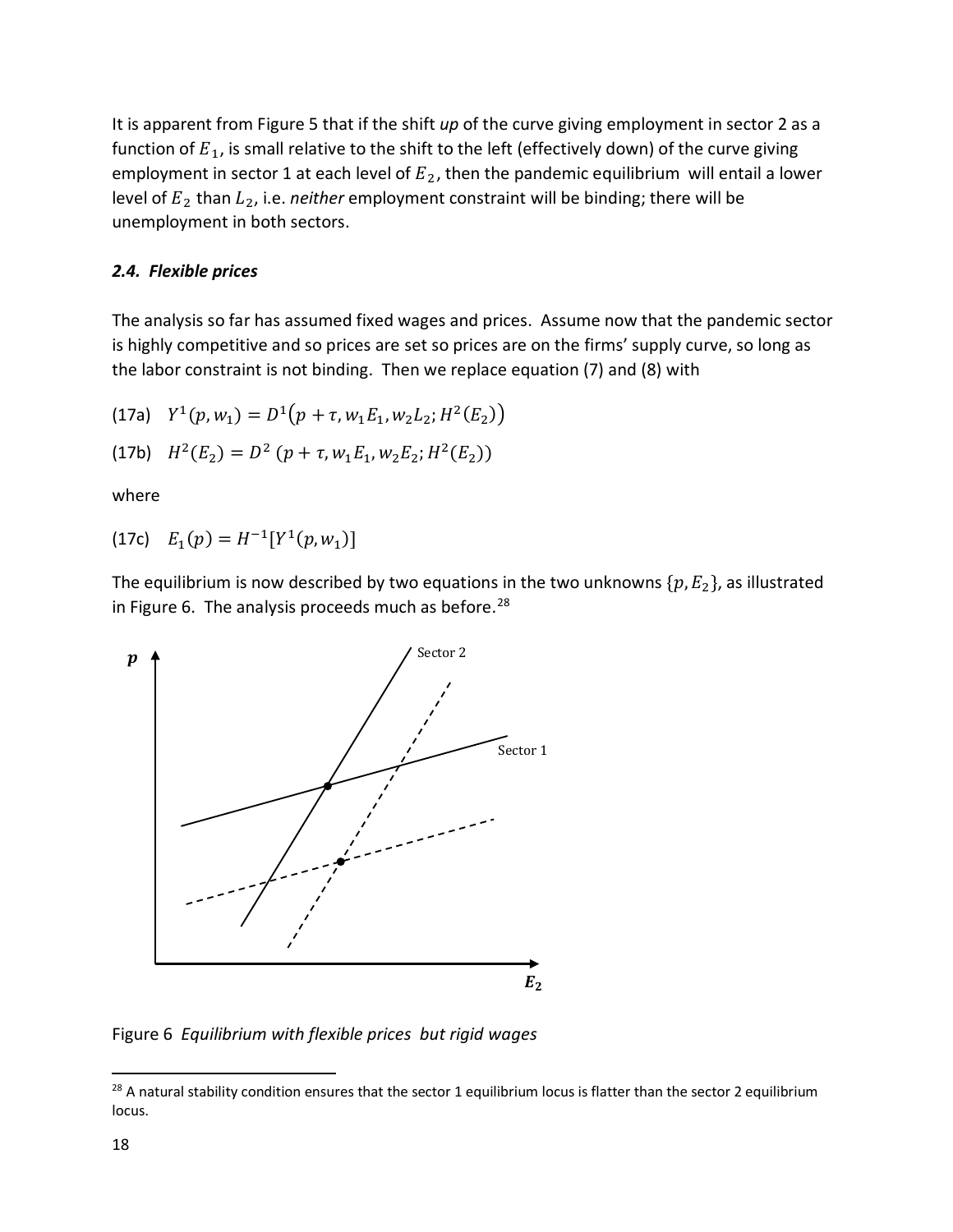#### **2.5.** *Health vs. Macroeconomic externalities and structural Keynesian policies*

Underlying the analysis so far is the presumption that we wish to reduce unemployment. But what if there are significant health externalities associated with either consumption or production in sector 1, which are obviously not fully reflected in individuals' decisions about consumption or work? Assume, for instance, that increased consumption of sector 1 has an external health cost of  $\chi(Y^1)$  which individuals do not take into account in making their demand decisions. We focus on the Keynesian equilibrium where  $Y^1$  is just a function of  $E_1$ , and so for convenience we express the external health cost just as a function of employment in that sector. (This formulation allows the health externality to arise either in the process of consumption or production.) Assume the social welfare function can be expressed simply as a function of  $E_1$ ,  $E_2$ , and  $\chi$ :  $W(E_1, E_2, \chi)$ , with  $E_i$  a function of some policy P:  $E_i(P)$ . Then, obviously, optimal policy may entail less than full employment, if

$$
\frac{dW}{dP} = W_{E_1}\frac{dE_1}{dP} + W_{E_2}\frac{dE_2}{dP} + W_{\chi}\frac{d\chi}{dP} \le 0
$$

At  $E_i = L_i$ , i.e. at full employment. It is preferable to have some unemployment than to bear the costs of the greater spreading of disease that would result from full employment.

But there are policies that can simultaneously help mitigate the disease and its consequences and bolster employment. Assume, for instance, there are public expenditures on sector 2 goods, that reduce the private or social costs of the pandemic, i.e. a category of expenditure,  $G_{2H}$  such that  $\tau(G_{2H})$  with  $\tau' < 0$  and  $\chi(G_{2H})$  with  $\chi_{G_{2H}} < 0$ , e.g. expenditures on protective gear and tests. It is clear that such expenditures improve welfare on all accounts, increasing  $E_i$ and private and public health, and such expenditures should be expanded (if they exist) until the economy reaches full employment.

Similarly, we noted earlier that there is a macroeconomic externality associated with moving individuals from sector 1 to sector 2 when sector 2's employment constraint is binding. For the government to absorb those moving costs may be welfare improving, provided that the external health costs are not too large.

In our earlier work, we identified these kinds of expenditures as structural Keynesian expenditures, i.e. there is an underlying set of structural problems (here, associated with the pandemic and the constraints on labor mobility), and expenditures which simultaneously address the structural problem and stimulate aggregate demand do "double duty." In the aftermath of the Great Depression, expenditures that facilitated the movement of workers from the rural to the urban sector and trained them for jobs in that sector provided a structural Keynesian stimulus.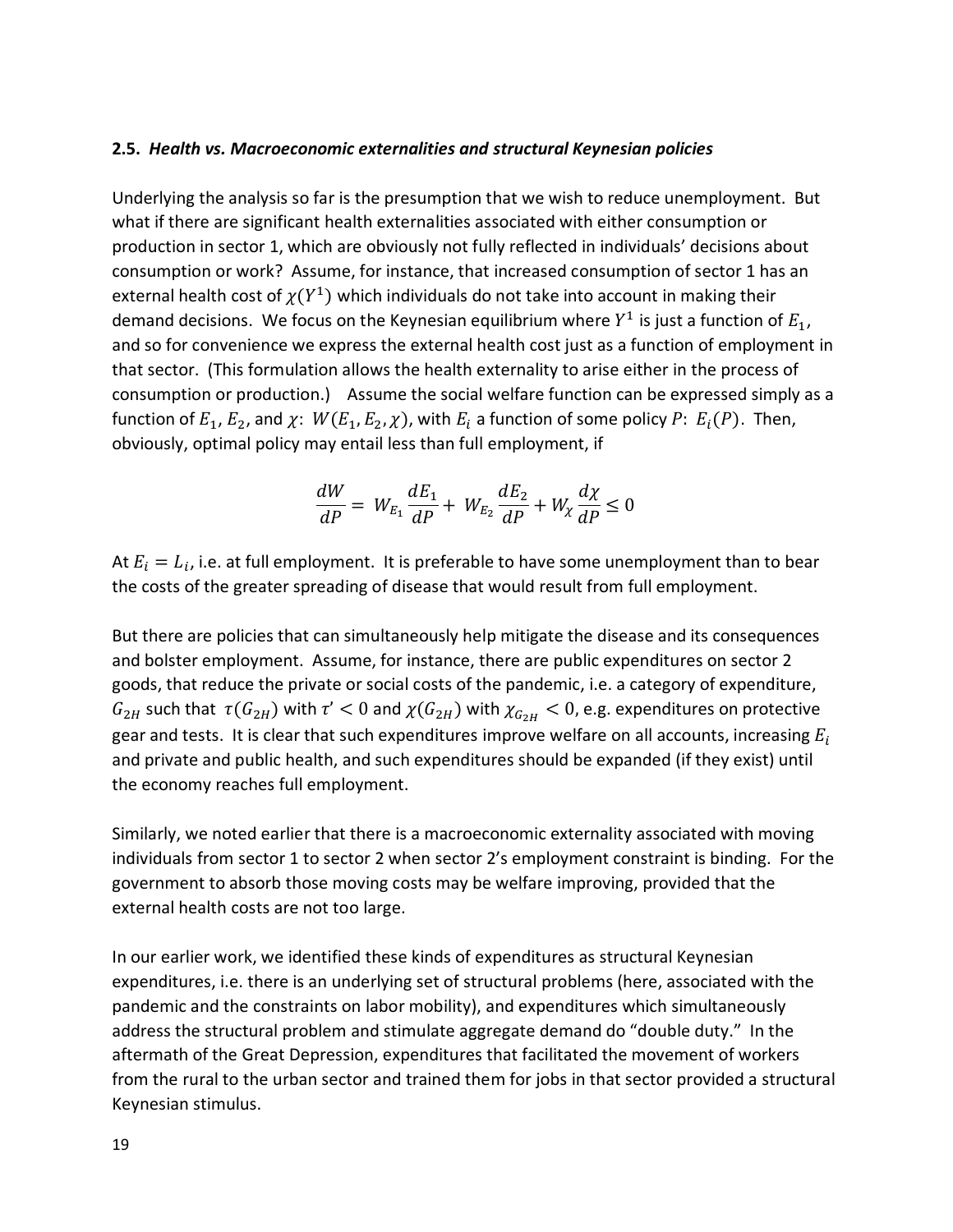### **3. Precautionary behavior and intertemporal substitution**

The analysis so far can be criticized as being overly simplistic, a black box analysis, simply taking the demand curves as given, not deriving them from first principles, a derivation based on the usual intertemporal maximization problem.<sup>29</sup> This has been deliberate. As we have suggested in the introduction, dominating the problem of intertemporal substitution on which standard analyses focus is that of risk and precautionary behavior. Individuals simply don't know how long and severe the pandemic and its economic aftermath will be. Though under restrictive conditions, one can formulate their decision problem *as if* they were maximizing expected utility with subjective probabilities, those subjective probabilities have no bases in relative frequencies, and it is problematic whether, confronting the pandemic, that model provides a good description of behavior. What is clear is that upper income individuals (and firms, which we have omitted from the analysis) respond by building up large cash balances, as they confront the risk of an extended period of unemployment with limited assistance from government.<sup>30</sup> This precautionary behavior, increasing savings, shifts down the demand curves for both commodities, resulting in a new equilibrium with Keynesian unemployment, i.e. there is a greater presumption that, without government assistance, the situation will be that

<span id="page-21-0"></span><sup>&</sup>lt;sup>29</sup> We described our analysis as taking savings as given. But we could just as easily analyze the equilibrium where savings is endogenous. We can construct a two-period model where, without uncertainty, we can fully derive all demand functions in the standard way, taking into account mobility constraints and the associated supply constraints. Assume the second period (the end of the analysis) wages and prices are fully flexible and resources are fully mobile, so that we have a standard general equilibrium allocation, conditional on the "wealth" that has been transferred from the first period to the second. Assume individuals have rational expectations about that equilibrium. Then for any price vector describing that equilibrium, and for the given wage and price vector describing the initial period, individuals optimally allocate their consumption over the two periods and two goods, simultaneously deciding on how much wealth to convey to the second period. The model of the previous section can be thought of as "solving" this full equilibrium. The analysis of this section then explores the consequences of the increase in savings as a result of risk.

<span id="page-21-1"></span><sup>&</sup>lt;sup>30</sup> I should be clear that not everyone behaves in this way. There are two important exceptions, both of which can be easily accommodated within the framework of this paper. The first are individuals who are credit constrained, who would like to consume more than they do today, and so consume all of their income. Providing *more* income to them (e.g. temporary benefits in the midst of the pandemic) leads them to consume more. There is evidence that this describes a large fraction of lower income individuals in the United States (Chetty *et al* 2020), a point that had been emphasized in earlier macro-models emphasizing the importance of distribution (e.g. the models of Pasinetti (1962) or Kaldor (1955), where workers, to a first approximation, consume all of their income); in earlier macro models emphasizing the importance of credit and equity constraints (Greenwald and Stiglitz, 1990, 2003; Weiss and Stiglitz, 1992; Hubbard, 1998), and in the more recent HANK models (Kaplan *et al.* 2018).

The second group are those that may be so depressed by the life prospects under the pandemic that they take the attitude "live while you can." For these individuals too consumption is only limited by today's income (and possibly what they can borrow.)

In both cases, the presence of large numbers of individuals for whom consumption equals income implies (a) multipliers are larger than otherwise would be the case and (b) income effects may be more important than substitution effects.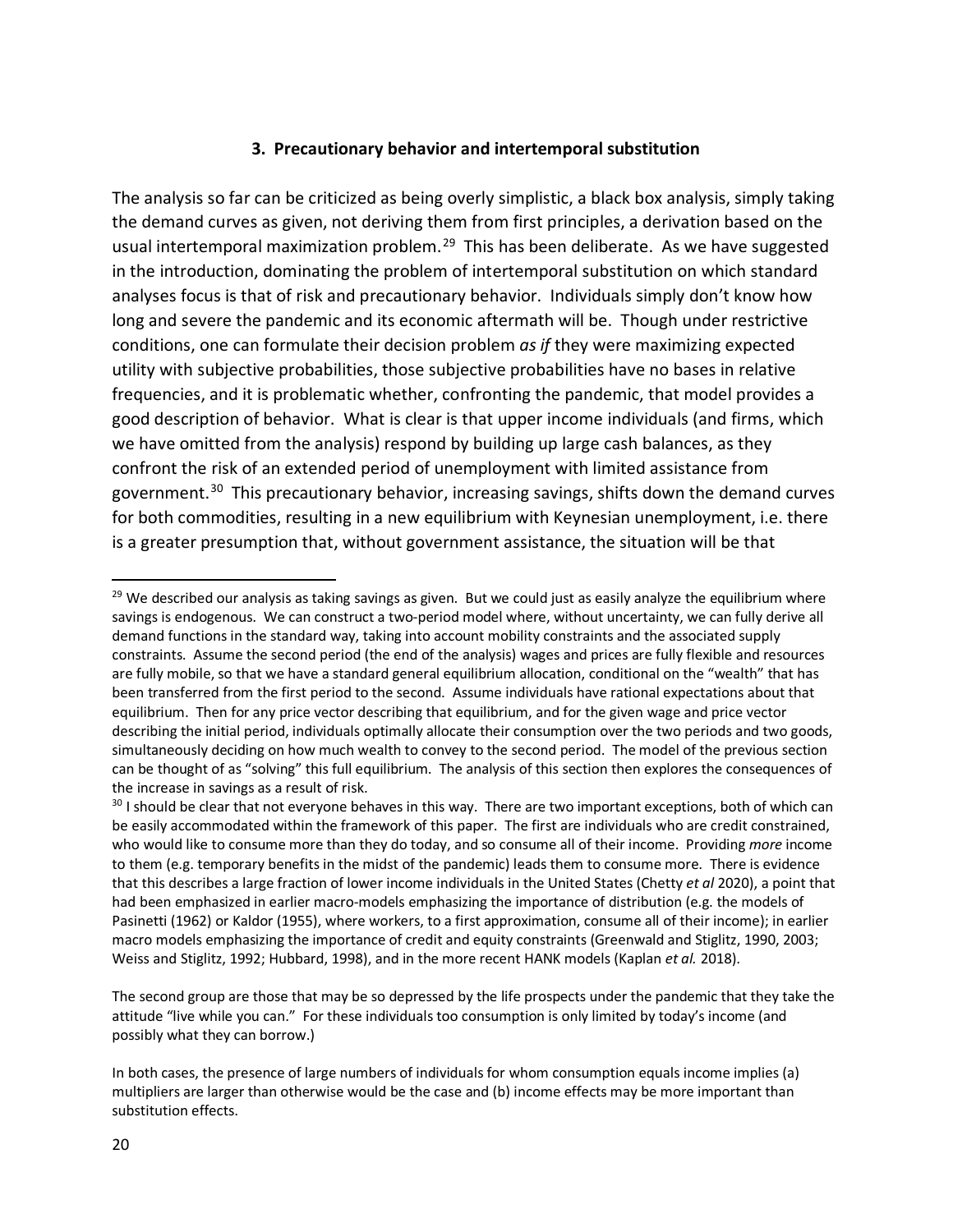depicted in Figure 4. The policies described earlier then become applicable. In particular, because of the marked differences in marginal propensities to consume, the expansionary effect of assistance provided to those who are credit constrained will be markedly higher than for assistance provided to upper income individuals. (It is important to recognize that the increase in precautionary behavior results, at least in part, in an increase in demand for nonproduced assets, like land and money, not for produced assets, for reasons explained below.)

But there is one further set of policies which becomes particularly relevant: reducing the extent of risk aversion. We discuss these policies below.

# *3.1. Market Failures and the potential for government intervention*

In standard economics, there is an exercise that one normally performs at this point: Why don't markets provide the optimal amount of insurance? Why is there a need for government? After all, if individuals are risk averse, won't private markets have an incentive to provide unemployment insurance? Where's the market failure? Such exercises made sense forty years ago when there was still a presumption (in some circles) that markets were efficient. But advances in economics should have made clear that there should be a presumption that markets are not efficient (See Greenwald and Stiglitz (1986, 1988), Arnott, Greenwald, and Stiglitz (1994), Geanakoplos and Polemarchakis, 1986) , especially in the presence of imperfect and asymmetric information—obviously central to the concerns here—and there are a wealth of reasons for government intervention. Still, it may be useful to rehearse the standard arguments, since they may, at the same time, provide some guidance for what government policies may be most appropriate.

### *Incomplete risk markets and government interventions*

Before presenting these arguments, we should give perhaps the most compelling reason for government intervention: markets have often not provided insurance products—like annuities at reasonable prices, health insurance, especially for the aged and without restrictions on preexisting conditions, and unemployment insurance—and the government has to been able to provide insurance that people value enormously; and even when the private sector provides similar products to those of the public, public insurance typically, even today, has provisions addressing key contingencies, such as inflation. Moreover, the private sector can't provide for intergenerational risk sharing. Publicly provided social insurance—even with imperfectly designed programs—have enormously increased societal well-being. They have, in particular, enhanced individuals' security.<sup>[31](#page-22-0)</sup>

<span id="page-22-0"></span> $31$  For a more extensive discussion of some aspects of government's advantage in risk-bearing, see Stiglitz (1993).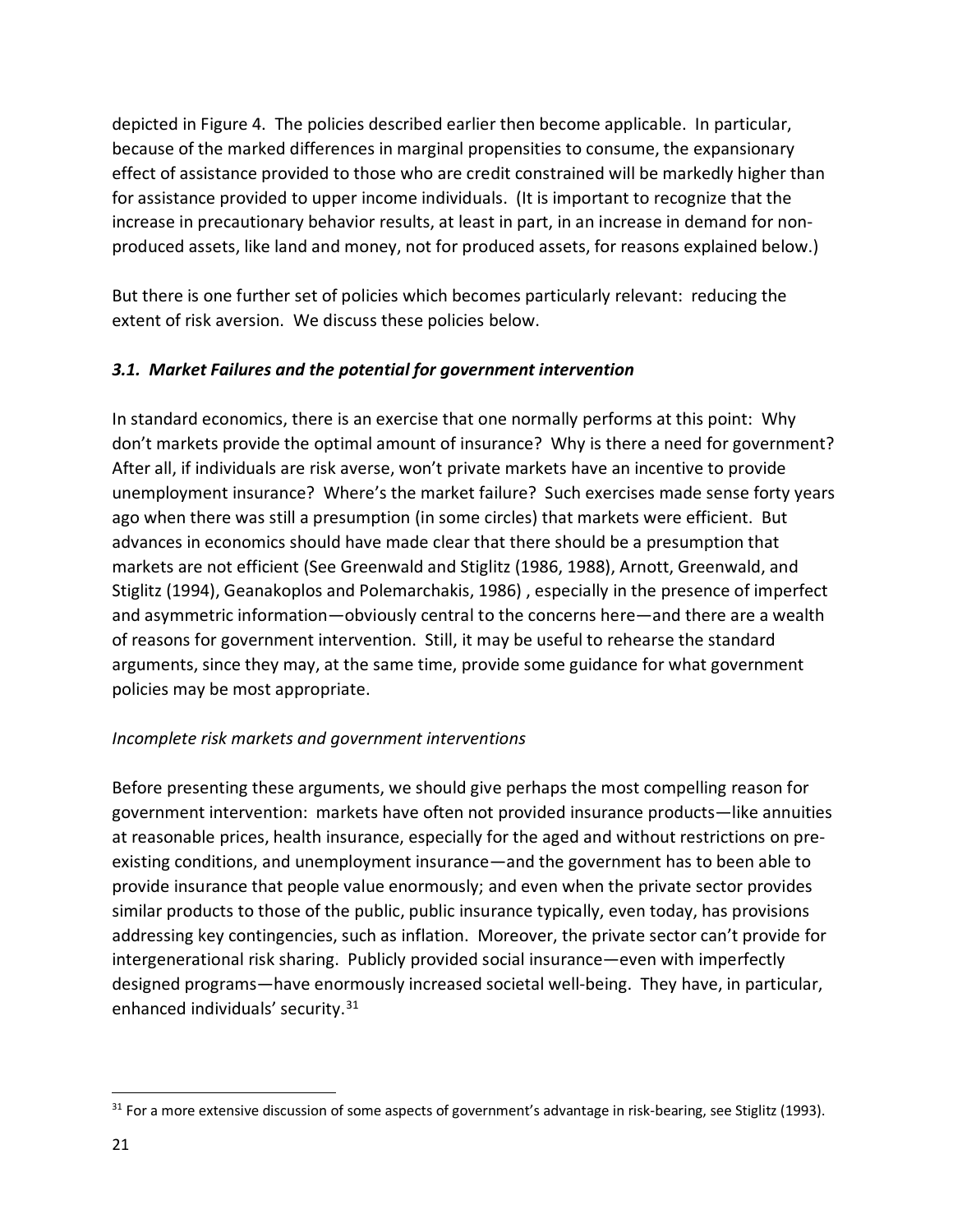As we look at pandemic-risk from our perspective emphasizing the incompleteness of markets, the absence of pandemic insurance is perhaps not surprising. Nor, given the past behavior of insurance companies, is their attempt to weasel out of the coverage they have provided for business interruption insurance—one of the few pandemic related risks that *seemed to be covered,* absent the ambiguous fine print which the insurance companies now want to be read in their favor.

While the absence of insurance coverage for events that have not been well-contemplated like the current lock-downs associated with Covid-19—is perhaps understandable, it is worth noting that now, after the risks are amply clear, markets are still not stepping up to pool and share the risks going forward. While there may not be well-defined probabilities for each of the relevant risks that will determine the course of disease and its economic impact (e.g. around the discovery of vaccines and therapeutics), in standard economic models that should not be required for the establishment of markets to share and pool risks. Yet, these events, of enormous consequence for the lives of everyone, remain largely uninsurable.

# *Explaining the absence of insurance markets*

Central to the Guzman-Stiglitz analysis was the assumption of incomplete contract: one simply cannot specify, with any clarity—and especially with sufficient clarity to have an enforceable contract—insurance contracts providing for every possible relevant contingency, especially with the differentiated treatment that each circumstance "deserves," and would have in a world with complete contracting. Because insurers know that there are risks beyond those that they can easily contemplate, typical insurance contracts have provisions limiting coverage to specified risks (those not specified are not covered) and explicitly limiting coverage for important risks, the magnitude of which are hard to ascertain ex ante, and especially those which may simultaneously affect many individuals—i.e. have macroeconomic significance. Thus, as we noted, most insurance companies are claiming that their coverage of business interruption insurance does not extend to the interruptions associated with the pandemic.

Moreover, even when there is coverage, when there are large macroeconomic disturbances (i.e. events which simultaneously affect large numbers of households and firms), private insurance firms often don't have the financial wherewithal to deliver the benefits promised. This is an example of the macroeconomic inconsistencies emphasized by Guzman and Stiglitz (2020): events like crises and pandemics entail promises not being fulfilled. Rationally, individuals (except those living in the world of DSGE models) know this, but they do not and cannot know what will happen when these contracts are broken. They do not and cannot know the outcome of bankruptcy proceedings, or the extent to which Courts will recognize arguments like *force majeure* or *necessity*, providing an "out" for those not fulfilling contract terms.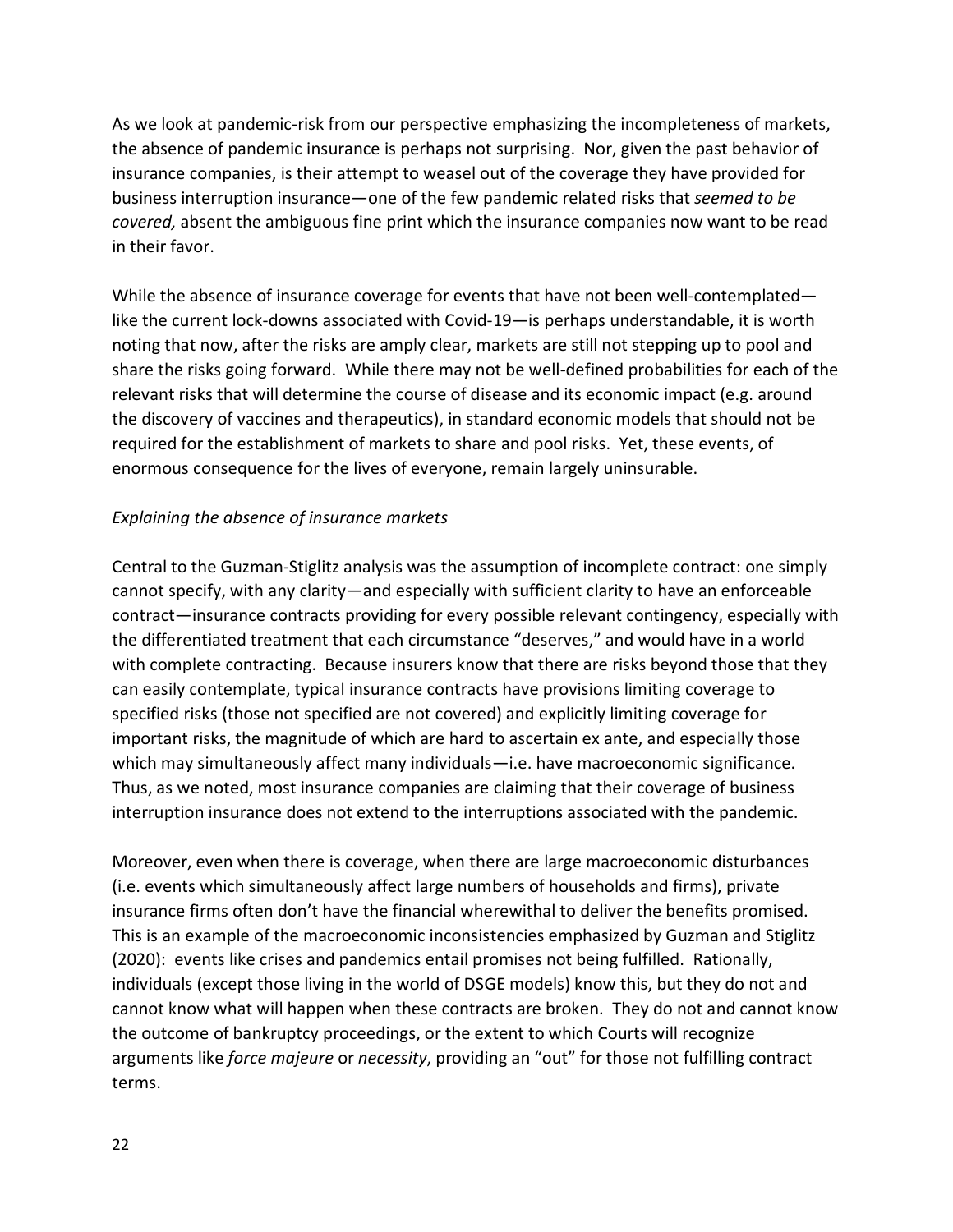In addition, there are the standard limitations on insurance markets presented by adverse selection and adverse incentives.

# *Advantages of government vs. private sector*

While the government faces similar problems arising from information asymmetries and the impossibility of specifying complete contracts, there are telling differences, both in instruments and objectives. For instance, the government is concerned about macro-economic externalities; the private sector is not; and as Greenwald and Stiglitz (1986) pointed out, economies with imperfect information and incomplete contracts/markets are rife with microand macro-externalities. The government has the power to proscribe and incentivize actions (e.g. through taxes and regulatory policies) that are not available to private actors. And the governments' ability to redistribute *ex post*—after it sees the roll of the dice—allows it to mitigate social risks in ways that the private sector simply can't. Obviously, knowing that there is going to be some ex post redistribution has incentive effects, but they are mixed in nature: on the one hand, it may lead to more entrepreneurial risk taking and mitigate macroeconomic externalities such as those that arise from excessive precautionary savings; on the other hand, it may encourage more corelated risk taking, and it may, in some circumstances, lead to excessive risk taking (the infamous moral hazard problem.)

In the absence of insurance for critical contingencies—in this case, for "states of nature" depending on the pace and evolution of the disease and the development of vaccinations and therapeutics, the provision of recovery measures by the US and other governments, and the effectiveness of those measures in restoring the (relevant) economies (sectors) to full employment—individuals will tend to save more and in forms which have more "flexibility," e.g. in liquid assets, whose value may be perceived to be uncorrelated, or even better, negatively correlated, with possible adverse outcomes. It is the uncertainties, as we have said, that will dominate behavior, more than intertemporal smoothing.

# *3.2. Intertemporal substitution vs. Risk*

The contrast in perspectives can be seen most clearly in the case where the pandemic is known to disappear next period.<sup>32</sup> Then, in a two-period model, we can think of any individual as having a utility function of the form (in the obvious notation)

(18) 
$$
U = U(C_1^1, C_1^2, C_2^1, C_2^2)
$$

<span id="page-24-0"></span><sup>&</sup>lt;sup>32</sup> We discuss this case further in the next section.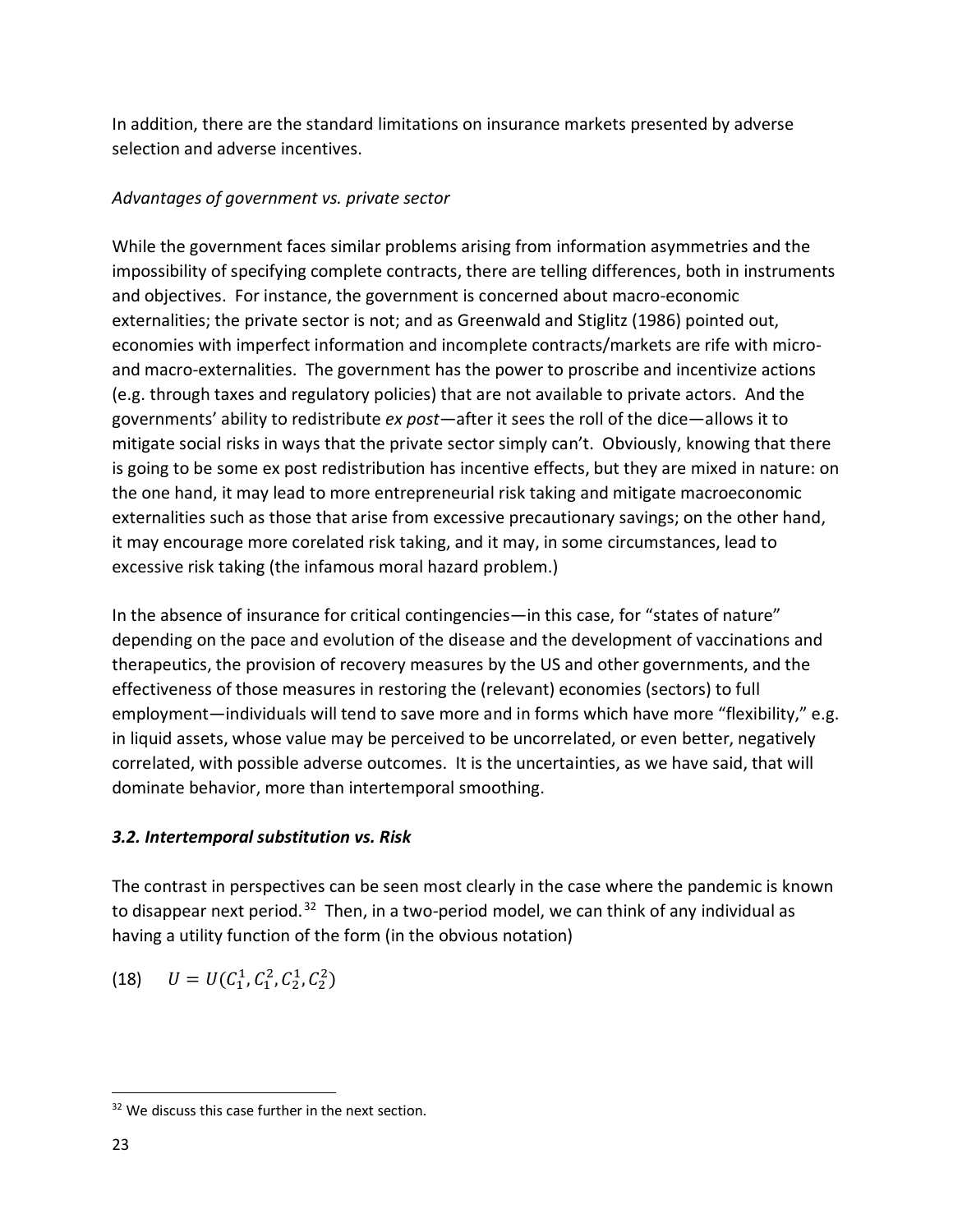Standard macro-economic models make the empirically dubious assumption of time separability. But just as a thought experiment, consider the case where individuals only care about their life-time consumptions of the two goods, i.e. the utility function takes the form

(19) 
$$
U = U(C_1^1 + C_1^2, C_2^1 + C_2^2)
$$

Then knowing that there is a tax on consuming good 1 only in the first period, if goods prices don't adjust in an offsetting way, they would consume good 1 only in period 2 and good 2 in period 1. In the absence of adjustment costs, and say with a linear production function, the economy would remain at full employment and the pandemic (as modeled here—apart from its direct effect on health) would have no economic effect, though it would have a large effect on intertemporal patterns of consumption.

More generally, with knowledge that the disease will "just disappear," there is no need for increasing precautionary behavior: all one has to do is to do as well as one can in rearranging patterns of consumption over time.

Real rigidities (costs of reallocating resources) and nominal rigidities (difficulties in adjustments in prices and wages) can give rise to the kinds of short run costs that we have delineated in this paper. Indeed, the presence of these rigidities, taking them as given, gives rise to a macroeconomic externality associated with savings: each individual believes, for instance, that by postponing consumption of good 1 to next period, he can avoid paying the "pandemic tax," but as they all do this, employment in the first sector, and possibly in both sectors, decreases. Society as a whole pays a cost in terms of underutilization of resources.

### *Simple Analytics*

In short, the demand functions used earlier (equations (7) and (8)) need to be extended not just to incorporate possibly constraints on purchases of good 2 but also an increase in precautionary savings to reflect the uncertainty posed by pandemic and the possible desire to postpone consumption until a period when the pandemic tax is not being levied. We thus write the demand (this period) for good  $i$  as

(20) 
$$
D^{i}(p+\tau, w_1E_1, w_2E_2; H^2(L_2); s(\tau, \sigma))
$$

where we have assumed that the savings rate is a function of the magnitude of the pandemic tax and the uncertainty associated with the future,  $\sigma$ . The effect of an increase in s can be easily traced out in either of the two cases: In the case where there is full employment in the second sector, the increase in uncertainty shifts down  $D^1$ , leading to a lower level of  $E_1$ . In the case where there is unemployment in both sectors, the increase in uncertainty shifts down both  $D<sup>1</sup>$  and  $D<sup>2</sup>$ , leading to decreased employment in both sectors.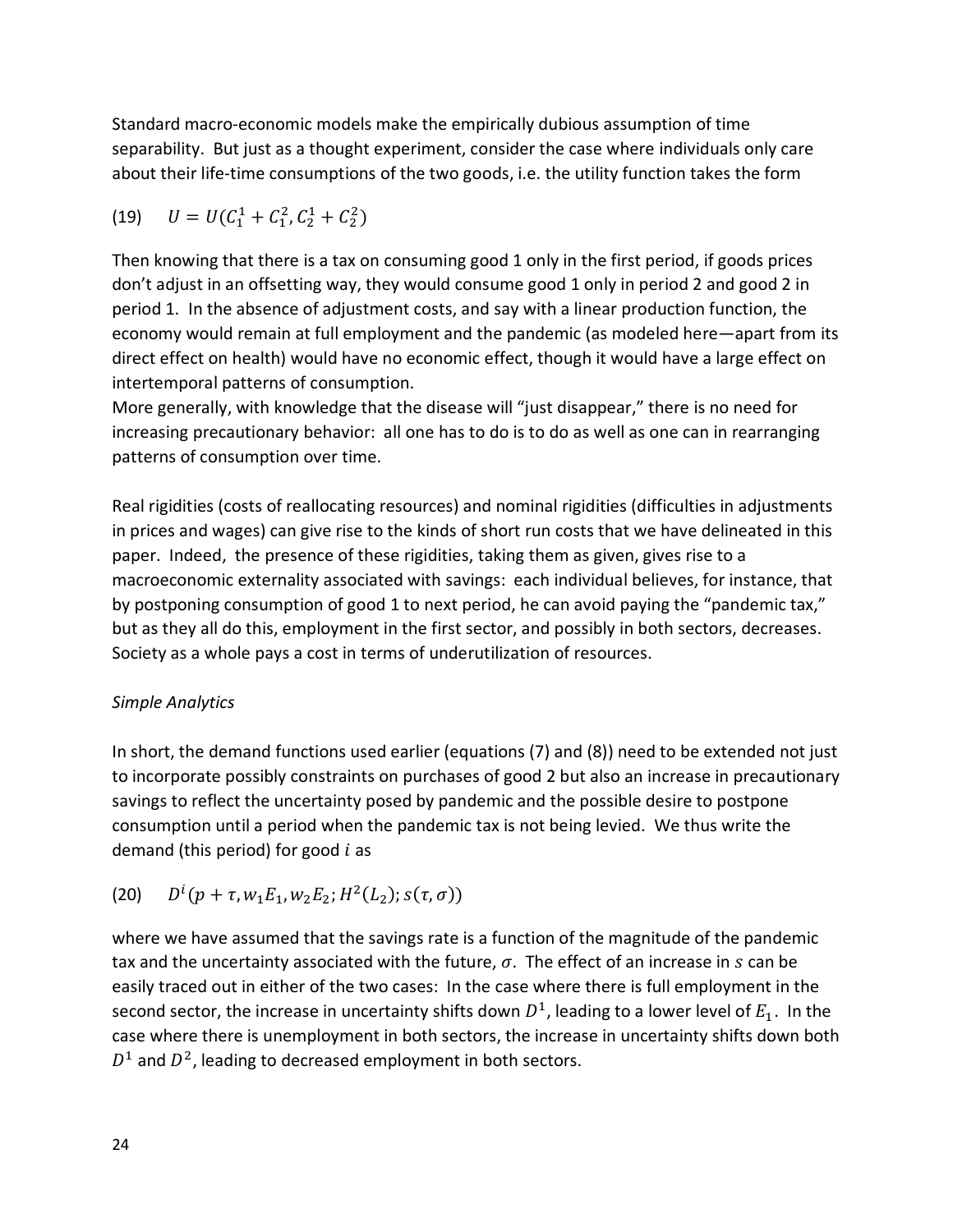### *3.3. Why it matters*

Whether one prioritizes the analysis of risk and uncertainty makes a difference, because it naturally draws one's attention to different kinds of policy measures.

### *Misplaced emphasis on wage rigidities*

When it is assumed that the only important deviations from a perfectly competitive equilibrium model are wage (and price) rigidities, we are naturally led to the policy recommendation: if we could only make wages flexible enough, we could restore full employment; and by making wages more flexible—weakening unions or reducing severance pay—welfare is improved. We've already shown that making wages more flexible—but not fully flexible—could in fact worsen the problem: a dynamic theory of the second best. Guzman and Stiglitz argued the problem of unemployment was more one of *excessive volatility in aggregate demand* than of *insufficient wage flexibility;* that is, reasonable institutional reforms, like the installation of automatic stabilizers and capital controls, are more likely to enhance stability and full employment than weakening unions or job protections.

### *Misplaced emphasis on intertemporal substitution*

So too, the focus on intertemporal substitution—individuals maximizing their intertemporal utility, with lifetime budget constraints—naturally puts a focus on intertemporal prices, interest rates. The hope was that the lowering of interest rates by monetary authorities would induce higher levels of aggregate demand now, restoring full employment. With substitution and income effects moving in offsetting ways, and with large numbers of individuals being target savers—saving for retirement, to buy a house, or to put their children through school—for whom lowering of interest rates leads to lower levels of consumption, it was never obvious why so many economists thought this was likely to be a power instrument for stimulating the economy, especially in a deep downturn. Though the limits of monetary policy have now once again (as they were in the earlier days of Keynesian thought) become part of conventional wisdom, it is not (as the standard models suggest) because of the "zero lower bound." There are ways, using time profiles of sales taxes and investment credits, to change intertemporal prices, even in the presence of the ZLB. Rather, it is simply that changes in the real interest rate in the relevant range do not have the required impact on aggregate demand. Large enough changes (along the lines described below) might.  $33$ 

<span id="page-26-0"></span><sup>33</sup> Monetary policy can, of course, work through other channels, e.g. on credit availability or through exchange rate effects. Part of the lack of ability of monetary policy to stimulate the economy in the 2008 crisis was related to the failure to increase lending to those parts of the economy (SME's) facing credit constraints. Changes in exchange rates are, of course, "beggar thy neighbor" policies, improving aggregate demand in one country at the expense of that in others.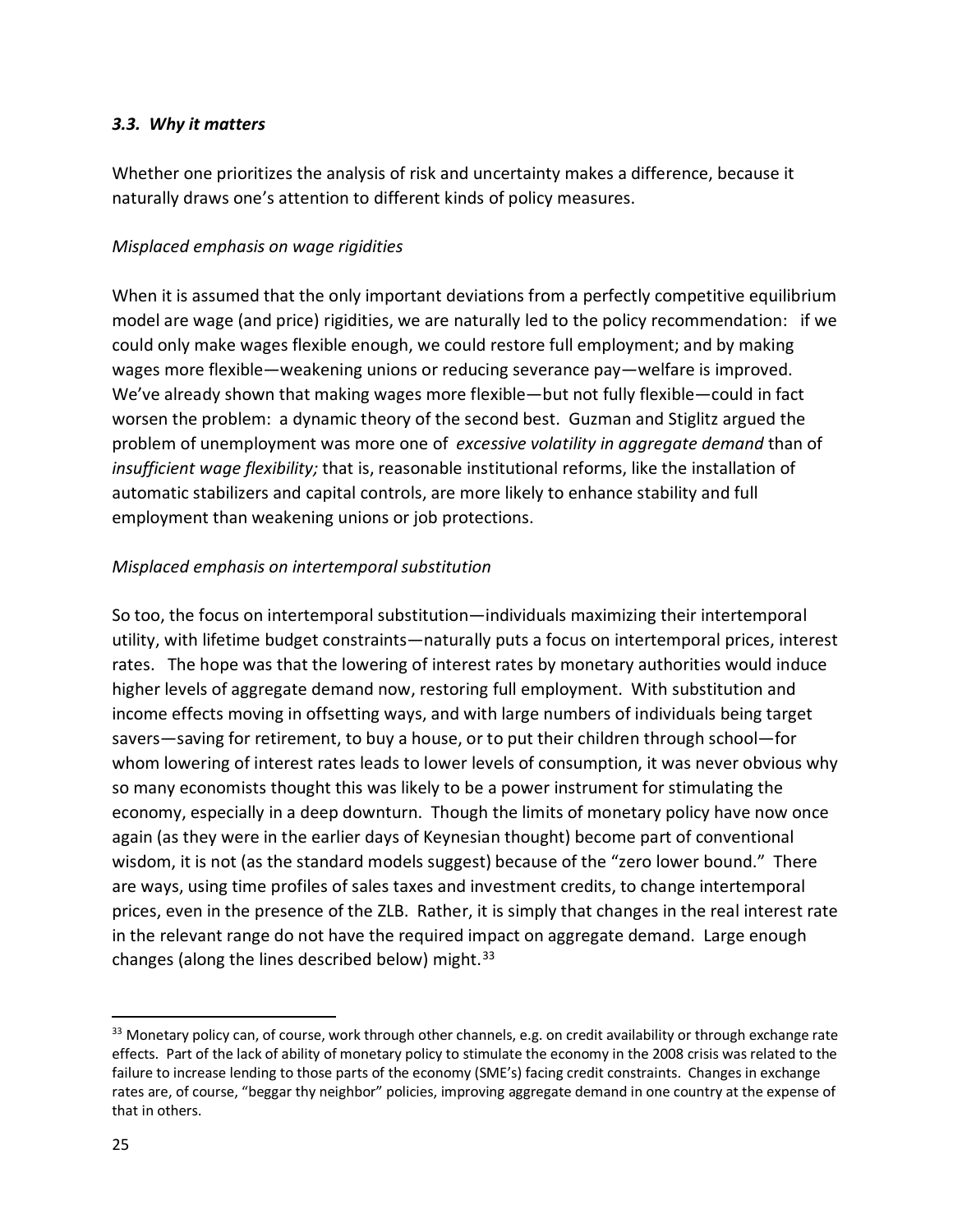### *3.4. Policies to encourage consumption (or investment) in the presence of risk*

Recognizing that at least part of the fundamental problem is risk and the failure of risk markets—and as a result, in a fundamental sense, individual risk may well exceed societal risk - draws attention to what policy can do to reduce risk, thereby reducing the demand for precautionary balances and increasing consumption today.

Policies which strengthen unemployment insurance (or other welfare support programs*)* and *making a commitment that such expanded programs will be available so long as the unemployment rates remain elevated* reduce individuals' needs for precautionary balances. (Thus, the refusal, as this paper goes to print, of the Republicans in the US to support such a commitment is counterproductive. $34$ )

There are measures that could directly reduce the risk confronting those making investment decisions (either of consumer durables or productive assets): state-contingent (income contingent) loans, where the amounts to be paid back next period (and possibly over the life of the asset) depend on the state of the pandemic and/or the income (profits) of the individual (firm). These can be thought of as "partial Arrow Debreu securities," socializing some of the risk associated with these expenditures in ways that markets have failed to do so, and doing so with terms that recognize the macroeconomic externalities associated with these investments.[35](#page-27-1) 

The standard analysis rests on confounding two matters that should be kept separate. First, time and risk. The weakness in consumption today is not the result of too high an interest rate, but of the absence of insurance against some potentially very adverse circumstances in the future. The presence of macroeconomic externalities means, moreover, that individual and social incentives are not well aligned. We've described a couple of ways that public policy may address directly the risk problem.

<span id="page-27-0"></span><sup>&</sup>lt;sup>34</sup> The claim that the benefits are excessive, and are resulting in a labor shortage, seems dubious. As we have explained, the decrease in jobs in say airlines, restaurants, and other contact service sectors arises from the pandemic "tax." Having more people search for jobs that don't exist doesn't increase the level of employment. Many individuals are reluctant to work given the risks that that imposes on them, for which they are not adequately compensated. If markets worked well, employers could still find workers, even if there were generous unemployment benefits, but, of course, they would have to pay higher wages. Cross state evidence (based on differences in unemployment benefits) corroborates this perspective. See Altonji *et al.* 2020.

<span id="page-27-1"></span> $35$  One can think of these loans as making a commitment to provide additional liquidity in the event, say, that the unemployment remains high next period. But the provision of such liquidity at such a time would obviously not be inflationary: by definition, it is a time of insufficient aggregate demand. One can design contracts where there is little or no moral hazard: the individual or firm would still have to repay the loan at some later date, when the economy recovered.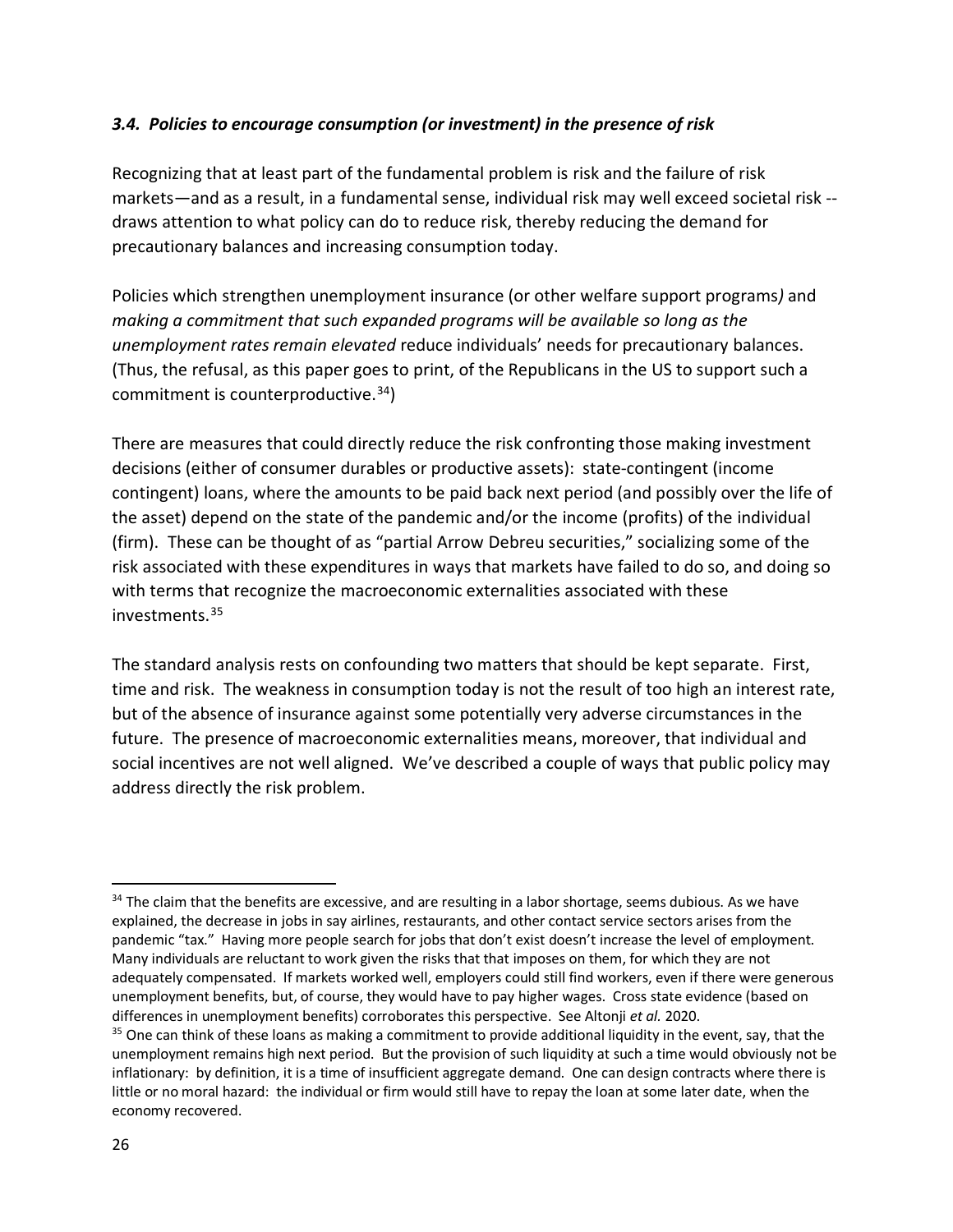There are also ways that government policy may more directly encourage consumption or investment today, in a more targeted and effective manner than an overall change in the interest rate. Some countries have already implemented such programs: a "sale" on consumption or investment goods today, encouraging consumption and investment today. This can be done through time dated consumption coupons, or through a temporary investment tax credit or a temporary lowering of the sales tax on, say, cars. Such measures may be desirable if one believes that there is *irrational pessimism* which is preventing consumption today. The problem with the pandemic is that risk perceptions may be rational. The increase in consumption this period comes at the expense of lower cash balances, and if, next period, the risk remains unabated, individuals may be even more anxious, and double down on building up their precautionary balances. That is why, given that the underlying problem is one of risk, measures which socialize this risk seem better targeted.

There is a second confusion: between the holding of precautionary balances with produced vs. non-produced goods. The standard models have at most one non-produced good, money. In general, there is a form of Say's Law in action: when individuals decide to consume more at a later date, they want there to be the productive capacity to produce that good, and so investment increases in tandem. But if individuals take today's income and hold it in the form of land or money, there is no offsetting increase in the demand for goods produced today. Supply does not create its own demand.

One of the reasons for the limited efficacy of the vast increase in liquidity in 2008, or in 2020, is that so little of it went into the demand for produced goods and so much of it went into holdings of money and of pre-existing assets, giving rise to increases in asset prices. Again, government policies can, at least at the margin, shift the demand away from non-produced assets to those currently being produced, e.g. increasing capital gains taxes on a mark to mark basis, for investments in pre-existing assets without provisions for the deductibility of losses. Such a policy would change the relative price of a pre-existing asset and a new asset, encouraging the production of new capital goods.

### *3.5. Credit constraints and precautionary balances*

An important feature of the economy is that different individuals are in different circumstances. A significant fraction has no cash balances and is living paycheck to paycheck. For these individuals, a reduction in income has to translate into a reduction in expenditures. There is little or no scope for precautionary balances. For these, the savings rate is zero. But there is another group who are not living quite on the edge, who are saving, and who respond to the pandemic by increasing precautionary balances. The data we cited in the introduction concerning the average savings rate shows that a large portion of the population (weighted by income) was not credit constrained, and did not become credit constrained by the pandemic though this was almost surely partly because of the large government programs.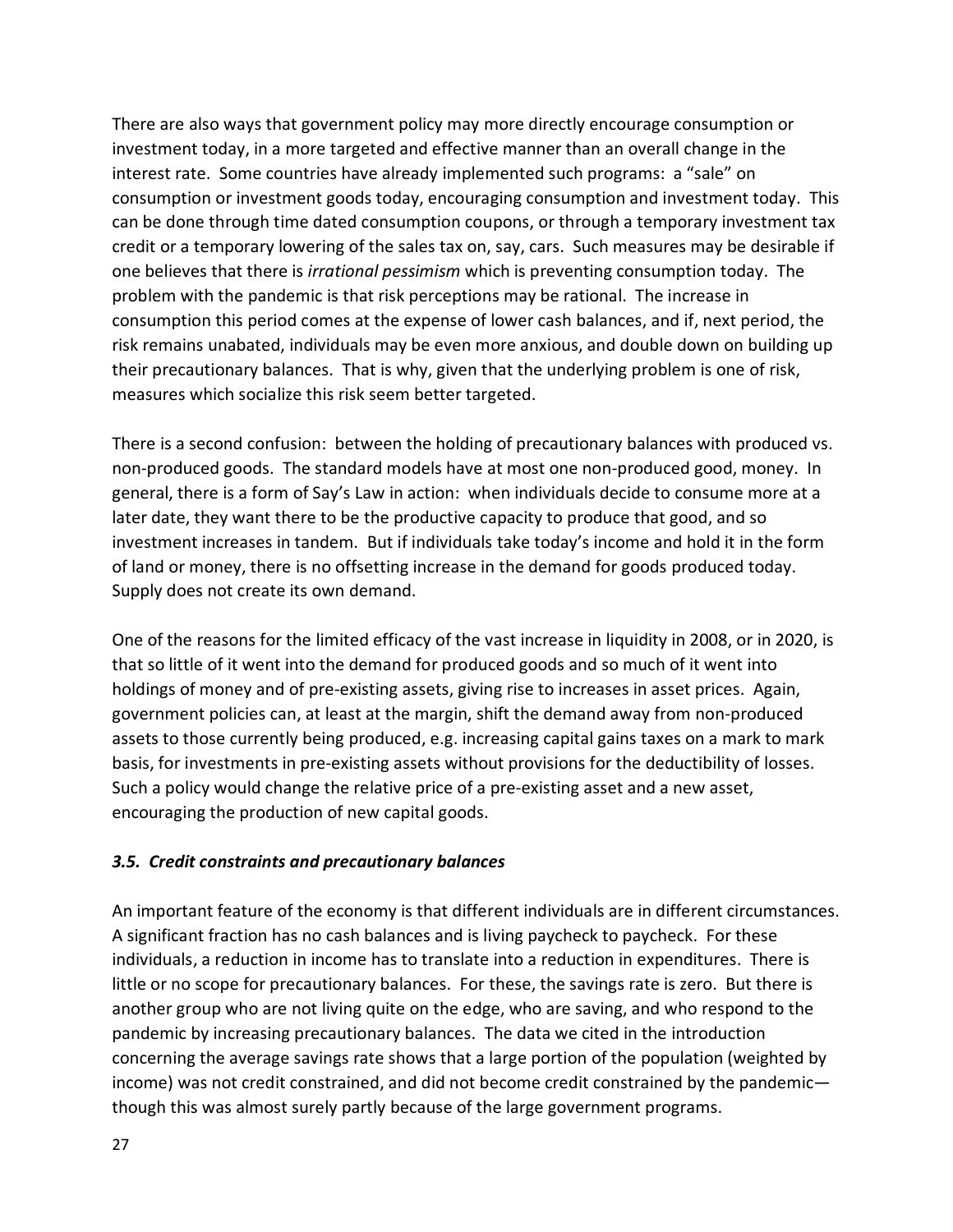(The national income data may not fully reflect what is happening to household balance sheets. With the stay on evictions, large fractions of the population have not paid their rents. Their cash balances have gone up—but so too have their liabilities.)

The fact that some individuals are credit constrained and others not needs to be reflected in our model for the demand for goods and services. Instead of (21) we write

(21a)  $D^{i}(p + \tau, w_1 E_1, w_2 E_2; H^2(L_2); s(\tau, \sigma), \lambda)$ 

where  $\lambda$  is the fraction of the population that is credit constrained.

There is one important policy implication of this formulation: if we can target money towards credit constrained individuals, the multiplier effect will be larger than untargeted money, much of which will simply go into increased precautionary balances. Chetty *et al.* show, in fact, that spending increased significantly upon the receipt of government checks in April, 2020.

So too, even the stay on evictions can not only alleviate the immediate suffering resulting from the pandemic, but also stimulate the economy: in effect, it loosens the credit constraints facing individuals. But such stays have more ambiguous effects in the intermediate run (discussed briefly below in section 4): household balance sheets weaken (in a way which is not the case with direct payments), meaning that the post pandemic recovery will be more difficult. To mitigate these effects, what is needed is not just a stay, but a temporary rent/interest rate reduction. After all, had the pandemic been anticipated, and had there been more complete contracts, there would likely have been provisions calling for a reduction in rents and interest payments during the pandemic.

### *3.6. Investment*

So far, we have ignored investment. It is easy to introduce investment,  $I$ . It is natural to think of investment as related to sector 2, and for simplicity, we limit it to that. Then we replace (8) by

(22) 
$$
H^2(E_2) = D^2(p + \tau, w_1 E_1, w_2 E_2) + I
$$

So long as  $I$  is fixed and unaffected by the pandemic, the analysis is unchanged. But  $I$  will be affected, through several channels: (a) Lower expected output *next* period in either sector 1 or sector 2 (as a result of the continuation of the pandemic) will depress investment today<sup>36</sup>; (b) Lower profits in either sector with cash/credit/equity constrained firms will result in lower investment; (c) Increased uncertainty about the future will result in lower investment; and (d)

<span id="page-29-0"></span><sup>&</sup>lt;sup>36</sup> This effect can be incorporated formally into the model by assuming that  $I = I(Y^1, Y^2; r)$  where r is the interest rate. In the Keynesian equilibrium described in earlier sections,  $Y^i = H(E_i)$ . This increases the macroeconomic externality from sector 1 to sector 2 and vice versa, and implies a larger decrease in both  $E_1$  and  $E_2$ .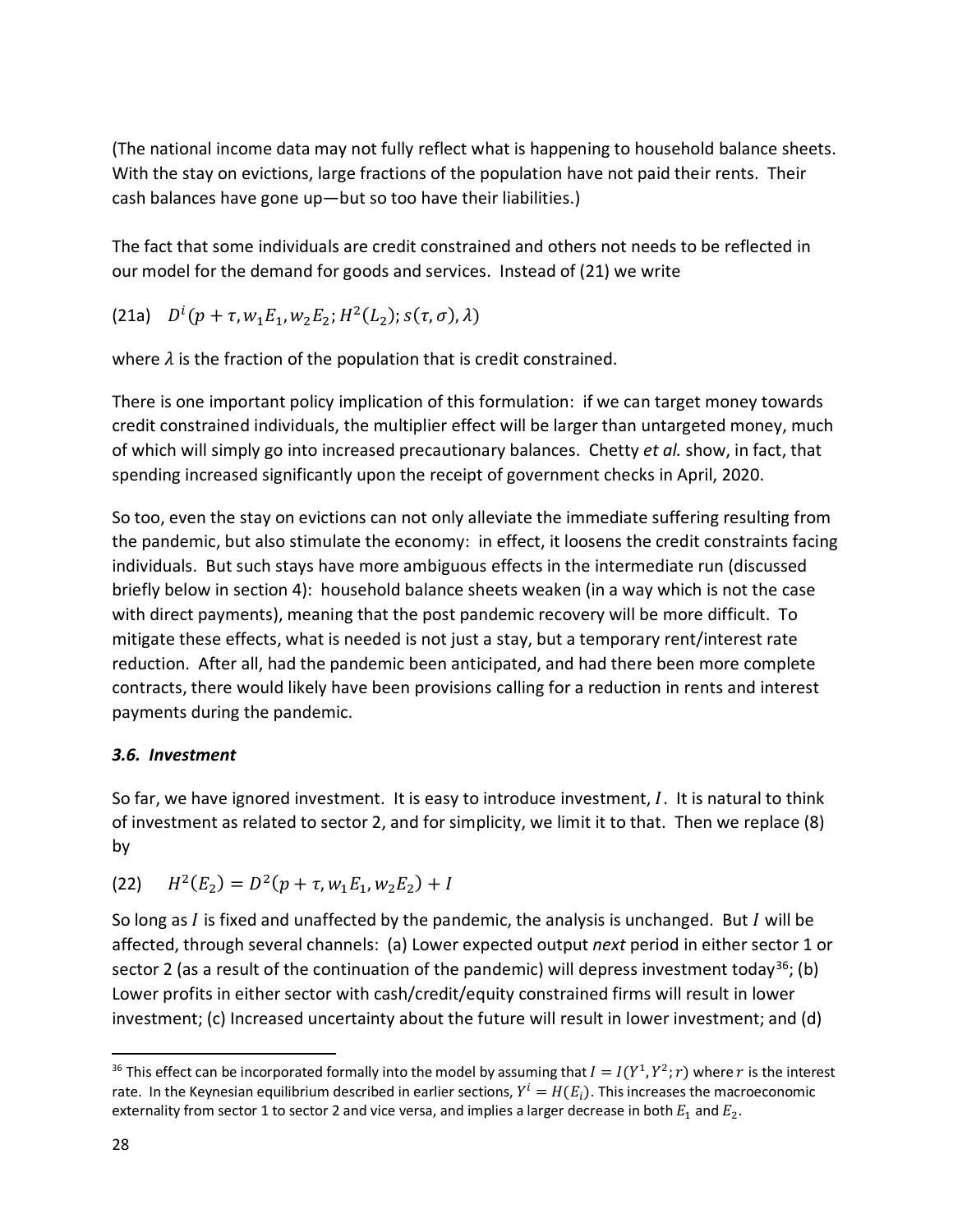risk averse banks will be less willing to lend (and possibly less able to lend, if there are significant defaults), and will change the terms of lending to make borrowing less attractive.<sup>[37](#page-30-0)</sup> It is thus possible that post-pandemic, the level of  $E_2$  corresponding to any level of  $E_1$  may actually be lower, in which case it is unambiguously the case that both  $E_1$  and  $E_2$  will have decreased. While monetary policy may attempt to counteract these forces, with interest rates already near zero, the ability of it to do so (if it ever could) is limited. Moreover, the increase in uncertainty may lower the elasticity of investment with respect to interest rate: at no interest rate (in the relevant range) will investment be large enough to restore full employment.

Note that our analysis here follows the standard Keynesian approach in emphasizing that the savings and investment decisions are made independent of each other (unlike in much of the contemporary macroeconomics literature, where firms don't even exist as independent institutions). In the background, there is one further distinction, perhaps not sufficiently emphasized by Keynes: the decision to save may create a demand for a non-produced asset, like land. (See the discussion below in section 5).

### *3.7. Open economy*

So far, we've modeled a closed economy. The analysis can be easily modified to incorporate trade. We do so in a very reduced form way. For simplicity, we assume only sector 2 is traded, and net exports X are a function of p,  $\tau$ , the exchange rate e and the constraint  $H^2(L_2)$ , if it is binding:  $X = X(p, \tau, e; H^2(L_2))$ . Net exports must equal capital inflows, F, which depend on variables like the interest rates in the two countries, and beliefs about the rate of change of the exchange rate, which in turn are affected by beliefs about the future evolution of the economy. In this pandemic (as in other crises), initially there was a flight to safety—capital flows into the US, leading to an appreciation of the currency. With interest rates close to zero, monetary policies play a less important role. As time goes on, it becomes clearer how the pandemic will affect different countries. With the US performing more poorly than many other countries, it is perhaps not surprising that the exchange rate has declined. We formalize the exchange rate determination by

(23)  $X(p, \tau, e; H^2(L_2)) = F(e, \tau; \Omega)$ 

where  $\Omega$  represents beliefs about the future (next period), and in particular about next period's exchange rate.

Now, the goods market equilibrium in sector 2 becomes

(24) 
$$
H^2(E_2) = D^2(p + \tau, w_1 E_1, w_2 E_2) + I + X
$$

<span id="page-30-0"></span> $37$  There are still other channels: if prices and wages are flexible, there will be further adverse effects on balance sheets, given that firms' debts are not indexed. The fall in wages and prices increases the real interest rate, and this may discourage investment.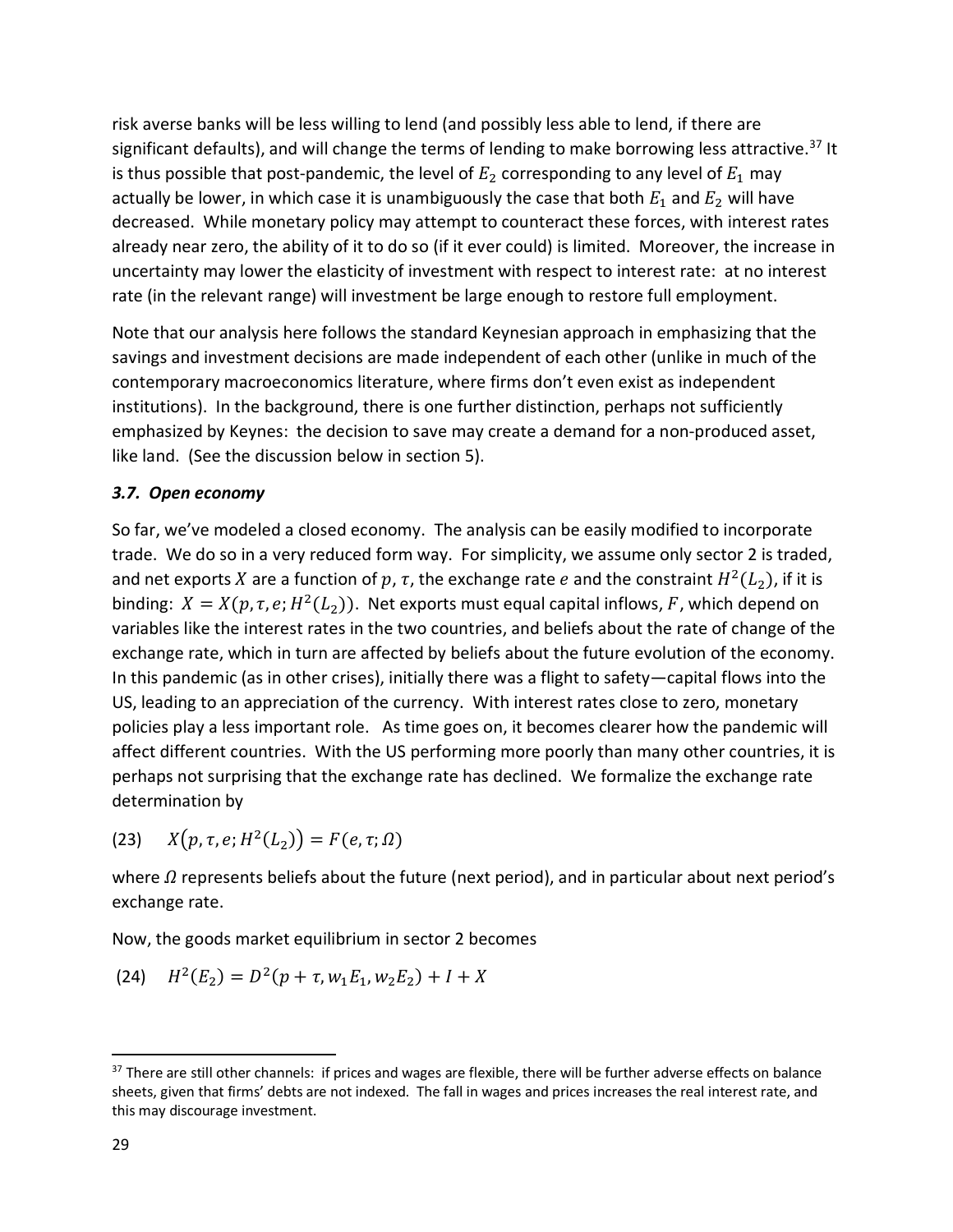(7), (23) and (24) are then solved simultaneously for  $\{E_1, E_2, e\}$ . Adding, for instance, government expenditure to the demand for good 2 or a universal cash payment or unemployment benefits (as earlier), we can ascertain impacts on the level of employment in both sectors. For a country like the United States which imports much of its durable manufacturing goods, the concern is that any untargeted spending support will go to increase the demand for imports (given the unattractiveness of non-essential services in the midst of the pandemic).<sup>[38](#page-31-0)</sup> If capital inflows are relatively inelastic, the major impact will be on the exchange rate, not on aggregate demand. More generally, net imports will increase from what they otherwise would have been, but not as much as they would have done in the absence of the exchange rate adjustment; and the increased net imports will partially offset the direct expansionary effect of the government program.<sup>[39](#page-31-1)</sup> This suggests that the time-dated targeted service vouchers described earlier may be a more effective way of supporting the economy.

### *3.9. Covid-19 and labor supply*

This paper has focused on the impacts of Covid-19 on demand; but it also can have supply side effects. Many workers are reluctant to work in jobs in which they may be exposed to Covid-19. We could model that as a tax on working in the first sector during Covid-19, with the labor supply schedule given by  $L^s = L^s(w_1 + \hat{\tau})$ ,  $L^{s'} < 0$ ,  $L^s(w_1^o) = L$ , where  $w_1^o$  is the first sector wage in the initial equilibrium. In the initial cases considered here, where wages are rigid, the tax leads to a reduction in the supply of labor to the first sector. This reduces the potential supply in the first sector.

There are then two cases: (a) that where the initial fall in demand is greater than the fall in supply. The analysis follows exactly as in earlier sections. Some of those "unemployed" in the first sector have left voluntarily and are looking for jobs at the going wage in the second sector. (b) that where the initial fall in supply is greater than the fall in demand. Then there is still a macroeconomic externality from the first sector to the second, now driven by the supply side. The reduced income in the first sector still leads to reduced demand in the second sector. The supply constraint in the first sector shifts up the demand function in the second sector (just as the supply constraint in the second sector affected the demand for first sector goods.) Thus, in the case where there is Keynesian unemployment in the second sector, the magnitude of that unemployment is less than would have been the case with the same level of first sector employment.

Subsequent adjustments, however, are markedly different in this case than in that studied earlier. Now, there is upward pressure on wages in the first sector, rather than downward

<span id="page-31-1"></span><span id="page-31-0"></span><sup>&</sup>lt;sup>38</sup> Jamie Galbraith has emphasized this in his analysis of the Covid-19 response.<br><sup>39</sup> On a seasonally adjusted basis, the trade balance in goods went from -\$60 billion in February to -\$81 billion in July 2020, a one third increase, and at an annual rate representing some 1% of GDP. (The balance of trade in goods and services worsened even more, from -\$37 billion to -\$64 billion.)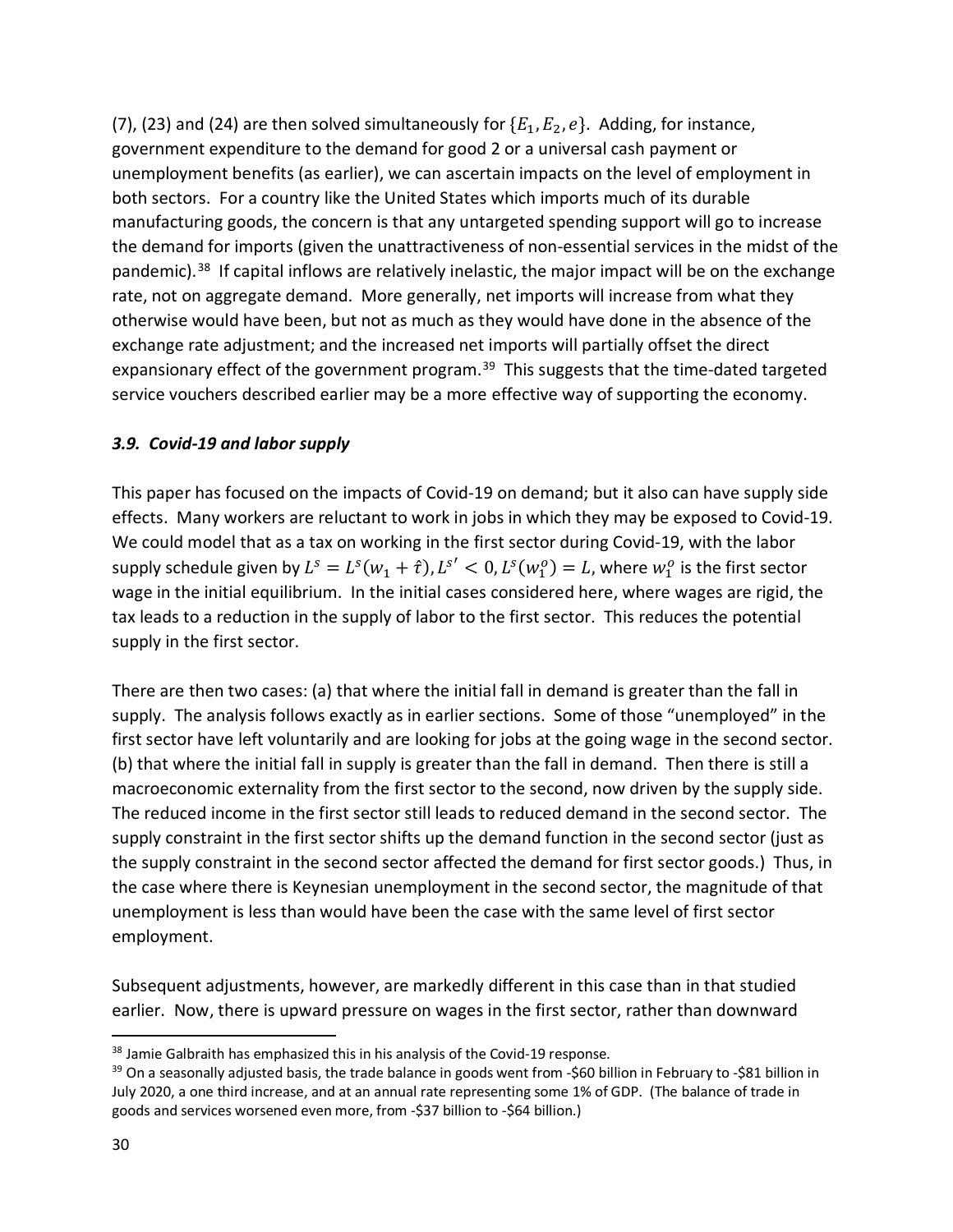pressures. As wages rise, demand in both sectors increase. But there is still downward pressure on wages in the second sector. Depending on the relative pace of adjustment in the two sectors, demand may increase or decrease. If it decreases, it has no effect on the first sector, since output in that sector is supply constrained. Eventually, of course, the demand constraint will become binding, and then we merge into case (a). Meanwhile, the fall in wages in sector 2 exacerbates the deficiency of aggregate demand in that sector, lowering employment and output.

On the other hand, if aggregate demand increases, whether the discrepancy between aggregate demand and supply in the first sector increases or decreases depends on the magnitudes of the demand and supply effects, which in turn depend on the income elasticity of the demand for good 1 vs. the labor supply elasticity. Either is possible. At the same time, the increase in aggregate demand in sector 2 increases employment there, which has a macroeconomic externality of increasing demand in sector 1.

Matters can be more complicated with income demand elasticities of workers in the two sectors possibly differing. We leave the various possible patterns as exercises for the reader.

There are two important points raised by the analysis: (a) as in our earlier analysis, decentralized adjustments may not be equilibrating; but (b) at least in sector 1 we should see upward wage pressures rather than downward. Early evidence from a number of studies (including Cajner *et al.* 2020) shows significant wage declines, and especially in the most affected sectors, suggesting that the labor supply constraint is not binding.<sup>[40](#page-32-0)</sup>

### **4. Short-short run, short run, intermediate run vs. Long Run Pandemic Analysis**

The analysis in section 2 focused on the first period equilibrium, assuming that savings were fixed. In section 3, we discussed how savings might be affected, both through intertemporal substitution and as a result of risk. It is clear how an increase or decrease in savings alters the equilibrium analysis of section 2.

<span id="page-32-0"></span><sup>&</sup>lt;sup>40</sup> If labor supply responses to covid-19 were driving the economic downturn, as David Vines has emphasized, one could use a one-sector model to depict the macroeconomic consequences. It is, in effect, a temporary downward shift in the labor supply curve, which has an income effect (life time income is lower) which is smoothed out through shifting consumption/spending forward in time—so the decrease in demand might be expected to be less than the decrease in supply *were it not for the decrease in investment* (assuming prices remain unchanged.) But the decrease in output over the duration of the pandemic means (if the pandemic lasts long enough) that there will be a decrease in investment. Moreover, if monetary policy remains unchanged, the increased uncertainty leads to a shift in demand towards precautionary assets—money and land—and away from physical capital goods, depressing investment still further. If, as we described above, the labor shortage was the predominating effect in the short run, the upward pressure on wages might lead monetary authorities following inflation targeting policies to increase interest rates, exacerbating the shortfall in aggregate demand.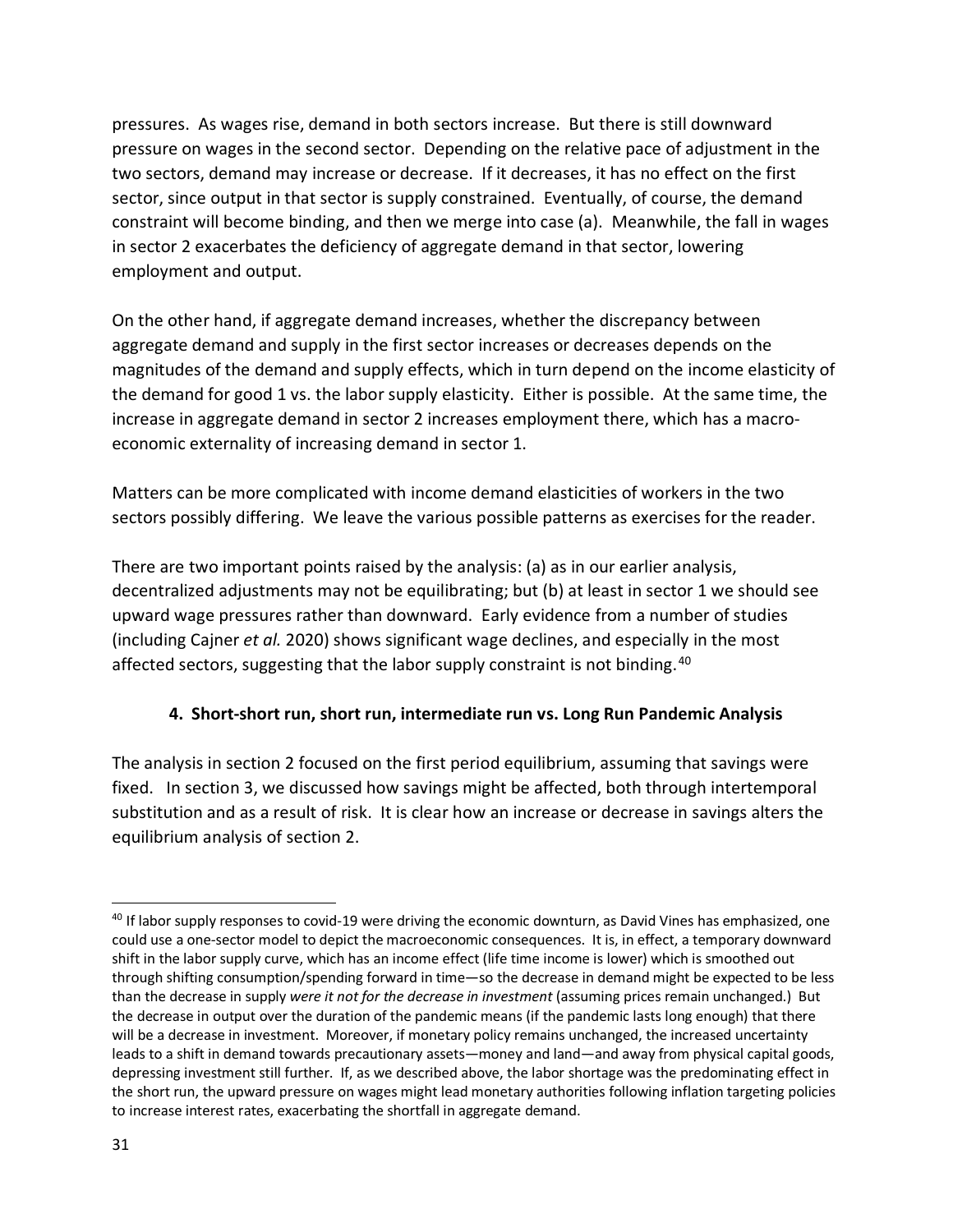Here, we focus on four additional aspects. The impacts in the short and medium term depend critically on whether covid-19 will pass, and (as we noted in the last section) on the uncertainty about when that might happen. Even if Covid-19 were to be a permanent (or long lasting) feature of life, short run impacts can differ from long run because of adjustment costs.

We have assumed that in the short run, wages and prices are fixed. We have noted that in practice, they adjust, but such adjustments do not necessarily bring the economy closer to full employment. Below, we describe the full employment equilibrium that would emerge if wages and prices were fully flexible, and somehow, the economy could find itself in this full employment equilibrium.

More interesting though than this hypothetical is a look at the short run dynamics likely to unfold as the economy emerges from the pandemic, with the devastation that it brings to the economy: hysteresis affects abound.

# *4.1. Some complexities in consumption patterns: Adaptation*

Indeed, interpreting on-going data on consumption—trying to make inferences from that data for what patterns of consumption might look like in the future—is difficult, partly because of the uncertainties that we have just discussed, and partly because of the large adjustments to which the pandemic has given rise. "Adjustment" effects should not be confounded with longer range effects. For instance, the pandemic has, as our model emphasized, given rise to changed patterns of activities. New activities may require investments, either by firms or consumers. Individuals no longer go to gyms, and so their demand for bicycles and home exercise equipment has soared. In urban centers like New York, where the subway may be viewed as unsafe and where there is demand for open spaces where one can enjoy the outdoors without masks, there is an increase in demand for cars. Many homes have had to upgrade the quality of their wi-fi. But these are one-time investments that mask the overall concern about increasing precautionary balances. (There has, in fact, been a huge increase in such balances on the part of both corporates and households.) Of course, there are still a large number of individuals who live on the edge. These are individuals for whom the changes in current income incorporated in our model are likely to be particularly significant; and for whom government subsidies are likely to give rise to corresponding large increases in spending.

### *4.2. Contrasting Implications of a short-term vs a longer term pandemic*

The analysis changes in several ways if individuals know that the pandemic is only a short-term phenomenon. First, the willingness to expend resources on investments for patterns of behavior which are assumed to be only temporary will be limited. Thus, the kinds of expenditures described in the previous subsection will be more limited.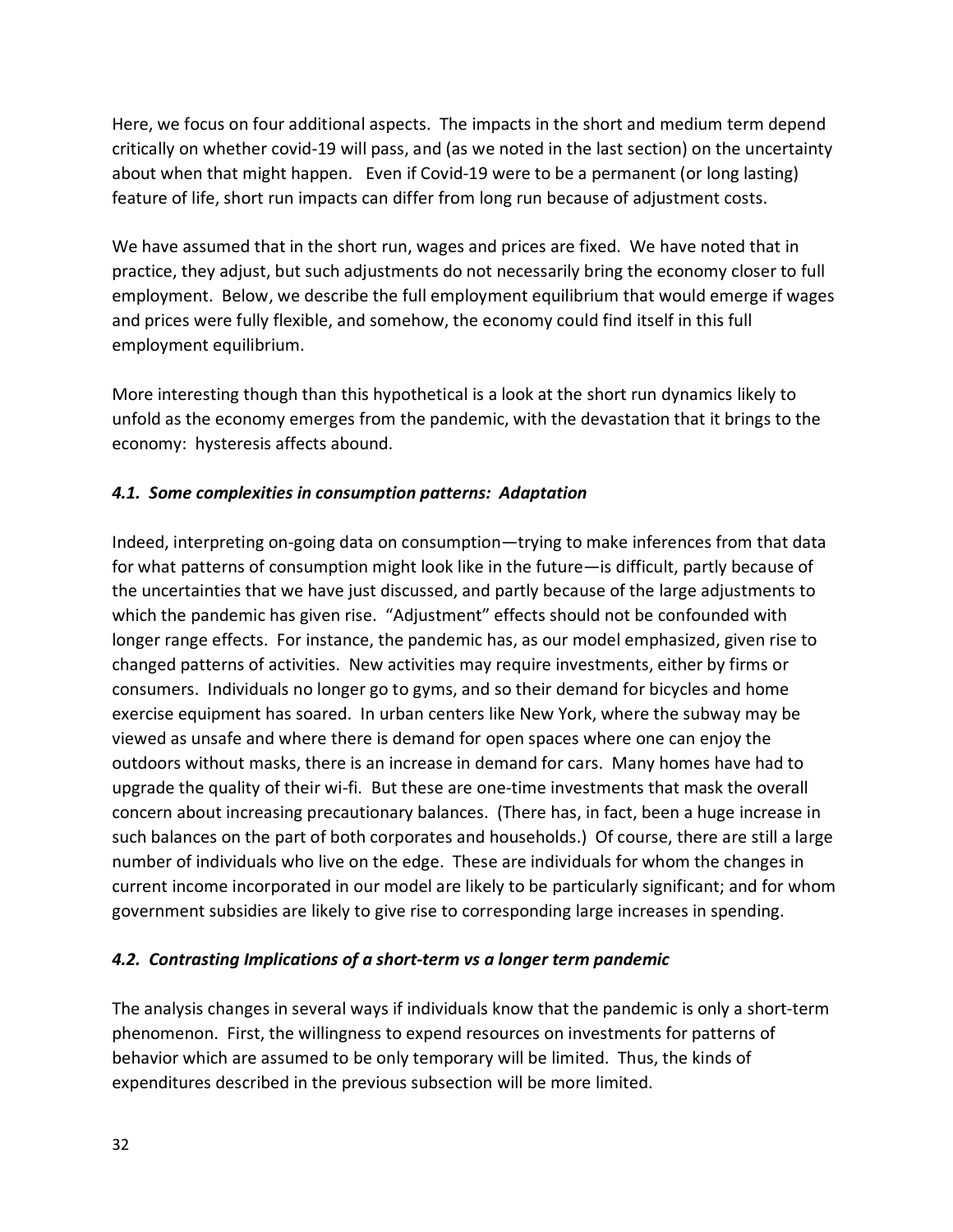Secondly, the impact of the pandemic on consumption in the short run may be different, possibly even more adverse. As we have modeled it, the tax becomes a tax on consumption of sector 1 goods *only* in the first period. As we have already noted, this will distort consumption not only towards sector 2 in the first period, but also towards the second period. One can avoid the tax simply by delaying eating in restaurants to the next period. In this case, savings in the first period will increase. Of course, in a full equilibrium model, individuals should know that if, say, there are capacity constraints next period (i.e. the economy was already at full employment in the second period), then they can't enjoy more consumption then unless there is more investment today. Presumably, the intertemporal prices would adjust (assuming full price flexibility) and/or monetary policy would lower the interest rate, to encourage consumption today. But, as we noted in the previous section, the required degree of price flexibility and the required adjustments in interest rates are unlikely to be forthcoming. Besides, under plausible assumptions, the lowering of interest rates will lead to increased savings—individuals have to save more to provide for the retirement, to make the down payment on their house, or to pay for their children's education. Given the high level of uncertainty, and pervasive credit and equity rationing, firms may not increase investment, certainly not enough to ensure full employment in the first period.

In a dynamic disequilibrium model, however, individuals may not fully understand all the constraints—they may formulate dynamically inconsistent plans. Hence, they do set aside more today for future consumption. And even more so if there is uncertainty about the duration of the pandemic and its economic impacts.<sup>[41](#page-34-0)</sup>

### *4.3. The long run: a new full employment equilibrium?*

In the long run, one might assume that all wages and prices are adjustable, and all factors are mobile. But such assumptions are far from innocuous.<sup>[42](#page-34-1)</sup> Nominal wages and prices might adjust, but in a decentralized economy, they might adjust in such a way as to give rise to rigidities in relative wages and prices, i.e. relative wages and prices that do not ensure full employment. (Solow and Stiglitz (1968)). Even if *eventually* wages and prices exhibited full employment, that could be a long, long time. And in economies with asymmetries in information—all economies—there can be rigidities in real wages and real interest rates.

<span id="page-34-0"></span> $41$  It is straightforward to model optimal consumption behavior in a world in which there is a Poisson probability that the pandemic disappears every period. See the Appendix for a simple two period model of savings under uncertainty, using standard subjective utility analysis. That model, however, almost surely does not adequately capture fully the extent to which the pandemic engenders precautionary behavior, discussed further in section 3. Kreps (1979, 1992) provides a better framework for analyzing choice in the presence of the kinds of uncertainties posed by the pandemic

<span id="page-34-1"></span><sup>42</sup> Moreover, in the time scale of such adjustments, other "state" variables are likely to change—not just the state of the pandemic, but capital stocks, labor supplies, and firm net worth.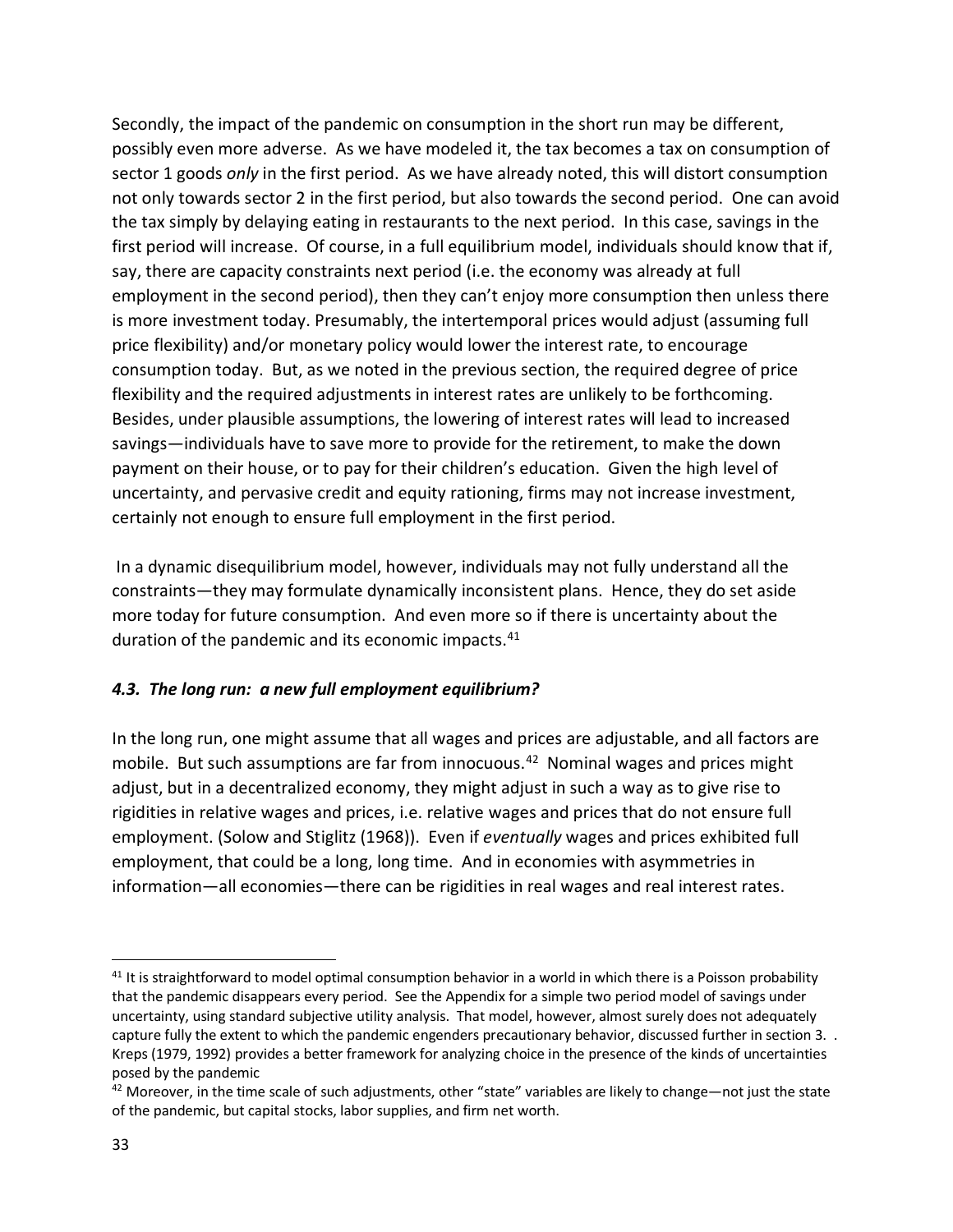Still, even in the presence of the labor market rigidities restricting labor mobility, we can determine the wages and prices which would give rise to full employment. The supply of labor in each sector is fixed (at  $L_i$ ), so full employment simply requires the demand for good i to be equal to the full employment supply, in the absence of rationing:

(25) 
$$
H^{i}(L_{i}) = D^{i}(p + \tau, w_{1}L_{1}, w_{2}L_{2})
$$

Equilibrium requires that firms in the two sectors want to hire, at the going wages and prices, the labor which is available in the sector

$$
(26) \t w_2 = H^{2'}(L_2)
$$

(27) 
$$
w_1 = pH^{1'}(L_1)
$$

(26) implies that  $w_2$  is unchanged, (27) that  $w_1/p$  is unchanged, so that (25) then becomes a single equation in a single unknown,  $p$ . A sufficiently large fall in the price of the good adversely affected by the pandemic (good 1), with a correspondingly large fall in the wage of workers in that sector may restore full employment.<sup>[43](#page-35-0)</sup> Of course, this sets in motion, over the longer term, a movement of workers from sector 1 to sector 2, and the restoration of a new general equilibrium, reflecting the new "technology" whereby there is a pandemic cost to the consumption of good 1. (It also will set in motion forces for the development of technologies where good 1 can be consumed without bearing as high a pandemic cost.)

The various policy instruments that we have described (reducing risk, increasing unemployment benefits, moving individuals from sector 1 to sector 2) reduce the magnitude of the reduction of  $p$  required to attain full employment, and if full employment is not attained, the extent of unemployment.

### *4.4. Post-pandemic dynamics and macroeconomic externalities*

The analysis has been, for the most part (with the exception of the previous subsection), very short run. We have described some of the forces at play that may or may not reduce unemployment in the short run. For instance, the presence of unemployment in sector 1 may lead to lower wages, and this may actually exacerbate the unemployment problem; while the movement of workers from sector 1 to sector 2 may, under some circumstances, reduce the unemployment rate (though not in others). We have described the full employment equilibrium, but whether such an equilibrium will be quickly attained without government intervention is not clear. What is clear is that there may be large macroeconomic externalities, so that government intervention will, in general, be desirable.

<span id="page-35-0"></span> $43$  This is not quite accurate. Even at a price of zero, consumption of good 1 may be so unattractive at least for some individuals that demand is less than what would be supplied with full employment.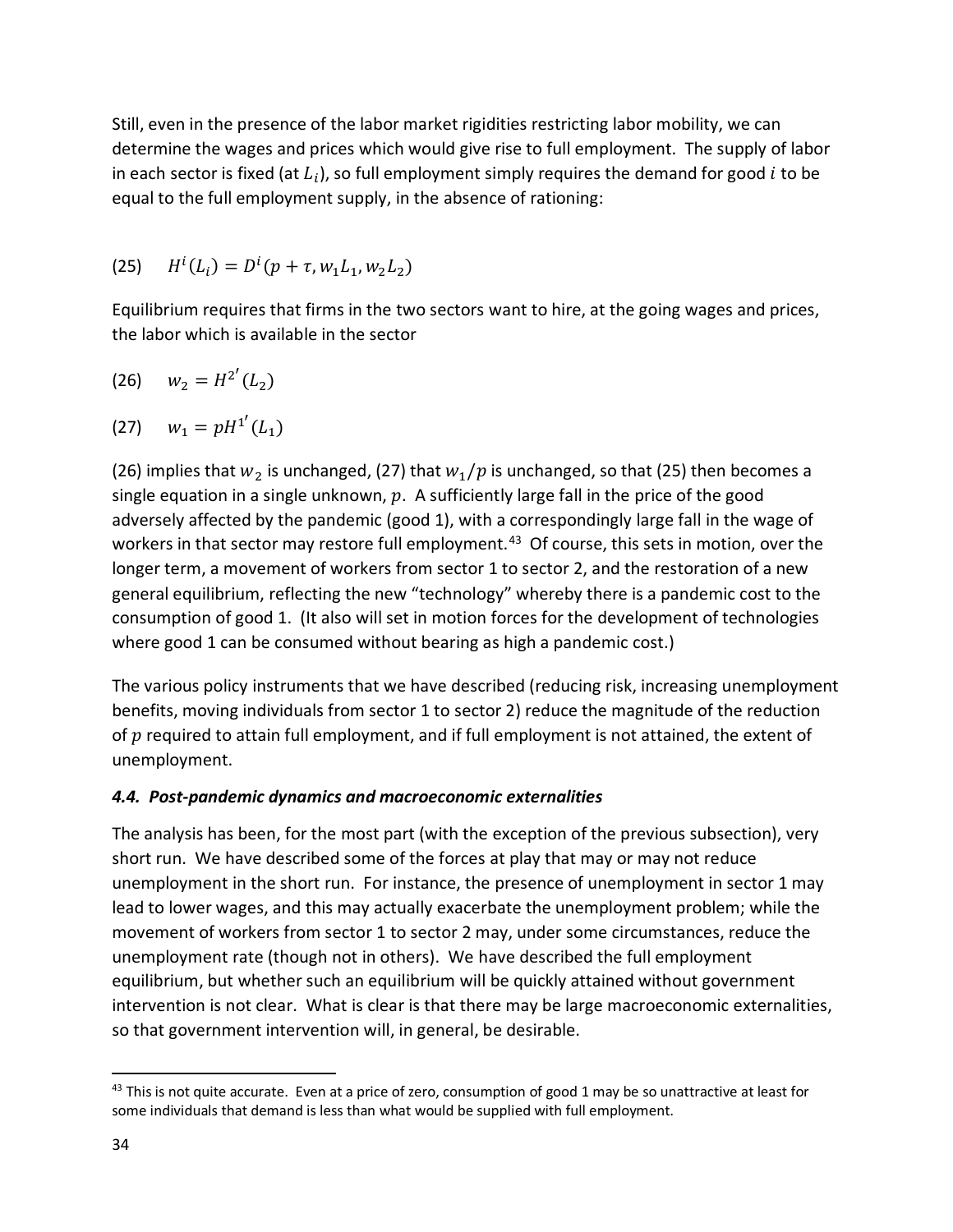There are many aspects of macroeconomic externalities and the dynamics of adjustment that have been explored in the broader macroeconomic literature and are relevant for the analysis here, which has put particular emphasis on incomplete contracts and markets.

In particular, the economic downturn in sector 1, and possibly in sector 2, has adverse implications for the balance sheets of firms and workers in those sectors. Following along the lines of analysis of Greenwald-Stiglitz (1993a), there will be an increase in the risk of bankruptcy, with the loss of organizational and informational capital that results, not just from the increased risk associated with the pandemic but also because of these adverse effects on balance sheet. Increased risk, worsened balance sheets, and depleted organizational and informational capital in turn, will lead to decreased investment and even have adverse effects on firms' willingness to produce. Combined with weaker household balance sheets, both aggregate supply and demand shift down, lowering employment and output, with effects which persist even after the pandemic has been controlled. That is, even if it were known that the pandemic would "just disappear" after one period, the effects of the pandemic could live on after. Government interventions during the pandemic to mitigate the magnitude of the downturn would reduce these adverse effects and thus would yield benefits not just during the pandemic, but also in its aftermath.

So too, if the pandemic makes labor-intensive production in certain sectors less attractive, and there is uncertainty about the duration of the pandemic, and firms respond by installing robots, then once the pandemic is put under control, the demand for labor will be lower than it otherwise would have been, and inequality is likely to be higher. If there are (perhaps costly) government interventions that can simultaneously limit the spread of the disease even with labor-intensive technologies, those interventions may be socially desirable.

Pandemics quintessentially entail externalities, so there is no presumption that market responses to a pandemic are Pareto efficient. And the macroeconomic consequences of decentralized responses to the pandemic, in the presence of incomplete contracts and markets in a disequilibrium world with learning, naturally give rise to large macroeconomic externalities, and again there is a presumption that well-designed interventions are welfare enhancing, even when the government has no more information about the course of the evolution of the pandemic than the agents within the economy.

### *4.5. A one sector model*

We have argued that central to understanding the impact of Covid-19 on the economy is understanding the differential impacts on different sectors and different groups (low income workers who are credit constrained vs. high income workers who engage in precautionary savings). It is useful as a thought experiment to ask, what the impact would be in a one sector economy, where Covid-19 either makes consumption today (and for the duration of the pandemic) less attractive, or makes work less attractive. This kind of perturbation can easily be handled within standard DSGE models, as a temporary shift in the functions describing the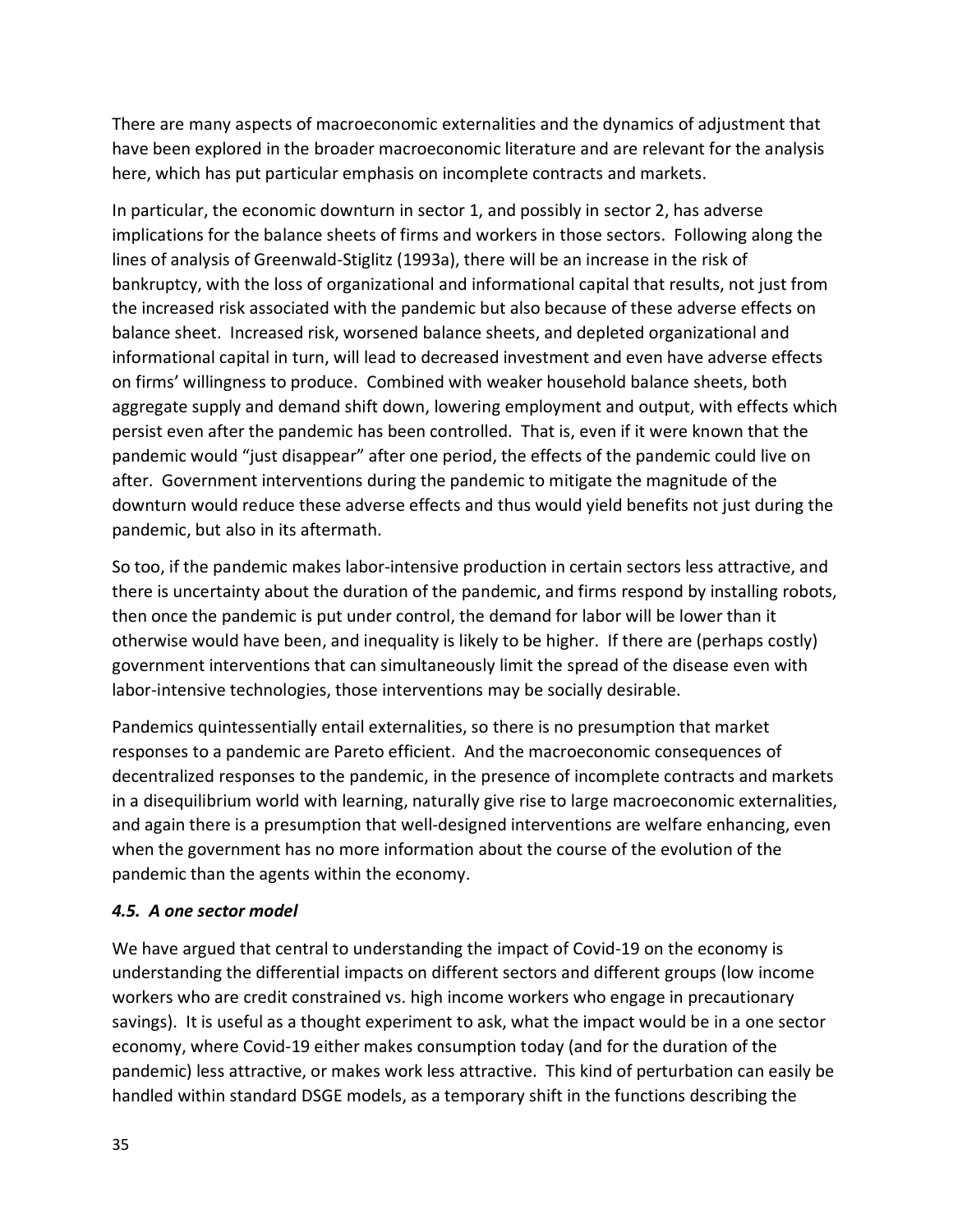utility of consumption or the disutility of work. We do not go through the formalities, but discuss the qualitative results.

If there were only one sector, and say the pandemic exercised its effect by making work less attractive at any wage (since it increases the exposure to Covid-19), then a temporary pandemic would, at a fixed wage and intertemporal prices, reduce permanent income, and thus consumption, less than today's aggregate supply; while employment would decrease, there would be no unemployment, and indeed there would be labor shortages and upward pressure on wages, contrary (as we noted) to what has been observed.

If there were only one sector, and the pandemic exercised its effects by making consumption less attractive at any price, then, at fixed wages and prices, including interest rates, the pandemic would lead to a reduction in demand and employment. There would be no Keynesian multiplier, since lifetime income, which determines consumption in the standard model, would be largely unaffected. One might have thought that, given that the marginal benefits to consuming more today are lower, it makes sense that individuals work less today. But especially with more general utility functions, individuals might want to smooth work over time, so that there is no close link between changes in the marginal utility of consumption at any date and the desired level of work at that date.<sup>[44](#page-37-0)</sup> Hence, individuals might not want to change their level of work much, even though they want to change their consumption levels a great deal. There could be considerable unemployment. It could take large adjustments in wages and prices (including intertemporal prices) to restore full employment.

As we noted earlier, standard monetary policy adjustments in those cases where the dominant effect of the pandemic is through discouraging labor supply would discourage consumption and investment today, exacerbating the unemployment. Conversely, in those cases where the effects come through consumption, and there is an increase in unemployment, the lowering of interest rates as inflationary pressures are reduced (deflationary pressures increased) will increase aggregate demand and serve to restore the economy to full employment. But whether the policy response is fast enough and the behavioral response to that policy response is large enough (or even in the right direction) to counteract the downward pressures, which result directly from the disinflation/deflation discussed in section 3.6, is ambiguous.

### **5. Dynamic Disequilibrium Models with Noise**

In an earlier paper, we presented an alternative approach for the study of macroeconomics to the standard Dynamic Stochastic General Equilibrium (DSGE) model that has become fashionable in economics, which we referred to as a Dynamic Disequilibrium Model with Randomness. (Guzman and Stiglitz, forthcoming).

<span id="page-37-0"></span><sup>44</sup> Obviously, one can construct utility functions for which consumption today and leisure today are either complements or substitutes, i.e. the drop in consumption today because of the pandemic leads to an increase or decrease in labor supply. In the latter case, there could again be a labor shortage (at the given set of wages and prices). In the former case, the increase in the unemployment rate is even greater.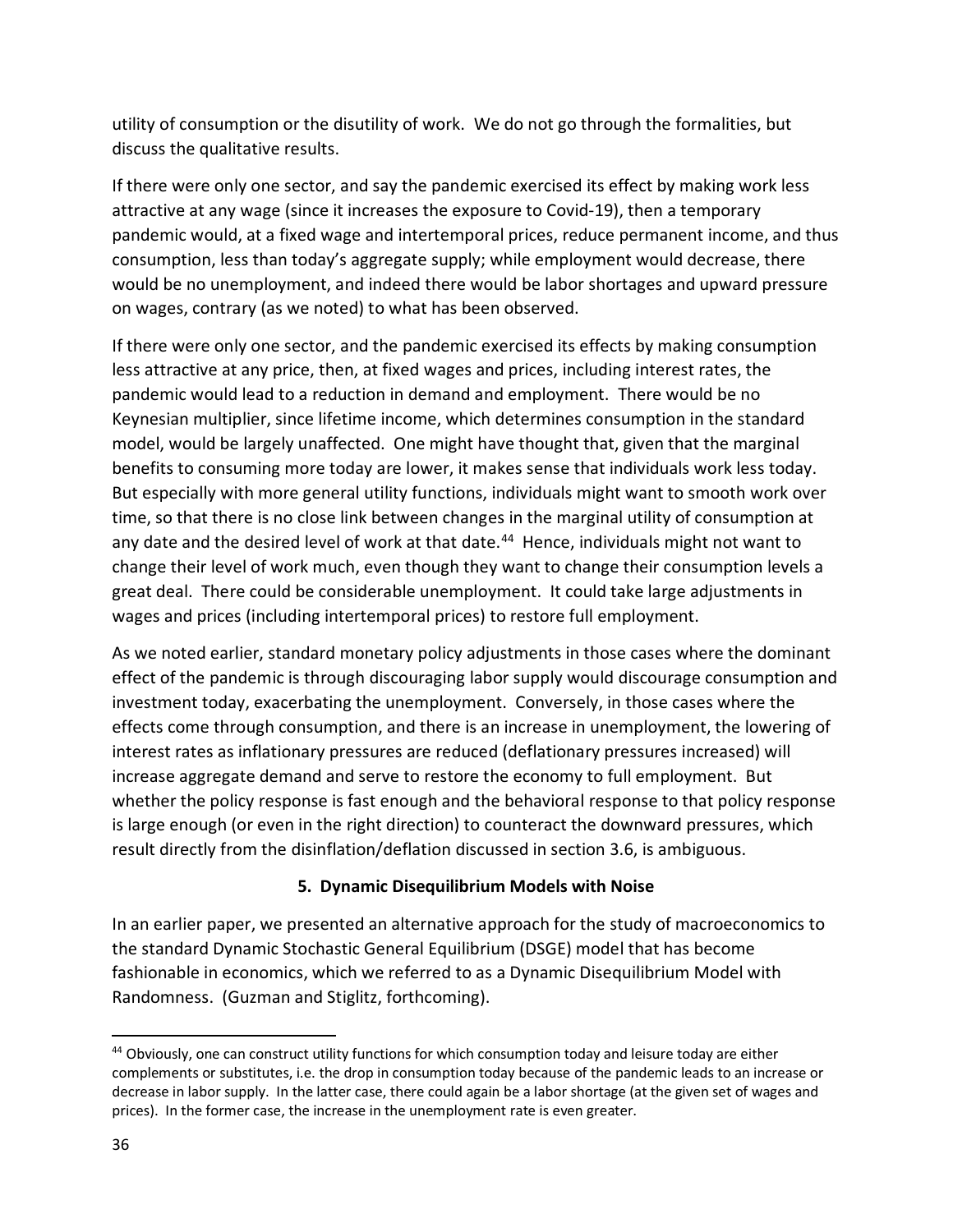Nothing could better illustrate the differences in approaches than the disturbance associated with Covid-19, generating the largest economic collapse in memory. In its nature, it is closer to the kinds of shocks envisaged in the standard DSGE models—an exogenous "technology" shock—than to the demand/financial shock of either the Great Recession, the 1991 downturn, or even the Great Depression. But clearly, though there was ample warning of the threat of a pandemic and an awareness of the possible cost—under President Obama, the White House had set up within the National Security Council an office for Pandemic preparedness—and a few scholars had attempted to estimate the magnitude of the risks (suggesting that they might be comparable to that associated with global warming (Fan *et al.* 2016)), none of the standard DSGE models incorporated the risks into their analyses, nor did many individuals, enterprises, and financial institutions. The pandemic was *not* just the realization of one of the many possible states of nature, all anticipated, with well defined (subjective) probabilities corresponding to the objective frequencies describing the occurrence of this kind of pandemic. Once it became clear that we were in the midst of a pandemic, there was still no "common knowledge": perceptions about the evolution of the disease and its economic impact differed markedly within the population and across countries. There was an enormous amount of learning. This learning affected behavior—and changes in behavior affected in turn the behavior of the economic system[.45](#page-38-0)

It was clear in this crisis, and in that of 2008, that the cognitive dissonance that marks DSGE modelling, whereby individuals believe, or at least act as if, there economy is always on an equilibrium trajectory (in which the transversality condition is satisfied), even in those moments immediately after it is clear that they were not on an equilibrium trajectory, and have to recalibrate—and this is so no matter how often such disturbances occur—did *not* describe well the unfolding events: the economy did not immediately go onto a new equilibrium trajectory. There was a real process of groping—of trying to understand what had happened and what would unfold, through an interaction between policymakers, the political system, and other agents in the economy and the political and social system. In the case of the 2008 Great Recession, as was true in the Great Depression, it would be almost a decade before the economy returned to something approaching full employment. In 2008, there was not common knowledge concerning the shocks that gave rise to the crisis or the impacts of the policy responses.[46](#page-38-1) Writing now, in the midst of the Covid-19 pandemic, we simply don't know the course of the disease; and there are large disagreements about the desirability, and even consequences, of alternative policies.

<span id="page-38-1"></span><span id="page-38-0"></span> $45$  It is important to realize that as learning occurs, the behavior of the economic system changes, and that there are no general theorems concerning the efficiency or stability of alternative learning processes. Indeed, Dosi *et al.* (2020) and Siniskaya and Tesfatsion (2015) have recently demonstrated that what might seem "better" learning processes—using more sophisticated estimation processes compared to more myopic expectations—actually result in poorer systemic performance. Catullo, Gallegat and Russo (2020) have shown that while more sophisticated learning systems may improve firm performance, macroeconomic performance may be worsened. <sup>46</sup> Eighty years after the Great Depression, there is still not a fully agreed understanding of that event.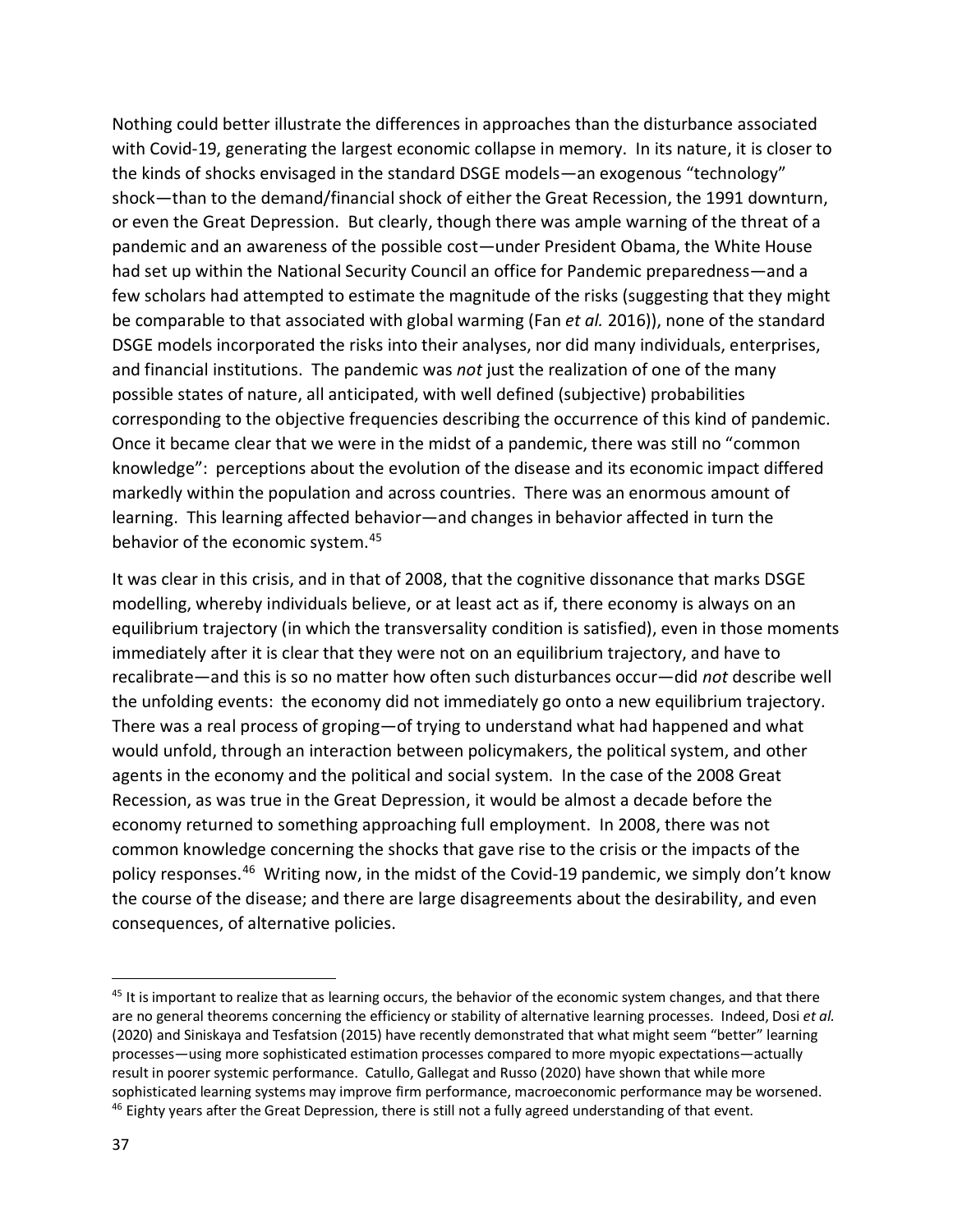Six critical features defined our approach and differentiated it from DSGE, all of which are illustrated by the pandemic.

First, and most importantly, we argued that, in the absence of futures markets for all states of nature going infinitely far into the future, the world was such that individuals were typically *not* on long run equilibrium paths satisfying the transversality conditions at all dates and all states.

That in turn implied that there would be moments—typically revealed at times of critical macroeconomic dysfunction, like financial crises—in which macroeconomic inconsistencies became apparent, where individuals' plans were not, and in many cases, could not, be fulfilled.

These were moments that often were not fully anticipated, and in many cases not even contemplated. Certainly, the details of how the relevant events would play out was not thought through. Accordingly, not only was there not a complete set of Arrow-Debreu securities, contracts themselves were incomplete in a fundamental way.

A defining feature of the pandemic is that many contracts are being broken, with follow on effects that are still unknown. And as we noted, the few insurance contracts covering some of the consequences (business interruption insurance) are being contested.

Thirdly, these moments are points of time in which individuals learn a great deal about the world—about the economy and the political system which governs it. The rational expectations model—in which all states are anticipated, and life is but a playing out of the rolls of the dice that nature affords—simply does not apply. There are large changes in views about what is possible and what is likely. No one before the pandemic would have contemplated that there were circumstances, outside of war, where governments would be willing to undertake deficits of the magnitude that we have seen. Few had contemplated downturns of the magnitude and rapidity that have been experienced.

Fourthly, the momentary equilibrium was typically associated with at least some markets not clearing, most importantly the labor market: unemployment was real, and not *just* caused by nominal wage rigidities. Nominal wages might be flexible, though obviously, in a sense, not flexible enough. Most importantly, as we have shown, the theory of the second best applies: increased flexibility might make matters worse.

In our earlier paper, we had argued that what really needed to be explained was not the inflexibility of wages but the volatility of aggregate demand: were aggregate demand more stable, there was sufficient wage flexibility that the economy might have been able to remain at or near full employment. Though it is no surprise that the pandemic has given rise to a very large change in aggregate demand, there is still something to explain: why intertemporal substitution didn't do a better job in stabilizing aggregate demand. Part of the explanation, we have suggested, lies in the increased precautionary behavior that is central to our disequilibrium analysis. This precautionary behavior exacerbated the economic downturn.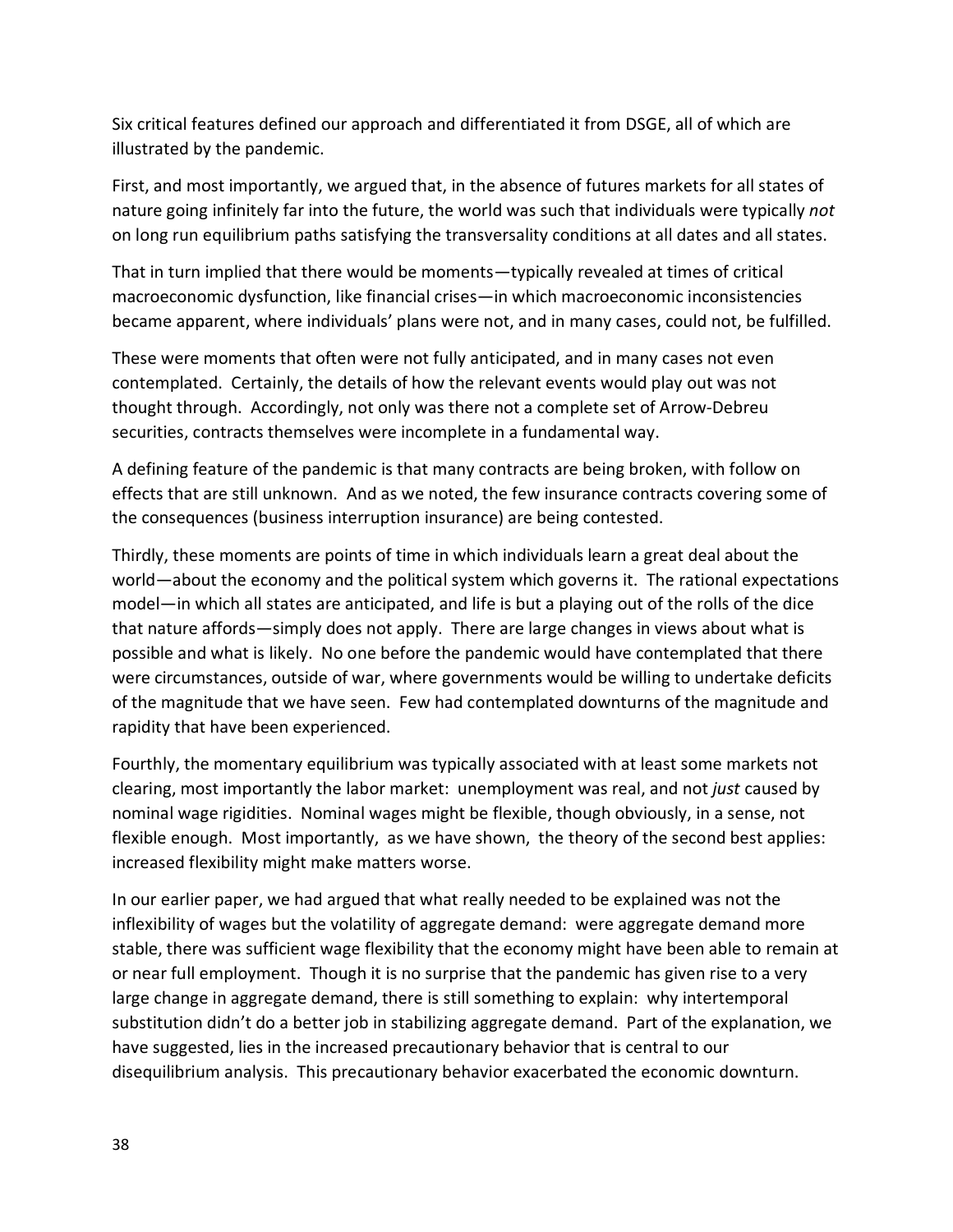Fifth, the adjustment processes, the responses of economic agents to this learning, does not put them onto a new dynamic equilibrium path. Decentralized adjustments could move them further away either from a momentary equilibrium in which all markets clear and/or a dynamic equilibrium in which transversality conditions are satisfied in all states and dates. There was no presumption that a decentralized market economy was either efficient or stable, and there were government interventions that were welfare improving.

Finally, because there are alternative stores of value—money or land—if individuals save more, the demand for "future" consumption does not translate into an increased demand for produced goods today (capital goods). It can lead instead to an increase demand for money or land or gold or other non-produced goods, leading (as Keynes suggested) to a deficiency of aggregate demand today, a deficiency which is not easily or quickly remedied by decentralized adjustments in prices or even by government adjusting interest rates. These non-produced goods may be particularly desirable at times of great uncertainty, where the very nature of the future economy is so much up in the air, for they provide more "flexibility," i.e. they are likely to have value regardless of what emerges (See Kreps, 1979, 1992). By contrast, the value of any specific capital good—whether an airplane or a machine—may be far more uncertain.

The critique of the DSGE model, of course, is not just that the assumptions which go into it are implausible, but are directed at its ability to explain and predict, and to provide guidance on policies to prevent and respond to fluctuations. DSGE models have systematically failed to predict the large macroeconomic perturbations, like the 2008 crisis, and to provide adequate policy responses to the events which have such monumental consequences. In most of the cases, the disturbances are endogenous—rather than the exogenous technology shocks that are the source of the perturbations in DSGE models. Our analysis suggests that they are equally unsuited for thinking about responses to the pandemic, which is, in some ways, more like the technology shocks upon which the models focus. It is, for instance, exogenous. Today, individuals and firms are not thinking about the sequence of consumption and investments that ensure that they are on an equilibrium path with full macroeconomic consistency, with all transversality conditions satisfied. They are thinking about the unknown and unknowable course of the disease and the economy, and how to protect themselves against what may lie ahead. While individuals and firms do not just live in the moment—they think forward—they respond to *current* signals, aware of the limits of their knowledge. Government interventions that are based on this more realistic model of behavior are likely to prove more successful than those based on alternative hypotheses.

### **6. Concluding Comments**

In this paper, we have modeled Covid-19 as an unanticipated technology shock that adversely affects the demand for good 1—it acts as a tax on its consumption—for a period of unknown duration, with unknown and uncertain effects on the economy, with unknown and uncertain policy responses—and unknown and uncertain responses of the agents within the economy to those policy responses. But given the sluggish adjustment of prices and wages (and possibly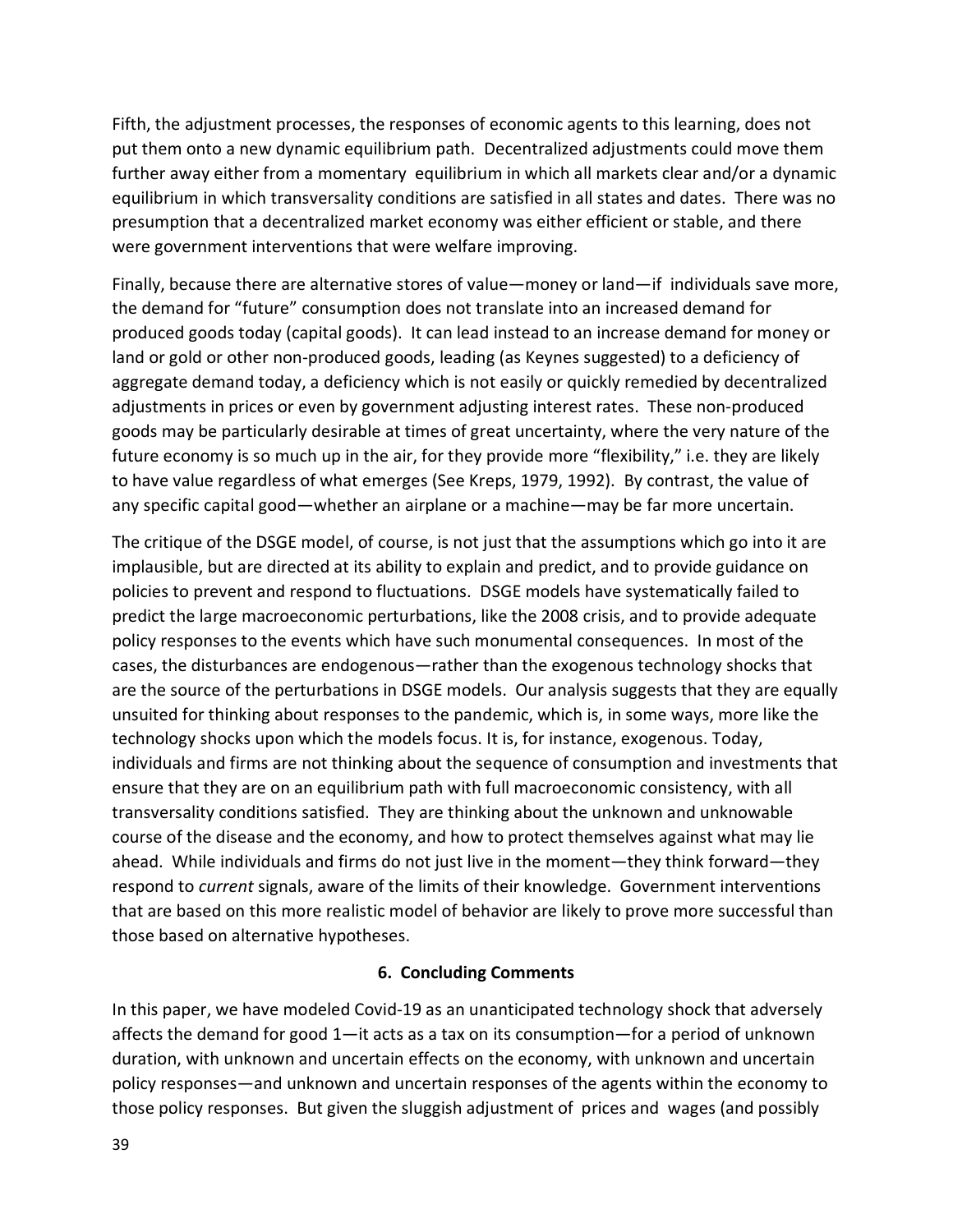expectations about future values of those variables), and the real rigidities in the economy, the technology shock can give rise to Keynesian unemployment, where government Keynesian policy responses—such as increased government expenditures and unemployment subsidies can help restore full employment. Under some circumstances, Keynesian structural policies expenditures aimed at reallocating labor—can be helpful. Second best economics prevails: trying to make labor markets more flexible may make matters worse.

While we have focused on a pandemic shock affecting the consumption of certain sectors (here, sector 1), we have shown how the analysis can easily be extended as well to a pandemic shock affecting certain production technologies, e.g. those employing workers working in close quarters.

So too, as we have suggested, the analysis can be extended to models with multiple sectors, where some are adversely (positively) affected not just by the income and substitution effects upon which we have focused, but also by cross elasticities, including those arising from binding demand and supply constraints (the inability to obtain certain goods; the inability to "sell" as much labor as one would like.)

There has never been an event like this in the era of modern industrialization, so, even if we understood more about the virus, it is natural that we don't know about how economic agents and the economic system respond. There is much learning. Not surprisingly, we have learned that there are markedly different views about how economic agents and the economic system respond, and markedly different views of how, under these unique circumstances, agents and the system will respond to different policy interventions. The world is not well-described by common knowledge, and any model which makes the assumptions of rational expectations, common knowledge, and the economy being on an equilibrium trajectory, is not likely to provide a good basis either for predicting what will happen or for designing optimal policy responses. The lockdowns were designed not only to reduce the imposition of externalities by individuals on each other, to reduce the spread of the disease directly during the period of the lockdown, but also to induce changes in behavior. But the extent to which they were able to induce changes in behavior was greatly affected by the information, or disinformation, to which individuals were exposed. Understanding how policies affect beliefs and behavior is central to understanding the efficacy of alternative policies.

Hopefully, this paper has not only provided some insights into the evolution of the economy in response to the pandemic and the design of appropriate policy responses, but also has made a convincing case that the approach to macroeconomics explored by Guzman and Stiglitz, "The Dynamic Disequilibrium Model with Randomness", with its emphasis on learning, disequilibrium, and a decentralized adjustment process provides a useful framework for dealing with those large and not fully understood events that seem to so frequently interrupt the smooth workings of capitalist economies, whether they are debt or financial crises, pandemics, or terrorist attacks.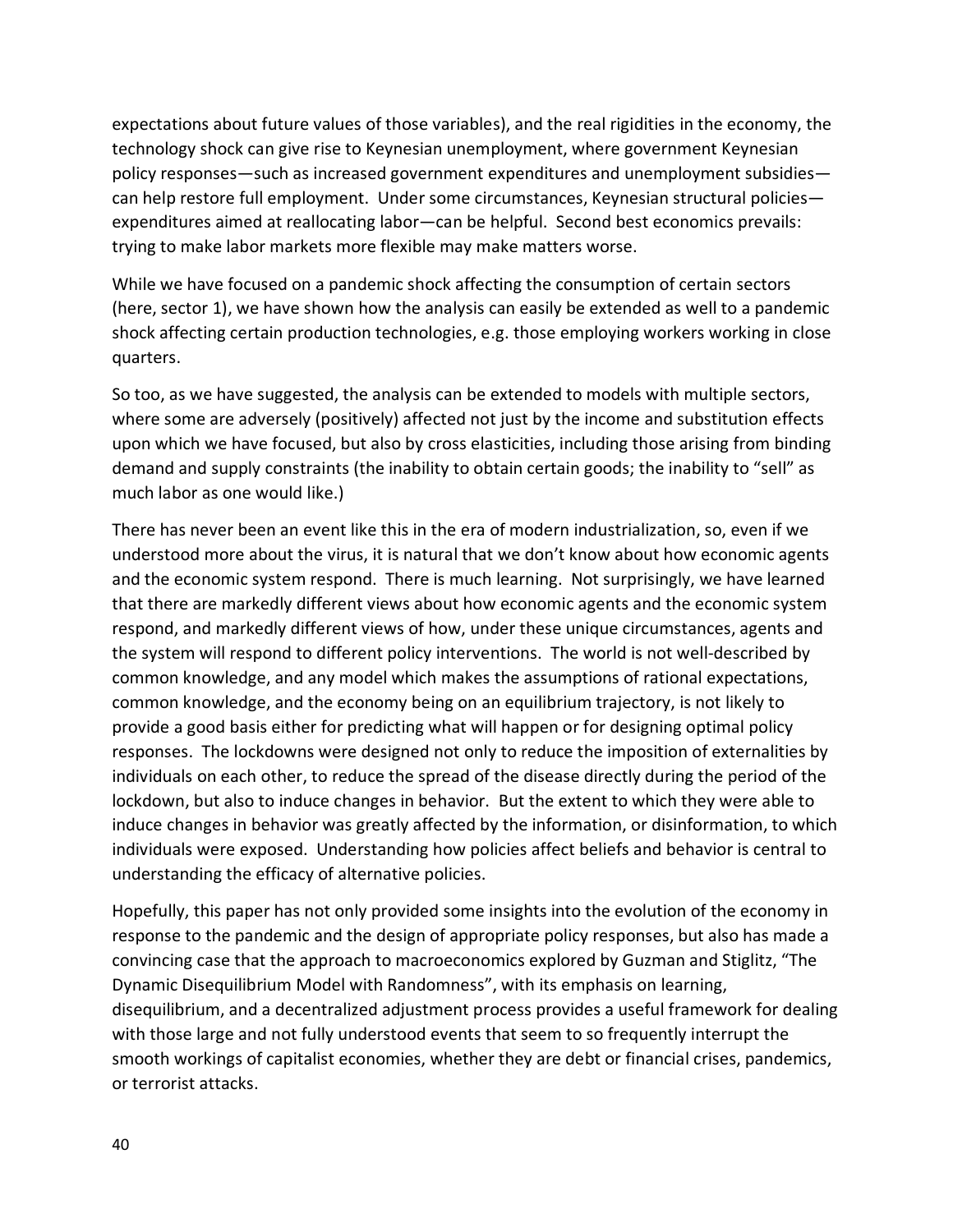In such circumstances, attention has to be drawn to the key determinants of behavior at those moments, with attention to policies which might be the most effective in restoring the economy quickly to full employment. We have stressed that unemployment largely arises from the fact that the immediate effect on aggregate demand is felt faster than the impacts of the sluggish response of wages and prices, and because those responses are done in an uncoordinated, decentralized manner, they may well be disequilibrating. Thus, the focus of attention should be on ameliorating the adverse shock to aggregate demand, if possible, in ways that address some of the structural problems that have given rise to the underlying unemployment. Well targeted policies are likely to be more effective, and increase social welfare, more than broad based "bazookas" such as that unleashed by the CARES Act in the US. Policies which address extremes of precautionary behavior, including the demand for money, land, and other non-produced assets, may be particularly effective at such moments of extreme uncertainty; we have described several such policies. In particular, we have emphasized the importance of providing assurances that supportive policies will be continued as long as the underlying weaknesses in the economy persist. Even if monetary policy were not at its limits, times of extreme uncertainty are times where the interest elasticity of consumption and investment are likely to be very low, so that monetary policy is not likely to be very effective. There will have to be a reliance on fiscal policy. At such times, fiscal policy may be particularly effective: if Ricardian effects are ever relevant, they are especially unlikely to be relevant at these junctures, where individuals are focused on the here and now, not on long run transversality conditions, and where credit constraints are likely to be especially relevant for large portions of households and firms. The wide divergence of behavioral responses between those households who are credit constrained and those that are not suggests that targeting assistance to the former will have a much larger multiplier. Targeting expenditures that address the underlying problem—protective gear and tests that help prevent the spread of the disease—have triple benefits: direct benefits in containing the disease, structural benefits in reducing what we have modeled as the "pandemic tax," and Keynesian benefits in reducing unemployment.

#### **References**

Atkinson, A. B. and J. E. Stiglitz, 1969. "A New View of Technological Change," Economic Journal, 79(315), September, pp. 573-578.

Altonji, Joseph, Zara Contractor, Lucas Finamor, Ryan Haygood, Ilse Lindenlaub, Costas Meghir, Cormac O'Dea, Dana Scott, Liana Wang, and Ebonya Washington. 2020. "Employment Effects of Unemployment Insurance Generosity During the Pandemic." Yale University, July 14.

Arnott, Richard, Bruce C. Greenwald, and Joseph E. Stiglitz. 1994. "Information and Economic Efficiency." *Information Economics and Policy,* 6 (1): 77–88.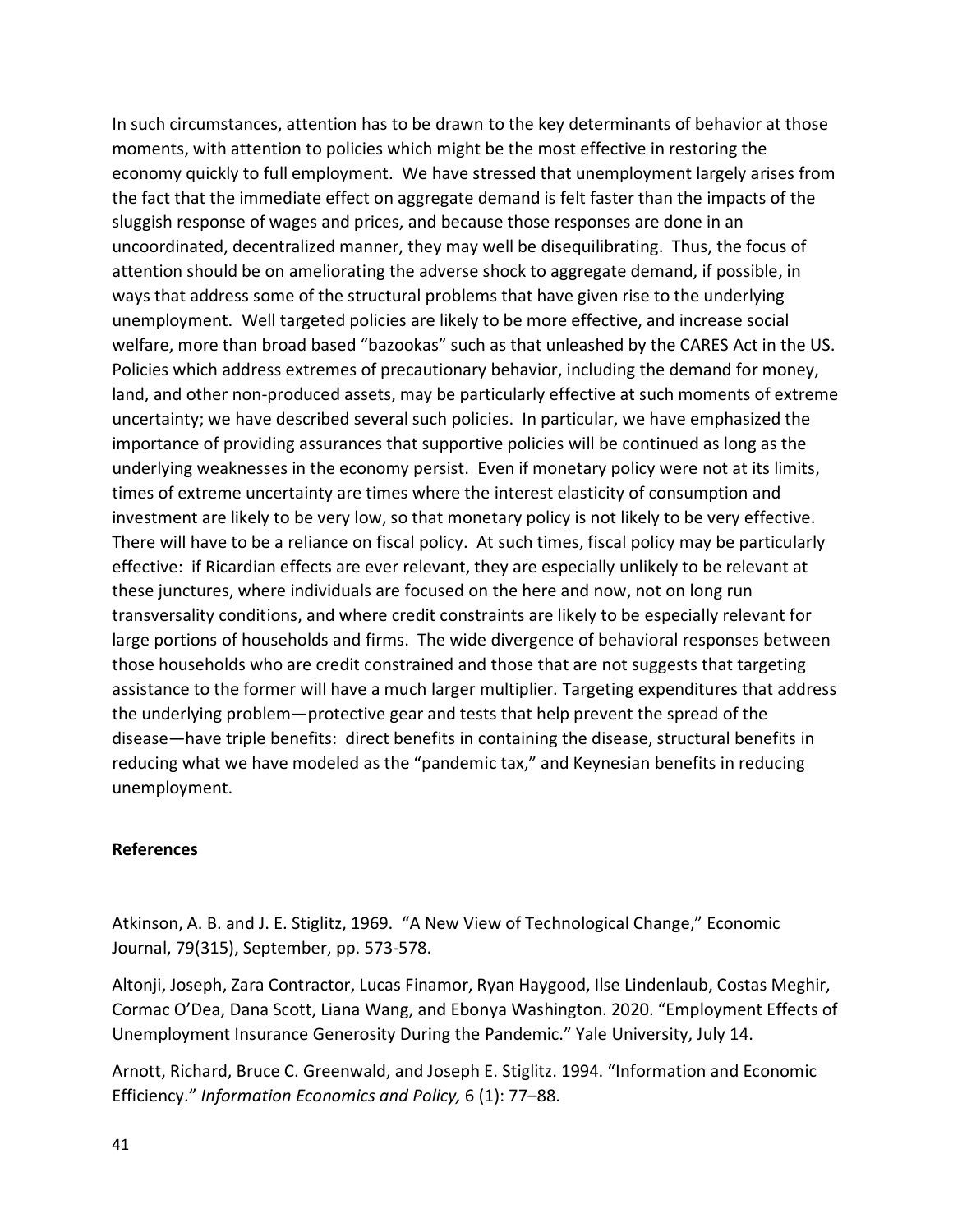Autor, David H., David Dorn and Gordon H. Hanson. 2013. "The China Syndrome: Local Labor Market Effects of Import Competition in the United States." *American Economic Review*, 103 (6): 2121–68.

2016. "The China Shock: Learning from Labor-Market Adjustment to Large Changes in Trade." *Annual Review of Economics* 8: 205–40.

Barro, Robert, and Herschel I. Grossman. 1971. "A General Disequilibrium Model of Income and Employment." *American Economic Review*, 61 (1): 82–93.

Cass, David, and Joseph E. Stiglitz. 1969. "The Implications of Alternative Saving and Expectations Hypotheses for Choices of Technique and Patterns of Growth." *Journal of Political Economy* 77 (July-August 1969), 586–627.

Catullo, Ermanno, Mauro Gallegati, and Alberto Russo, 2020. ["Forecasting in a complex](https://ideas.repec.org/p/jau/wpaper/2020-17.html)  [environment: Machine learning sales expectations in a Stock Flow Consistent Agent-Based](https://ideas.repec.org/p/jau/wpaper/2020-17.html)  [simulation model,](https://ideas.repec.org/p/jau/wpaper/2020-17.html)" [Working Papers](https://ideas.repec.org/s/jau/wpaper.html) 2020/17, Economics Department, Universitat Jaume I, Castellón (Spain).

Chetty, Raj, John N. Friedman, Nathaniel Hendren, Michael Stepner, and the Opportunity Insights Team. 2020. "How Did COVID-19 and Stabilization Policies Affect Spending and Employment? A New Real-Time Economic Tracker Based on Private Sector Data." *NBER Working Paper No. 27431*. Updated [https://opportunityinsights.org/wp](https://opportunityinsights.org/wp-content/uploads/2020/05/tracker_paper.pdf)[content/uploads/2020/05/tracker\\_paper.pdf.](https://opportunityinsights.org/wp-content/uploads/2020/05/tracker_paper.pdf)

Delli Gatti, Domenico, Mauro Gallegati, Bruce C. Greenwald, Alberto Russo and Joseph E. Stiglitz. 2012a, "Mobility Constraints, Productivity Trends, and Extended Crises." *Journal of Economic Behavior & Organization*, 83 (3): 375–393.

\_\_\_\_\_\_\_\_\_\_2012b. "Sectoral Imbalances and Long Run Crises." In *The Global Macro Economy and Finance*, eds. Franklin Allen, Masahiko Aoki, Jean-Paul Fitoussi, Nobuhiro Kiyotaki, Roger Gordon, and Joseph E. Stiglitz, Houndmills, UK and New York: Palgrave, 61–97.

Dixit, Avinash and Robert Pindyck. 1994. *Investment Under Uncertainty*, Princeton: Princeton University Press.

Dosi, Giovanni, Mauro Napoletano, Andrea Roventini, J. E. Stiglitz, and Tania Treibich, 2020 "Rational Heuristics? Expectations and Behaviors in Evolving Economies with Heterogeneous Interacting Agents," *Economic Inquiry* 58 (3): 1487–1516.

Farhi, Emmanuel, Isabel Correia, Juan Pablo Nicolini, and Pedro Teles. 2013. "Unconventional Fiscal Policy at the Zero Bound." *American Economic Review* 103 (4): 1172–1211.

[Fan,](https://www.nber.org/people/victoria_fan) Victoria Y., Dean T. Jamison, and Lawrence H. Summers. 2016. "The Inclusive Cost of Pandemic Influenza Risk," *NBER Working Paper No. 22137*.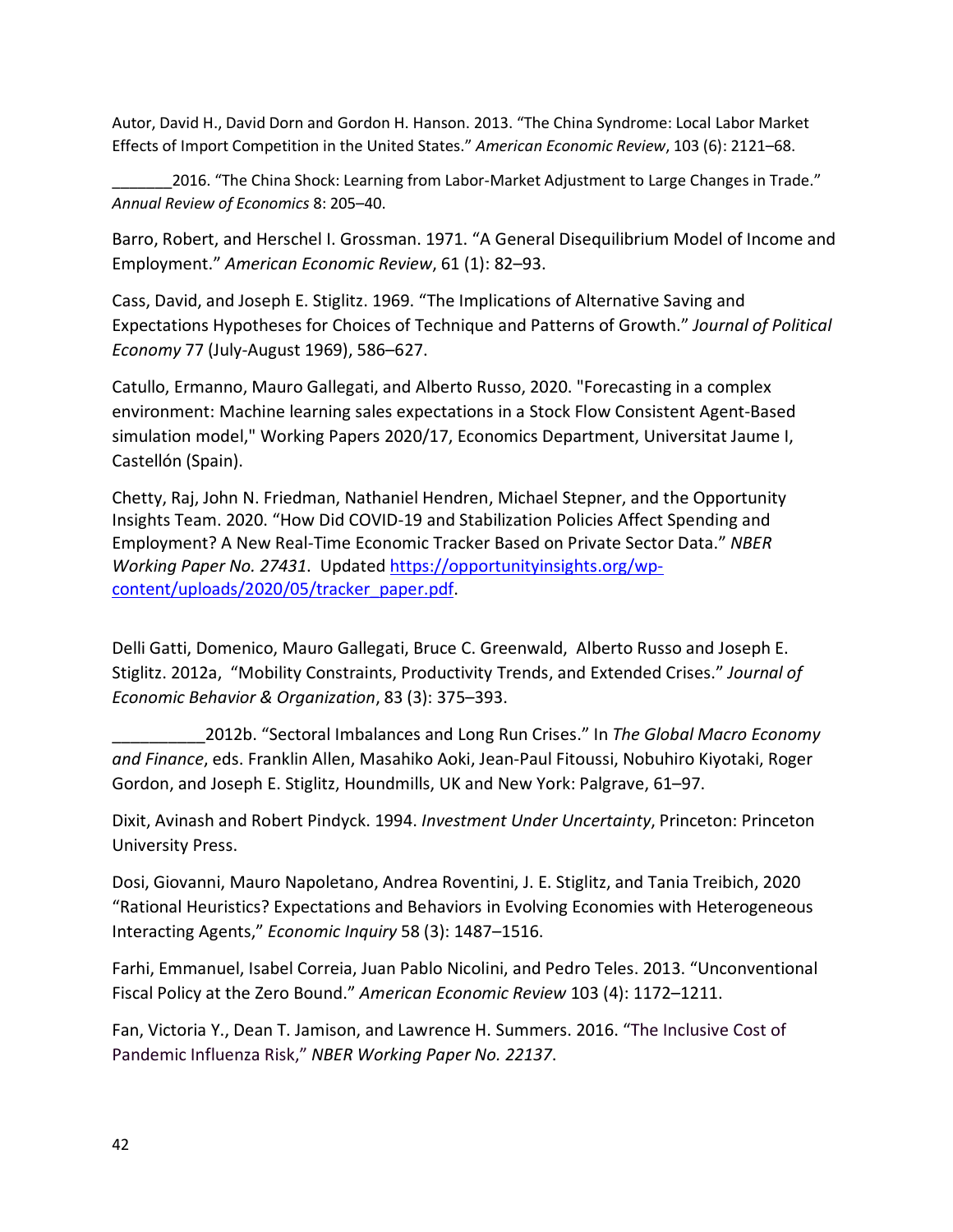Fisher, Irving. 1933. "The Debt Deflation Theory of Great Depressions," *Econometrica*, 1 (4), 337–357.

Geanakoplos, John D., and Heraklis M. Polemarchakis. 1986. "Existence, Regularity, and Constrained Suboptimality of Competitive Allocations when the Asset Market Is Incomplete." In *Uncertainty, Information and Communication: Essays in Honor of K. J. Arrow*, eds. W. Heller, R. Starr, and D. Starrett, Cambridge, UK: Cambridge University Press, 65–96.

Greenwald, Bruce C., and Joseph E. Stiglitz. 1986. "Externalities in Economies with Imperfect Information and Incomplete Markets." *Quarterly Journal of Economics*, 101 (2): 229–64.

1988. "Pareto Inefficiency of Market Economies: Search and Efficiency Wage Models." *American Economic Review*, 78 (2): 351–55.

\_\_\_\_\_\_1990. "Macroeconomic Models with Equity and Credit Rationing," with Bruce C. Greenwald. In *Asymmetric Information, Corporate Finance, and Investment*, ed. R. Glenn Hubbard, Chicago: University of Chicago Press, 15–42.

\_\_\_\_\_\_1993a. "Financial Market Imperfections and Business Cycles." *Quarterly Journal of Economics,* 108 (1): 77–114.

\_\_\_\_\_1993b. "New and Old Keynesians." *Journal of Economic Perspectives* 7 (1): 23–44.

\_\_\_\_\_2003. *Towards a New Paradigm in Monetary Economics,* with Bruce Greenwald. Cambridge: Cambridge University Press.

Guzman, Martin and Joseph E. Stiglitz. 2020. "Towards a Dynamic Disequilibrium Theory with Randomness," *NBER Working Paper No. 27453*.

Hubbard, R. Glenn. 1998. "Capital-market imperfections and investment," *Journal of Economic Literature* 36 (1): 193–225.

Kaldor, Nicholas. 1955. "Alternative Theories of Distribution." *Review of Economic Studies*, 23 (2): 83–100.

Kaplan, Greg, Benjamin Moll, and Giovanni L. Violante. 2018. "Monetary Policy According to HANK." *American Economic Review*, 108 (3): 697–743.

Kreps, David M. 1979. "A Representation Theorem for 'Preference for Flexibility'." *Econometrica,* 47 (3): 565–577.

Kreps, David M. 1992. "Static Choice in the Presence of Unforeseen Contingencies," *Economic Analysis of Markets and Games: Essays in Honor of Frank Hahn*. Cambridge: MIT Press.

Malinvaud, Edmond. 1977. The Theory of Unemployment Reconsidered *(Yrjö Jahnsson Lectures)*. Oxford, UK: Blackwell.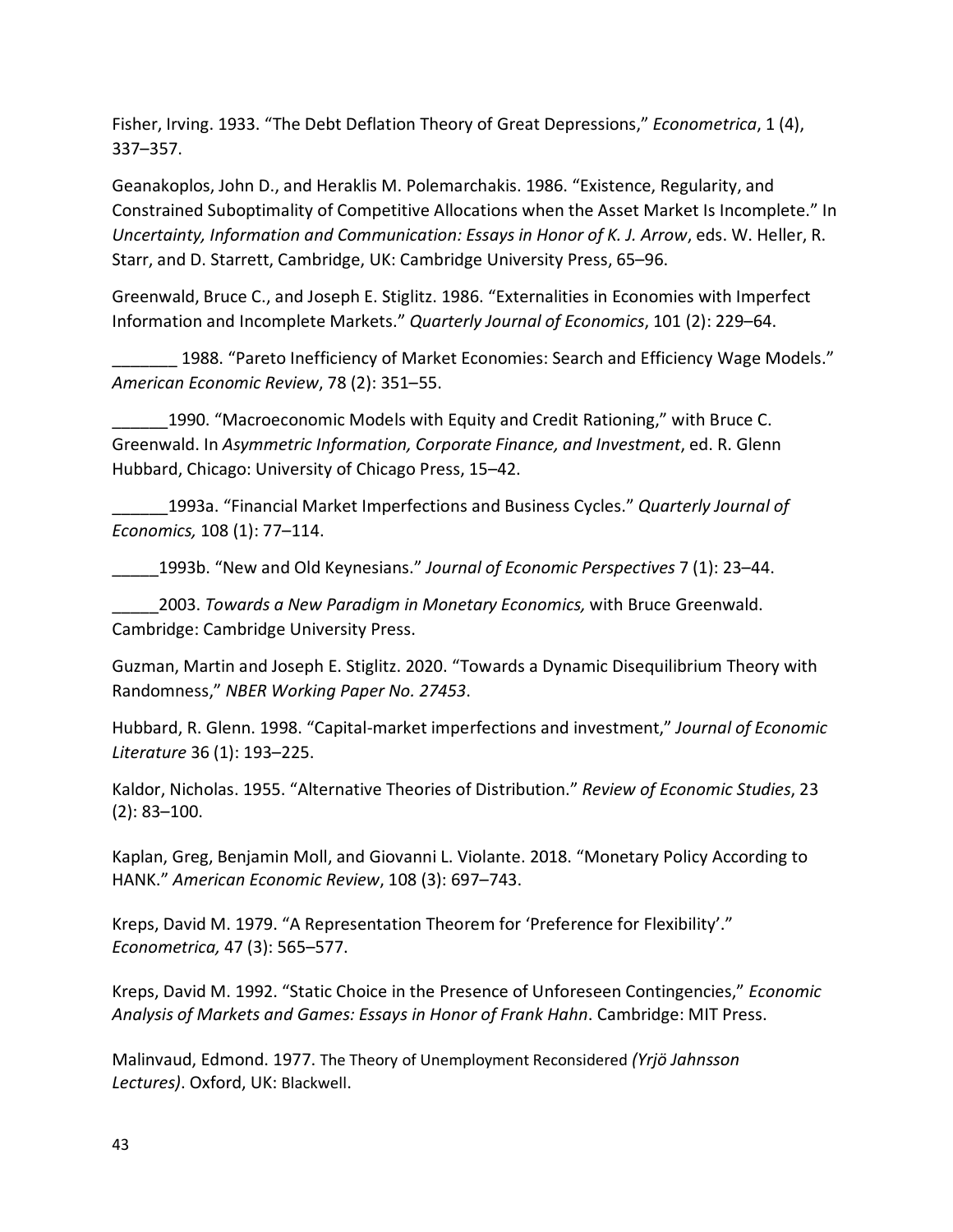Pasinetti, Luigi L. 1962. "The Rate of Profit and Income Distribution in Relation to the Rate of Economic Growth," Review of Economic Studies, 29 (4): 267–79.

Sinitskaya, Ekaterina and Tesfatsion, Leigh, (2015), Macroeconomies as constructively rational games, Journal of Economic Dynamics and Control, 61, issue C, p. 152-182

Solow, Robert M., and Joseph E. Stiglitz. 1968. "Output, Employment and Wages in the Short Run." Quarterly Journal of Economics 82 (4): 537–560.

Stiglitz, Joseph. 1969. "Behavior Toward Risk With Many Commodities," *Econometrica*, 37 (4): 660–667.

\_\_\_\_\_\_\_ 1988. "On the Relevance or Irrelevance of Public Financial Policy." In *The Economics of Public Debt, Proceedings of the 1986 International Economics Association Meeting*, eds. Kenneth Arrow and Michael Bostin, London: Macmillan Press, 4–76.

1993. "Perspectives on the Role of Government Risk-Bearing within the Financial Sector." In *Government Risk-Bearing,* ed. Mark S. Sniderman, Norwell, MA: Kluwer Academic Publishers, 109-130.

\_\_\_\_\_\_\_ 2011. "Rethinking Macroeconomics: What Failed and How to Repair It." *Journal of the European Economic Association*, 9 (4): 591–645.

\_\_\_\_\_\_\_ 2016. *Towards a General Theory of Deep Downturns: Presidential Address to the 17th World Congress of the International Economic Association in 2014*, Houndmills, UK and New York: Palgrave Macmillan.

\_\_\_\_\_\_ 2018. "Where Modern Macroeconomics Went Wrong." *Oxford Review of Economic Policy* 34 (1– 2): 70–106.

2020. "The Economy of Tomorrow: Recovering and Restructuring after COVID-19" Roosevelt Institute Policy Brief, October

Stiglitz, Joseph E., and Andrew Weiss. 1992. "Asymmetric Information in Credit Markets and Its Implications for Macroeconomics." *Oxford Economic Papers,* 44 (4): 694–724.

Yagan, Dan. 2019. "Employment Hysteresis from the Great Recession." *Journal of Political Economy*, 127 (5): 2505–2558.